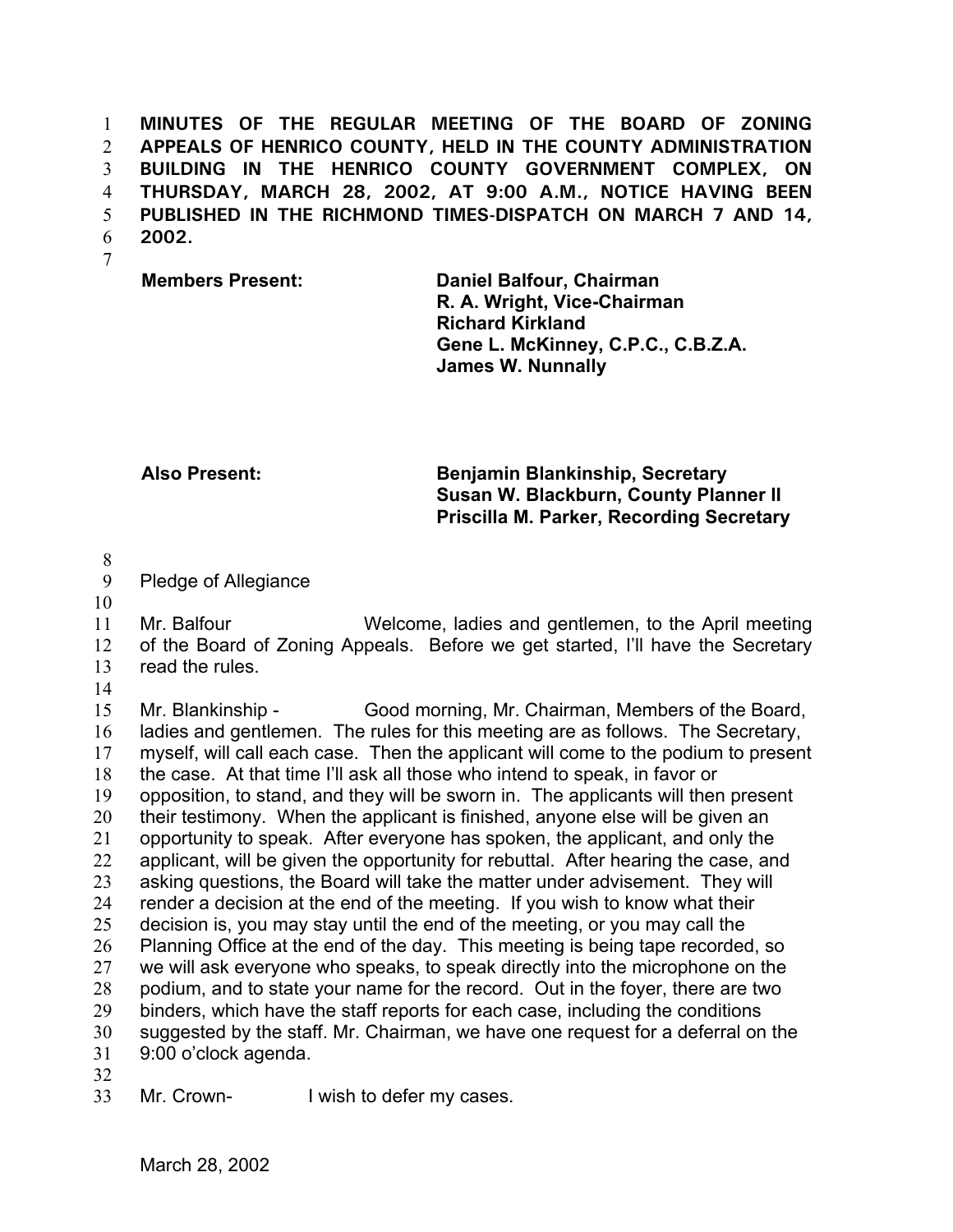| 34<br>35                                     | Mr. Balfour-     | What numbers are your cases?                                                                                                                                                                                                                                                                                                     |
|----------------------------------------------|------------------|----------------------------------------------------------------------------------------------------------------------------------------------------------------------------------------------------------------------------------------------------------------------------------------------------------------------------------|
| 36<br>37                                     | Mr. Crown-       | A-41-02 and A-42-02.                                                                                                                                                                                                                                                                                                             |
| 38<br>39                                     | Mr. Balfour-     | Have they been continued before?                                                                                                                                                                                                                                                                                                 |
| 40<br>41                                     | Mr. Blankinship- | This is the first time they have been heard.                                                                                                                                                                                                                                                                                     |
| 42<br>43                                     | Mr. Crown-       | This is the first time with this application.                                                                                                                                                                                                                                                                                    |
| 44<br>45                                     | Mr. Blankinship- | Is anyone here to speak on this case?                                                                                                                                                                                                                                                                                            |
| 46<br>47<br>48<br>49                         | Mr. Balfour-     | Are you here to speak on this case? Mr. Crown would like to<br>defer this case to the next month. Do you have an objection<br>to that?                                                                                                                                                                                           |
| 50<br>51<br>52                               | Mr. McKinney-    | We are recording this meeting, and you need to come down<br>to the podium so that we can get this on tape.                                                                                                                                                                                                                       |
| 53<br>54<br>55                               | Mr. Balfour-     | Would you state your name?                                                                                                                                                                                                                                                                                                       |
| 56<br>57<br>58<br>59                         | Mr. DeShazo-     | Raleigh DeShazo. I live at 1904 Fordson Road, Richmond,<br>Virginia. Mr. Chairman and members of the Board, all of us<br>here this morning are here in opposition to this case. We<br>would like to have it heard today.                                                                                                         |
| 60<br>61<br>62                               | Mr. Balfour-     | How many people are here? Would you stand please.10<br>of you. Mr. Crown why do you want to continue this case?                                                                                                                                                                                                                  |
| 63<br>64<br>65<br>66<br>67<br>68<br>69<br>70 | Mr. Crown-       | They did this before. The last time, I couldn't get the<br>information that I needed until 9:00. When I got the<br>information, and the slander that they put in the paper<br>against me. And the paper that I got from you said that you<br>would not hear the case without me being represented. And<br>that has been changed. |
| 71<br>72                                     | Mr. Balfour-     | Is this case that you are talking about?                                                                                                                                                                                                                                                                                         |
| 73<br>74                                     | Mr. Crown-       | I am talking about the case in 1999                                                                                                                                                                                                                                                                                              |
| 75<br>76<br>77                               | Mr. Balfour-     | I am sorry Sir, we are talking about the case before us this<br>morning, not 2 years ago.                                                                                                                                                                                                                                        |
| 78<br>79                                     | Mr. Crown-       | Why can't I get it deferred?                                                                                                                                                                                                                                                                                                     |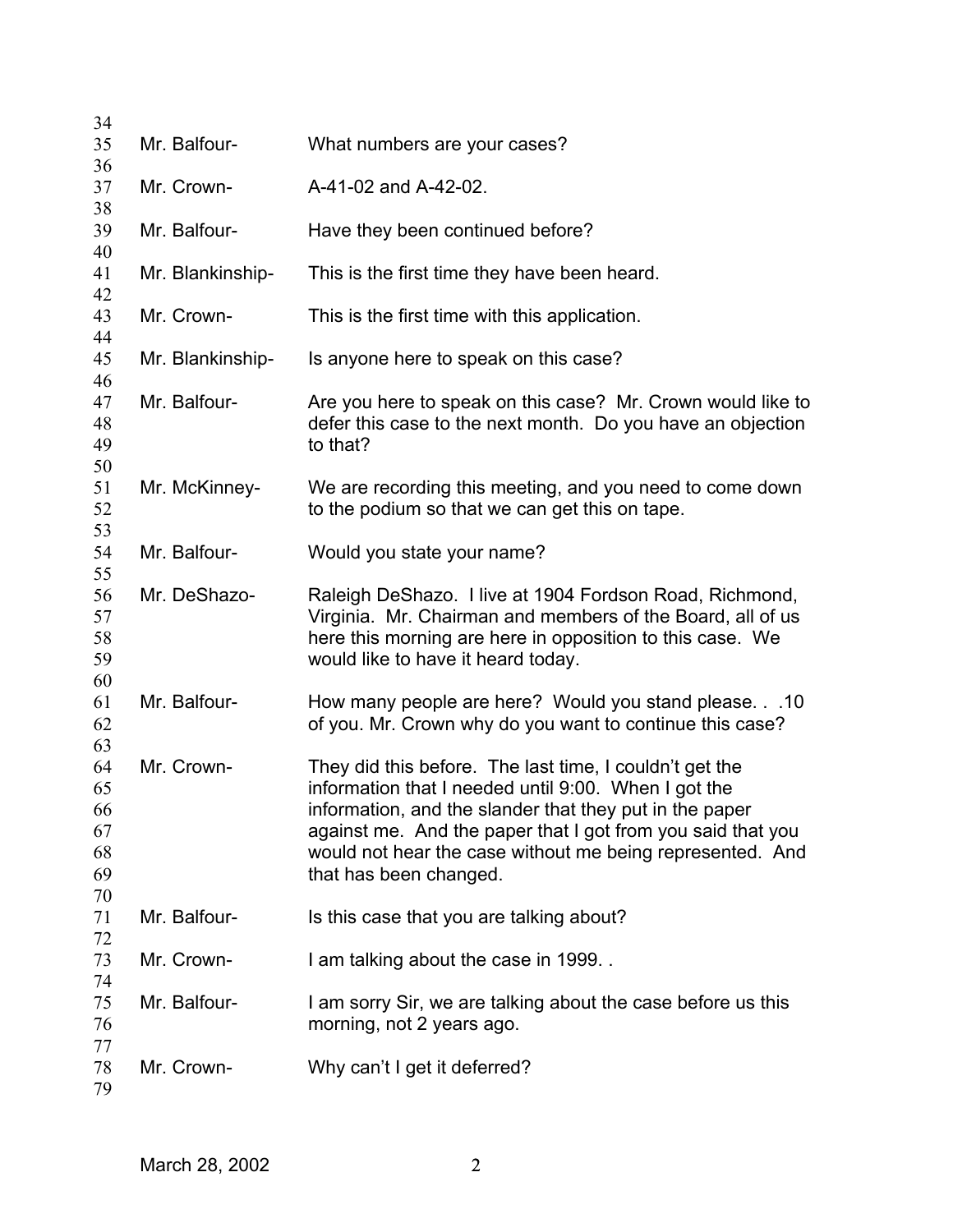| 80<br>81                                                    | Mr. Balfour-  | Why do you want it deferred?                                                                                                                                                                                                                                                                                                                                                                                                                                                                        |
|-------------------------------------------------------------|---------------|-----------------------------------------------------------------------------------------------------------------------------------------------------------------------------------------------------------------------------------------------------------------------------------------------------------------------------------------------------------------------------------------------------------------------------------------------------------------------------------------------------|
| 82<br>83                                                    | Mr. Crown-    | I would like to have it deferred so I can get me a lawyer.                                                                                                                                                                                                                                                                                                                                                                                                                                          |
| 84                                                          | Mr. Balfour-  | Have you tried to get a lawyer before?                                                                                                                                                                                                                                                                                                                                                                                                                                                              |
| 85<br>86<br>87                                              | Mr. Crown-    | Yes, I tried, he couldn't be here this morning. He told me to<br>get it deferred and he would be here next Thursday.                                                                                                                                                                                                                                                                                                                                                                                |
| 88<br>89<br>90                                              | Mr. Balfour-  | We hear your motion, members of the Board have any<br>comment?                                                                                                                                                                                                                                                                                                                                                                                                                                      |
| 91<br>92<br>93<br>94<br>95                                  | Mr. Wright-   | I think if all these people are here and there is no reason in<br>the world why we shouldn't go forward. He has known all<br>this time he is going to have this case. Have the Board take<br>a vote.                                                                                                                                                                                                                                                                                                |
| 96<br>97<br>98                                              | Mr. Balfour-  | Members, all in favor of hearing this case today, say Aye                                                                                                                                                                                                                                                                                                                                                                                                                                           |
| 99<br>100                                                   | Mr. Crown-    | Can you defer it for 30 minutes so I can go home and get<br>some papers? This is not right, this is not fair.                                                                                                                                                                                                                                                                                                                                                                                       |
| 101<br>102<br>103                                           | Mr. Balfour-  | Mr. Crown, I am sorry you feel that way, and we will pass it<br>on by, but you need to get back here.                                                                                                                                                                                                                                                                                                                                                                                               |
| 104<br>105<br>106                                           | Mr. Crown-    | Why can't I get this deferred? These people are retired and<br>don't work?                                                                                                                                                                                                                                                                                                                                                                                                                          |
| 107<br>108<br>109<br>110                                    | Mr. Balfour-  | I am sorry, Mr. Crown. But the Board took a vote and it was<br>unanimous. And we ask you to be back here at 10:00am.                                                                                                                                                                                                                                                                                                                                                                                |
| 111<br>112                                                  | Mr. McKinney- | You can withdraw it and re-apply.                                                                                                                                                                                                                                                                                                                                                                                                                                                                   |
| 113<br>114<br>115                                           | Mr. Crown-    | If I withdraw it and reapply, it will cost me another \$600.00,<br>right?                                                                                                                                                                                                                                                                                                                                                                                                                           |
| 116                                                         | Mr. Balfour-  | That is right.                                                                                                                                                                                                                                                                                                                                                                                                                                                                                      |
| 117<br>118<br>119<br>120<br>121<br>122<br>123<br>124<br>125 | A - 35-2002:  | Janice A. Donati requests a variance from Sections 24-<br>95(i)(2) and (d) of Chapter 24 of the County Code to build an<br>addition at 2614 Hilliard Road (Hilliard Park) (Parcel 777-<br>749-8461), zoned R-3, One-family Residence District<br>(Brookland). The accessory structure location requirement<br>and minimum side yard setback are not met. The applicant<br>has a detached garage in the side yard and 2 feet side yard<br>setback, where the Code allows accessory structures in the |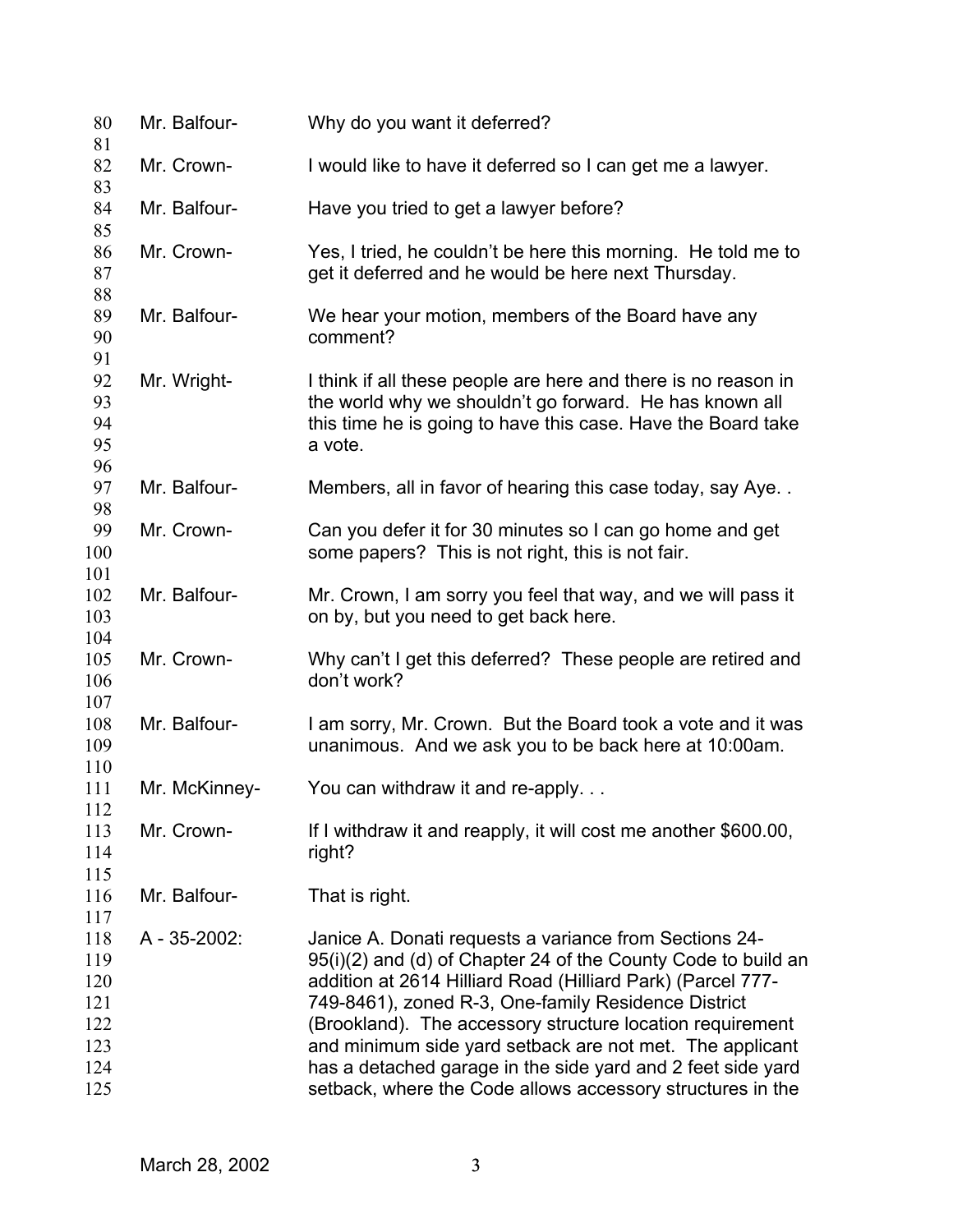| 126<br>127<br>128                                    |                  | rear yard and requires 3 feet side yard setback. The<br>applicant requests a variance for an accessory structure in<br>the side yard with 1 foot side yard setback.                                                                                                                                                                                                                                                          |
|------------------------------------------------------|------------------|------------------------------------------------------------------------------------------------------------------------------------------------------------------------------------------------------------------------------------------------------------------------------------------------------------------------------------------------------------------------------------------------------------------------------|
| 129<br>130<br>131                                    | Mr. Balfour-     | Please identify yourself.                                                                                                                                                                                                                                                                                                                                                                                                    |
| 132<br>133<br>134                                    | Mr. Wright-      | My name is Tim Wright, I am the contractor that is gong to<br>do the work.                                                                                                                                                                                                                                                                                                                                                   |
| 135<br>136                                           | Mr. Balfour-     | Would you raise your right hand and be sworn in.                                                                                                                                                                                                                                                                                                                                                                             |
| 137<br>138<br>139                                    | Mr. Blankinship- | Do you swear the testimony you about to give is the truth,<br>the whole truth and nothing but the truth so help you God?                                                                                                                                                                                                                                                                                                     |
| 140<br>141                                           | Mr. Wright-      | I do.                                                                                                                                                                                                                                                                                                                                                                                                                        |
| 142<br>143                                           | Mr. Balfour-     | You may proceed.                                                                                                                                                                                                                                                                                                                                                                                                             |
| 144<br>145<br>146<br>147<br>148<br>149<br>150<br>151 | Mr. Wright-      | In order to build an 26x 34 addition, they have a garage that<br>is sitting behind the existing house, but if I build the addition,<br>the garage will no longer be behind the house but to the side<br>of the addition. Also in checking the plats, the garage was<br>built closer than 3 feet to the side property line. It has been<br>there for over 30 years, and they decided to add that to this<br>variance request. |
| 152<br>153                                           | Mr. Balfour-     | How did it happen to get 1 foot off the property line?                                                                                                                                                                                                                                                                                                                                                                       |
| 154<br>155<br>156<br>157                             | Mr. Wright-      | When I came to apply for the variance to build the addition, it<br>was discovered that the garage was built in the wrong place.<br>So we included the garage into the request.                                                                                                                                                                                                                                               |
| 158<br>159                                           | Mr. Blankinship- | Was your company involved in building that shed?                                                                                                                                                                                                                                                                                                                                                                             |
| 160<br>161                                           | Mr. Wright-      | No sir. It has been there for many years.                                                                                                                                                                                                                                                                                                                                                                                    |
| 162<br>163                                           | Mr. Balfour-     | Any other questions by the Board?                                                                                                                                                                                                                                                                                                                                                                                            |
| 164<br>165                                           | Mr. Kirkland-    | Mr. Wright, I do not have any architectural drawings of the<br>addition, what is this going to be used for?                                                                                                                                                                                                                                                                                                                  |
| 166<br>167<br>168<br>169<br>170                      | Mr. Wright-      | It will be two bedrooms and a living room. She has an<br>elderly father and sister that are coming to live with her.<br>They were hoping to add this to accommodate their needs.                                                                                                                                                                                                                                             |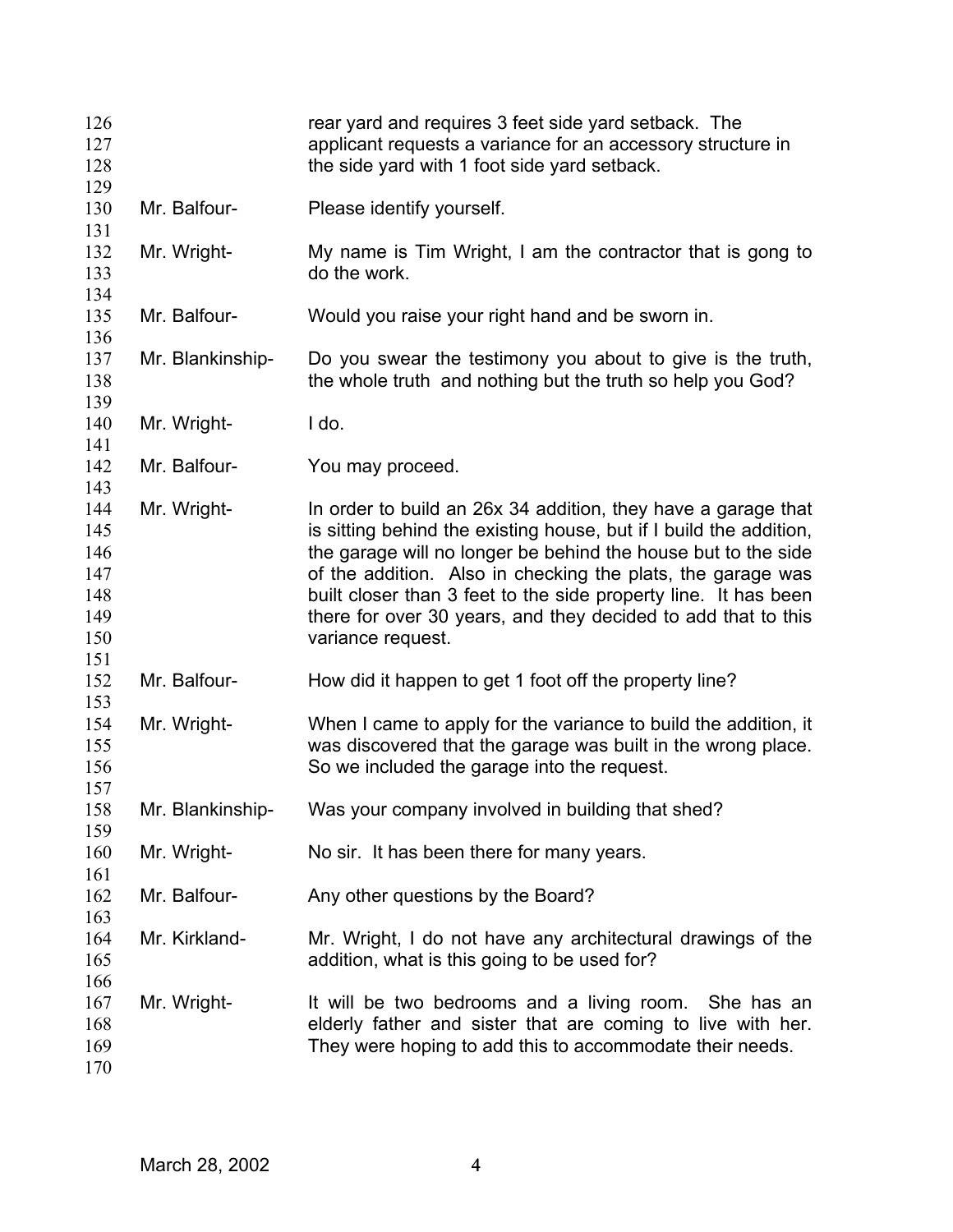| 171<br>172<br>173                                           | Mr. Kirkland-                         | If you would put your drawings on the overhead camera then<br>everyone can see. Is this addition going to have a flat roof?                                                                                                                                                                                                                                                                                                    |
|-------------------------------------------------------------|---------------------------------------|--------------------------------------------------------------------------------------------------------------------------------------------------------------------------------------------------------------------------------------------------------------------------------------------------------------------------------------------------------------------------------------------------------------------------------|
| 174<br>175                                                  | Mr. Wright-                           | No, it is going to have a A-roof and I am also going to put an<br>A-roof on top of that existing flat roof on the sunroom.                                                                                                                                                                                                                                                                                                     |
| 176<br>177<br>178<br>179                                    | Mr. Kirkland-                         | The roof I am looking at is the old roof? So that would be an<br>old room with a new roof on top                                                                                                                                                                                                                                                                                                                               |
| 180<br>181                                                  | Mr. Wright-                           | Yes sir.                                                                                                                                                                                                                                                                                                                                                                                                                       |
| 182<br>183<br>184<br>185                                    | Mr. Balfour-                          | Any other questions by Board Members? Thank you Mr.<br>Wright.                                                                                                                                                                                                                                                                                                                                                                 |
| 186<br>187<br>188<br>189<br>190                             |                                       | After an advertised public hearing and on a motion by Mr. Kirkland, seconded by<br>Mr. Wright, The Board of Zoning Appeals, at its meeting on March 28, 2002,<br>granted your request for the above-referenced variance. The Board granted the<br>variance subject to the following condition:                                                                                                                                 |
| 191<br>192<br>193<br>194                                    | 1.<br>remain in force.                | This variance applies only to the side yard setback and the location of the<br>garage in the rear yard. All other applicable regulations of the County Code shall                                                                                                                                                                                                                                                              |
| 195<br>196<br>197<br>198                                    | Affirmative:<br>Negative:<br>Abstain: | Balfour, Kirkland, McKinney, Nunnally, Wright<br>5<br>0<br>0                                                                                                                                                                                                                                                                                                                                                                   |
| 199<br>200<br>201<br>202<br>203<br>204                      | zoning regulations.                   | The Board granted this request, as it found from the evidence presented that,<br>due to the unique circumstances of the subject property, strict application of the<br>County Code would produce undue hardship not generally shared by other<br>properties in the area, and authorizing this variance will neither cause a<br>substantial detriment to adjacent property nor materially impair the purpose of the             |
| 205<br>206<br>207<br>208<br>209<br>210<br>211<br>212<br>213 | A - 36-2002:                          | Advance Auto Parts requests a variance from Section 24-<br>96(b)(13) of Chapter 24 of the County Code to build a<br>concrete lift pad at 7051 Brook Road (Parcel 785-750-0092),<br>zoned B-3, Business District (Fairfield). The required<br>number of parking spaces is not met. The applicant has 23<br>parking spaces, where the Code requires 27 parking spaces.<br>The applicant requests a variance of 4 parking spaces. |
| 214<br>215                                                  | Mr. Balfour-                          | Is anyone else here to speak on this case?.                                                                                                                                                                                                                                                                                                                                                                                    |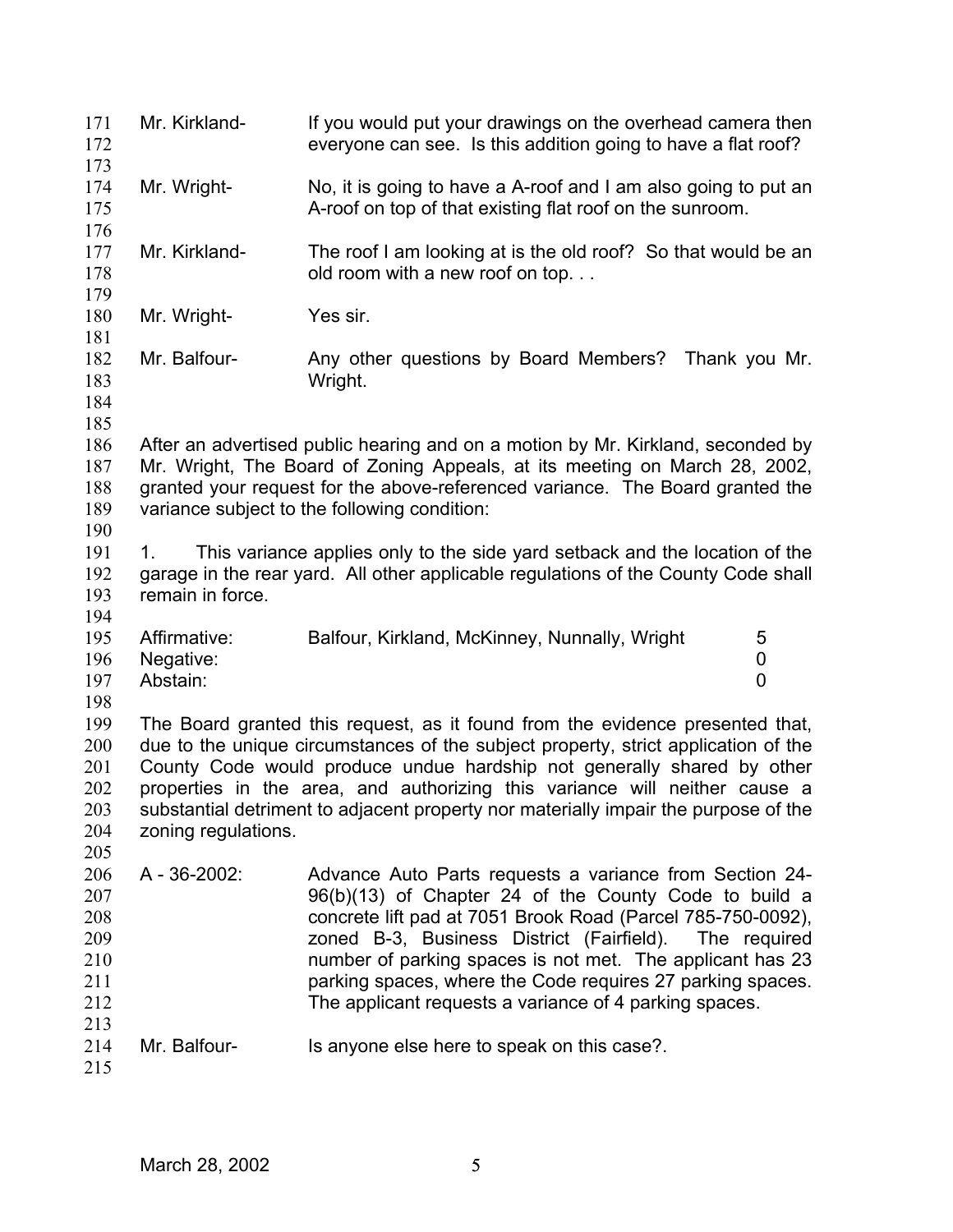- Mr. Balfour- Any one who may testify, would you please stand and raise your right hand and be sworn in. 216 217 218
- 219 220 Mr. Blankinship- Do you swear the testimony you about to give is the truth, the whole truth and nothing but the truth so help you God?
- 222 Mr. Blake- I do.

221

223

225

234

- 224 Mr. Balfour- You may proceed.
- 226 227 228 229 230 231 232 233 Mr. Blake- My name is Brian Blake, I am with Blake Construction of Virginia. We are looking at the project for Advanced Auto Parts. Basically to make alterations to the lift that is existing, the lift itself is sitting on the asphalt parking lot. We are under the impression that lift was adding after the store was built. It took up several parking spaces, thus causing the difference in the number of parking spaces required and the number provided on the site.
- 235 236 237 238 239 240 241 242 243 244 245 What we are asking to do is to leave the lift in the same location, and due to safety issues add bollards in front of the lift so no damage would occur to the lift and pour a concrete slab under it and attach a new lift. That is Advanced Auto Parts request and there have been some safety issues and there have been some workman comp claims filed due to injuries related to this lift. Looking at the lot and building, there is really no other way we can add any more parking to that site. The building size itself and the lot size restrict any more additional larking spaces.
- 246 247 Mr. Balfour- Any questions by the Board Members?
- 248 249 250 Mr. Wright- This lift was put in after the building was constructed and took away some parking spaces.
- 251 Mr. Blake- Yes sir, we believe that is what happened.
- 253 254 255 Mr. Wright- Mr. Blankinship, should they have obtained a permit to put this lift in?
- 256 257 Mr. Blankinship- I don't know whether that would be considered a structure or a piece of equipment.
- 259 Mr. Wright- But it took some of the parking spaces away...

260

258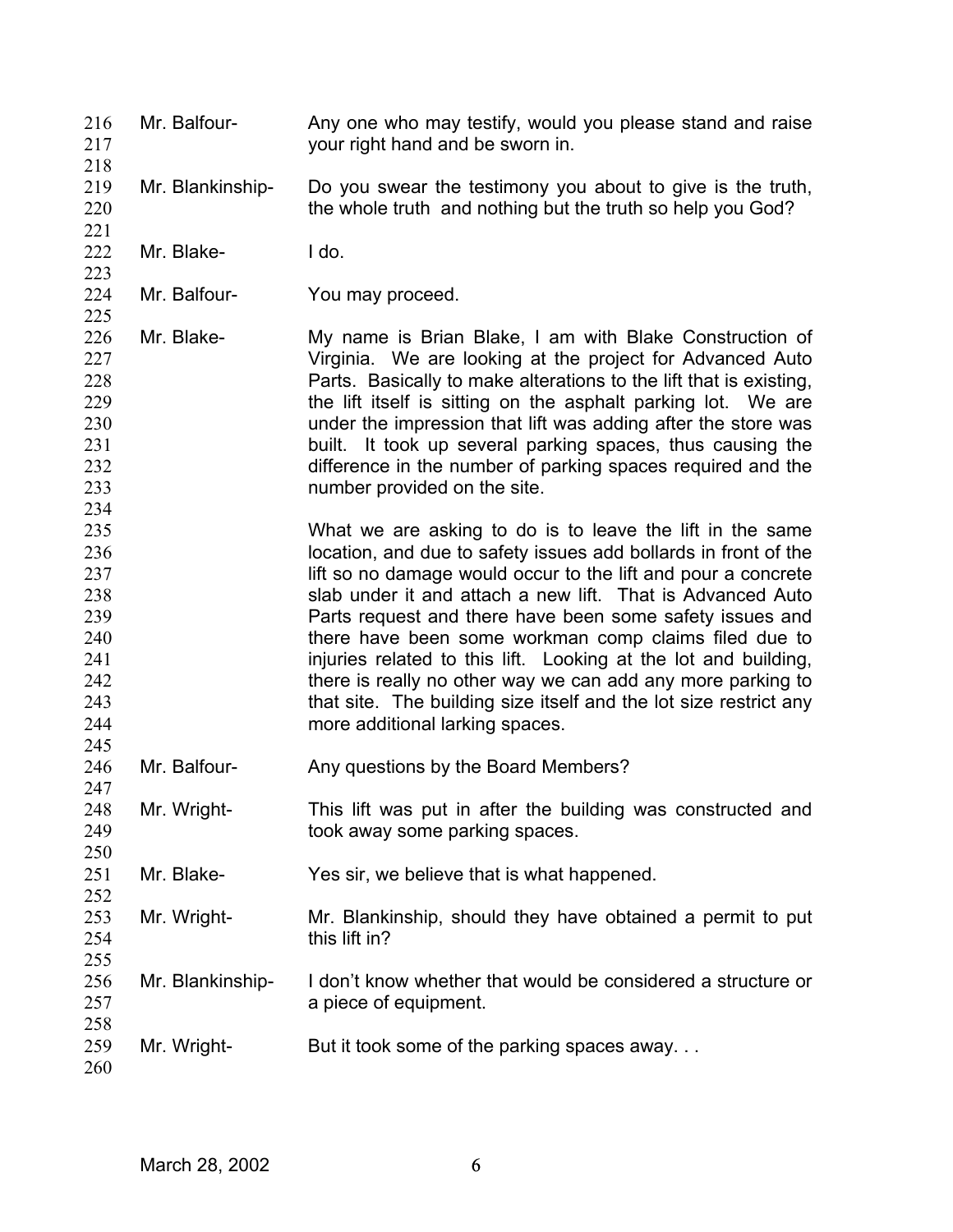| 261<br>262<br>263<br>264                      | Mr. Blankinship- | It probably should have gone through an amended POD, but<br>we would have picked that up off the building permit. And I<br>do not know if you need a building permit to install that kind<br>of equipment.                                                                                                                              |
|-----------------------------------------------|------------------|-----------------------------------------------------------------------------------------------------------------------------------------------------------------------------------------------------------------------------------------------------------------------------------------------------------------------------------------|
| 265<br>266<br>267                             | Mr. Wright-      | When was this lift put in?                                                                                                                                                                                                                                                                                                              |
| 268<br>269<br>270<br>271                      | Mr. Blake-       | That I do not know. Given the general condition of the lift, it<br>was probably put in shortly after the building<br>was<br>constructed. It is a very old lift.                                                                                                                                                                         |
| 272<br>273                                    | Mr. Wright-      | When was the building constructed?                                                                                                                                                                                                                                                                                                      |
| 274<br>275                                    | Mr. Blake-       | I believe it was constructed in 1990.                                                                                                                                                                                                                                                                                                   |
| 276<br>277<br>278                             | Mr. Wright-      | Since the lift was put in, have you had any problems with<br>parking?                                                                                                                                                                                                                                                                   |
| 279<br>280<br>281<br>282<br>283<br>284<br>285 | Mr. Blake-       | No sir. I have spoke to the store manager and the assistant<br>manager, and they have told that at no time do they ever<br>have a full parking lot. The spaces off to the side are the<br>ones that are used. Very seldom are there customers<br>parked at the rear of the store unless they are picking up<br>parts to large to carry. |
| 286<br>287<br>288<br>289                      | Mr. Wright-      | So what you are asking here today, is to replace the lift and<br>put a concrete pad under the lift. That is no different than<br>what is there now?                                                                                                                                                                                     |
| 290<br>291                                    | Mr. Blake-       | Yes sir.                                                                                                                                                                                                                                                                                                                                |
| 292<br>293<br>294                             | Mr. Wright-      | And it is your testimony that over the years you have never<br>had a parking problem at this location.                                                                                                                                                                                                                                  |
| 295<br>296<br>297                             | Mr. Blake-       | That was from the Advanced Auto Parts store<br>Yes. Sir.<br>manager.                                                                                                                                                                                                                                                                    |
| 298<br>299<br>300                             | Mr. McKinney-    | As a customer, I can testify to that. I have used the store<br>quit often and never had a problem finding a parking space.                                                                                                                                                                                                              |
| 301<br>302<br>303                             | Mr. Balfour-     | From the picture, it looks like the lift only takes up one spot,<br>but I gather the use of it requires 3 spots?                                                                                                                                                                                                                        |
| 304<br>305                                    | Mr. Blake-       | I would say that when a truck is loading and unloading,<br>normally they are using it in the early store hours. It usually                                                                                                                                                                                                              |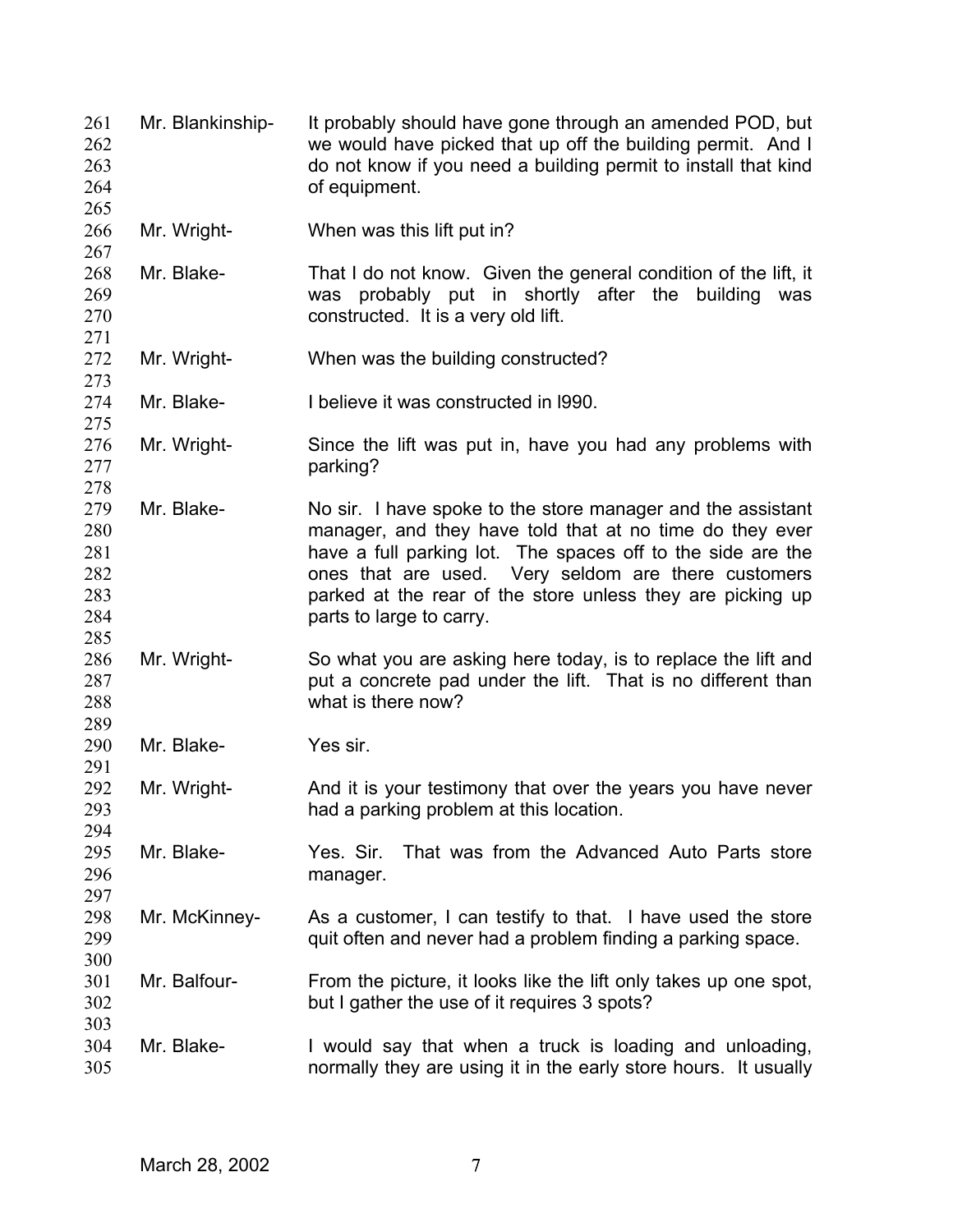| 306<br>307                      |                                                                                                                                                                                                                                                                                                | takes no more than 30 minutes. So you are correct that it<br>does take up the space in front of the lift.                                                           |  |
|---------------------------------|------------------------------------------------------------------------------------------------------------------------------------------------------------------------------------------------------------------------------------------------------------------------------------------------|---------------------------------------------------------------------------------------------------------------------------------------------------------------------|--|
| 308<br>309<br>310               | Mr. Balfour-                                                                                                                                                                                                                                                                                   | Your point is that ordinarily the only space that is taken up is<br>where the lift sits.                                                                            |  |
| 311<br>312<br>313               | Mr. Blake-                                                                                                                                                                                                                                                                                     | Yes sir.                                                                                                                                                            |  |
| 314<br>315                      | Mr. Balfour-                                                                                                                                                                                                                                                                                   | You are really only using one spot.                                                                                                                                 |  |
| 316<br>317<br>318               | Mr. Blake-                                                                                                                                                                                                                                                                                     | You are losing one spot as the lift exist, but when loading a<br>truck you loose another 3 or 4 spaces.                                                             |  |
| 319<br>320<br>321<br>322        | Mr. Balfour-                                                                                                                                                                                                                                                                                   | I understand, but you are saying it is only used for about 30<br>minutes in the morning. The rest of the day the other spaces<br>are available anyway.              |  |
| 323<br>324                      | Mr. Blake-                                                                                                                                                                                                                                                                                     | Yes sir.                                                                                                                                                            |  |
| 325<br>326                      | Mr. Balfour-                                                                                                                                                                                                                                                                                   | Any other questions by the Board members?                                                                                                                           |  |
| 327<br>328                      | Mr. Kirkland-                                                                                                                                                                                                                                                                                  | How many days of the week do you have deliveries?                                                                                                                   |  |
| 329<br>330                      | Mr. Blake-                                                                                                                                                                                                                                                                                     | One day.                                                                                                                                                            |  |
| 331<br>332                      | Mr. Blankinship-                                                                                                                                                                                                                                                                               | And what is your name sir?                                                                                                                                          |  |
| 333<br>334<br>335               | Mr. Evans-                                                                                                                                                                                                                                                                                     | My name is Scott Evans, I am the division manager for<br><b>Advanced Auto Parts.</b>                                                                                |  |
| 336<br>337                      | Mr. Balfour-                                                                                                                                                                                                                                                                                   | Any other questions? If not thank you gentlemen.                                                                                                                    |  |
| 338<br>339<br>340<br>341<br>342 | After an advertised public hearing and on a motion by Mr. McKinney, seconded<br>by Mr. Wright, The Board of Zoning Appeals, at its meeting on March 28, 2002,<br>granted your request for the above-referenced variance. The Board granted the<br>variance subject to the following condition: |                                                                                                                                                                     |  |
| 343<br>344                      |                                                                                                                                                                                                                                                                                                | 1. This variance applies only to the required number of parking spaces. All other<br>applicable regulations of the County Code shall remain in force.               |  |
| 345<br>346<br>347<br>348        | Affirmative:<br>Negative:<br>Abstain:                                                                                                                                                                                                                                                          | Balfour, Kirkland, McKinney, Nunnally, Wright<br>5<br>$\pmb{0}$<br>0                                                                                                |  |
| 349<br>350<br>351               |                                                                                                                                                                                                                                                                                                | The Board granted this request, as it found from the evidence presented that,<br>due to the unique circumstances of the subject property, strict application of the |  |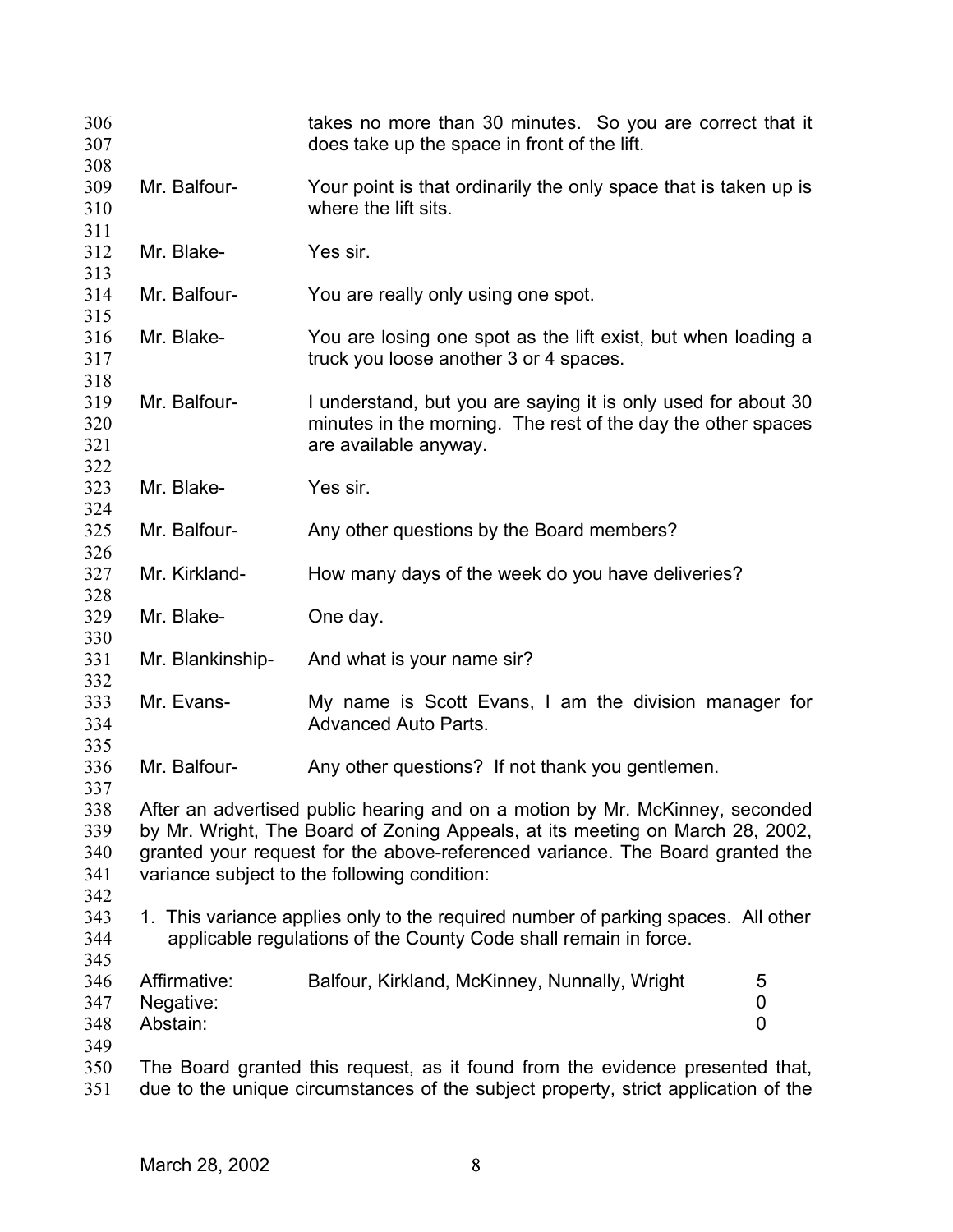County Code would produce undue hardship not generally shared by other properties in the area, and authorizing this variance will neither cause a substantial detriment to adjacent property nor materially impair the purpose of the zoning regulations. 352 353 354 355 356

- 357 358 359 360 361 362 363 364 A - 37-2002: Robinson & Robinson Realtors requests a variance from Section 24-9 of Chapter 24 of the County Code to build a one-family dwelling at 1906 Doron Lane (Parcel 802-731- 7919), zoned R-4, One-family Residence District (Fairfield). The public street frontage requirement is not met. The applicant has 0 feet public street frontage, where the Code requires 50 feet public street frontage. The applicant requests a variance of 50 feet public street frontage.
- 366 Mr. Balfour- Would you raise your right hand and be sworn in.

368 369 Mr. Blankinship- Do you swear the testimony you about to give is the truth, the whole truth and nothing but the truth so help you God?

- 371 Mr. Wright- I do.
- 373 Mr. Balfour-<br>
You may proceed.

375 376 377 378 379 380 381 382 383 384 385 386 387 Mr. Robinson- My name is W. Robinson of Robinson & Robinson Realtors. I would like to bring to your attention that I am not the one who is going to build this home. I am the owner/agent for the property. It has been sold to a gentle that lives on the same street, his name is Mr. Phillip Tyler, JR. who lives at 1804 Doron Lane. It is his desire to construct the home on the property. As indicated in a previous letter, it would seem that this property would serve the neighborhood much better if it were developed. The lot is wooded and there is a possibility that rodents and reptiles are present. There 2 houses located on the west side of the lot and houses located on the east side of the lot.

- 388 389 390 Mr. Wright- Mr. Robinson, how do those houses which are west of this lot, how are they accessed?
- 391 392 393 394 Mr. Robinson- There is an easement, I owned those two houses many years ago. In order for me get a FHA loan, I had to buy the lot closest to the end of the public road in order to get an easement. I was told the road was a part of the lots.
- 395

365

367

370

372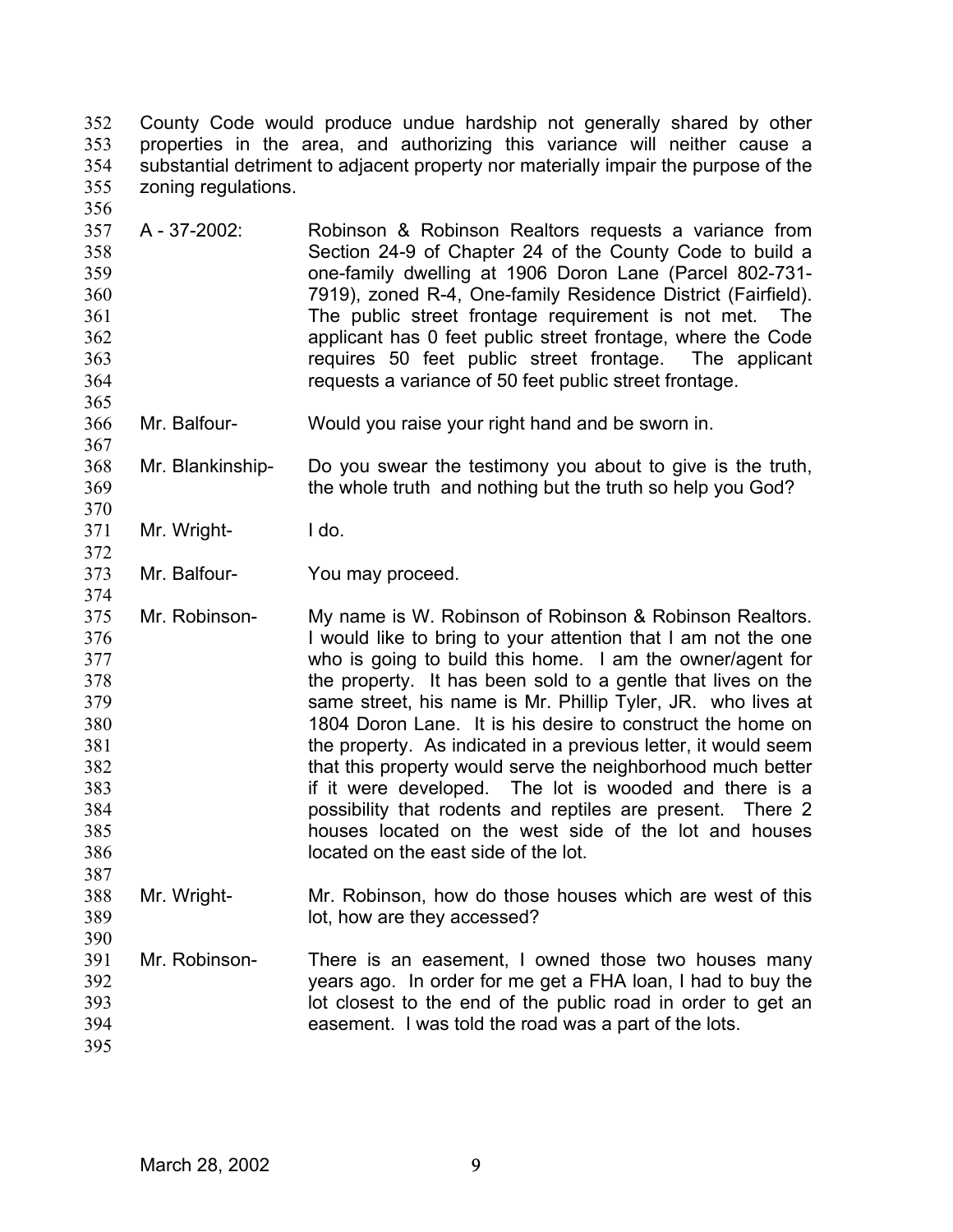| 396<br>397<br>398                      | Mr. Wright-      | They could not build those houses without getting a variance<br>from this Board, because they have no public road frontage.<br>I was just curious.                                                                                                                                                |
|----------------------------------------|------------------|---------------------------------------------------------------------------------------------------------------------------------------------------------------------------------------------------------------------------------------------------------------------------------------------------|
| 399<br>400<br>401<br>402<br>403        | Mr. Kirkland-    | Mr. Blankinship, if we grant this request, and the gentleman<br>who buys this house decides to close this road, how are the<br>other lots accessed? Since he will own it                                                                                                                          |
| 404                                    | Mr. Blankinship- | I think we put a condition on it                                                                                                                                                                                                                                                                  |
| 405<br>406<br>407                      | Mr. Kirkland-    | No we didn't, that is what I was wondering. he could close<br>the road off and no one could get to the other houses.                                                                                                                                                                              |
| 408<br>409<br>410                      | Mr. Blankinship- | There should be a second condition guaranteeing access to<br>the property.                                                                                                                                                                                                                        |
| 411<br>412<br>413<br>414<br>415        | Mr. Balfour-     | what they are saying is that they want to add a condition that<br>will state that who ever buys this property from you cannot<br>prevent people from getting to their homes, the other<br>property to the west.                                                                                   |
| 416<br>417<br>418                      | Mr. Robinson-    | I do not own the property to the west, the property was sold<br>under FHA financing.                                                                                                                                                                                                              |
| 419<br>420<br>421<br>422<br>423        | Mr. Balfour-     | I understand. We are talking about who ever is buying this<br>lot, so the people can get across this property to those two<br>houses.                                                                                                                                                             |
| 424<br>425                             | Mr. Robinson-    | When I bought those other 2 houses some years ago, an<br>easement was given to cross the land.                                                                                                                                                                                                    |
| 426<br>427                             | Mr. Blankinship- | We will just need a copy of that easement.                                                                                                                                                                                                                                                        |
| 428<br>429<br>430<br>431<br>432<br>433 | Mr. Balfour-     | We are asking you to get a copy of the easement, if you<br>cannot find your copy you can probably get a copy of it from<br>the Record Room in the Courthouse. Are there any other<br>questions of the Board members? Thank you Mr. Robinson.                                                      |
| 434<br>435<br>436<br>437<br>438        |                  | After an advertised public hearing and on a motion by Mr. McKinney, seconded<br>by Mr. Kirkland, The Board of Zoning Appeals, at its meeting on March 28, 2002,<br>granted your request for the above-referenced variance. The Board granted the<br>variance subject to the following conditions: |
| 439<br>440<br>441                      | 1.               | This variance applies only to the public street frontage requirement. All<br>other applicable regulations of the County Code shall remain in force.                                                                                                                                               |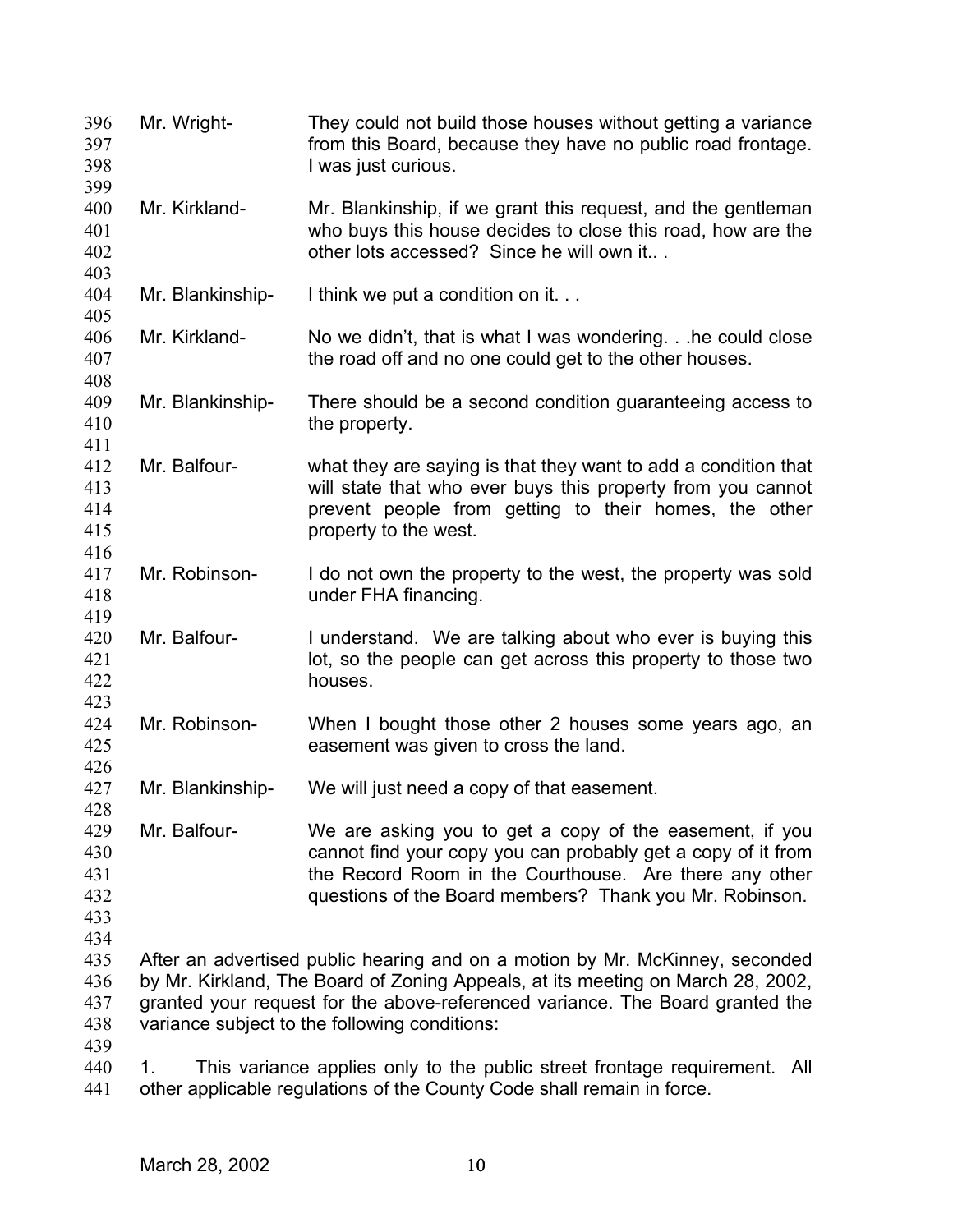| 442 |                                                                                 |                                                                                     |   |  |
|-----|---------------------------------------------------------------------------------|-------------------------------------------------------------------------------------|---|--|
| 443 | 2.                                                                              | The applicant shall present proof with the building permit application that a       |   |  |
| 444 | legal access to the property has been obtained, and access has been provided to |                                                                                     |   |  |
| 445 | the adjoining lots.                                                             |                                                                                     |   |  |
| 446 |                                                                                 |                                                                                     |   |  |
|     |                                                                                 |                                                                                     |   |  |
| 447 | Affirmative:                                                                    | Balfour, Kirkland, McKinney, Nunnally, Wright                                       | 5 |  |
| 448 | Negative:                                                                       |                                                                                     | 0 |  |
| 449 | Abstain:                                                                        |                                                                                     | 0 |  |
| 450 |                                                                                 |                                                                                     |   |  |
| 451 |                                                                                 | The Board granted this request, as it found from the evidence presented that,       |   |  |
| 452 |                                                                                 | due to the unique circumstances of the subject property, strict application of the  |   |  |
| 453 | County Code would produce undue hardship not generally shared by other          |                                                                                     |   |  |
| 454 |                                                                                 | properties in the area, and authorizing this variance will neither cause a          |   |  |
| 455 |                                                                                 | substantial detriment to adjacent property nor materially impair the purpose of the |   |  |
| 456 | zoning regulations.                                                             |                                                                                     |   |  |
| 457 |                                                                                 |                                                                                     |   |  |
|     | A - 39-2002:                                                                    |                                                                                     |   |  |
| 458 |                                                                                 | James Steve Coleman requests a variance from Section 24-                            |   |  |
| 459 |                                                                                 | 95(i)(2)a. of Chapter 24 of the County Code to build a                              |   |  |
| 460 |                                                                                 | garage at 221 Barker Avenue (Robin Park) (Parcel 819-729-                           |   |  |
| 461 |                                                                                 | 3640), zoned R-3, One-family Residence District (Varina).                           |   |  |
| 462 |                                                                                 | The accessory structure size limit is not met. The applicant                        |   |  |
| 463 |                                                                                 | wishes to build a 2,000 square foot garage in addition to                           |   |  |
| 464 |                                                                                 | existing accessory building totalling 748 square feet. The                          |   |  |
| 465 |                                                                                 | Code allows up to 960 square feet. The applicant requests a                         |   |  |
| 466 |                                                                                 | variance of 1,788 square feet in accessory structure size.                          |   |  |
| 467 |                                                                                 |                                                                                     |   |  |
| 468 | Mr. Balfour-                                                                    | Is any one here to speak for or against this case? Would                            |   |  |
| 469 |                                                                                 | you raise your right hand and be sworn in.                                          |   |  |
| 470 |                                                                                 |                                                                                     |   |  |
| 471 | Mr. Blankinship-                                                                |                                                                                     |   |  |
|     |                                                                                 | Do you swear the testimony you about to give is the truth,                          |   |  |
| 472 |                                                                                 | the whole truth and nothing but the truth so help you God?                          |   |  |
| 473 |                                                                                 |                                                                                     |   |  |
| 474 | Mr. Coleman-                                                                    | I do.                                                                               |   |  |
| 475 |                                                                                 |                                                                                     |   |  |
| 476 | Mr. Balfour-                                                                    | You may proceed.                                                                    |   |  |
| 477 |                                                                                 |                                                                                     |   |  |
| 478 | Mr. Coleman                                                                     | My name is James Steve Coleman. I would like to build a                             |   |  |
| 479 |                                                                                 | garage on the back of this property. What I would like to do                        |   |  |
| 480 |                                                                                 | is build a garage to store my vehicles. I have a few vehicles                       |   |  |
| 481 |                                                                                 | that I am licensing right now. There are classic vehicles and                       |   |  |
| 482 |                                                                                 | the cost of storing them elsewhere is very high. The price of                       |   |  |
| 483 |                                                                                 | the garage and the cost of storing them elsewhere is less. It                       |   |  |
| 484 |                                                                                 | would also make the neighborhood look a lot better since the                        |   |  |
| 485 |                                                                                 |                                                                                     |   |  |
|     |                                                                                 | cars would not be out in the yard. I do have an existing                            |   |  |
| 486 |                                                                                 | garage, and I have one vehicle in there. The other out                              |   |  |
| 487 |                                                                                 | building is too small to house and of the other vehicles.                           |   |  |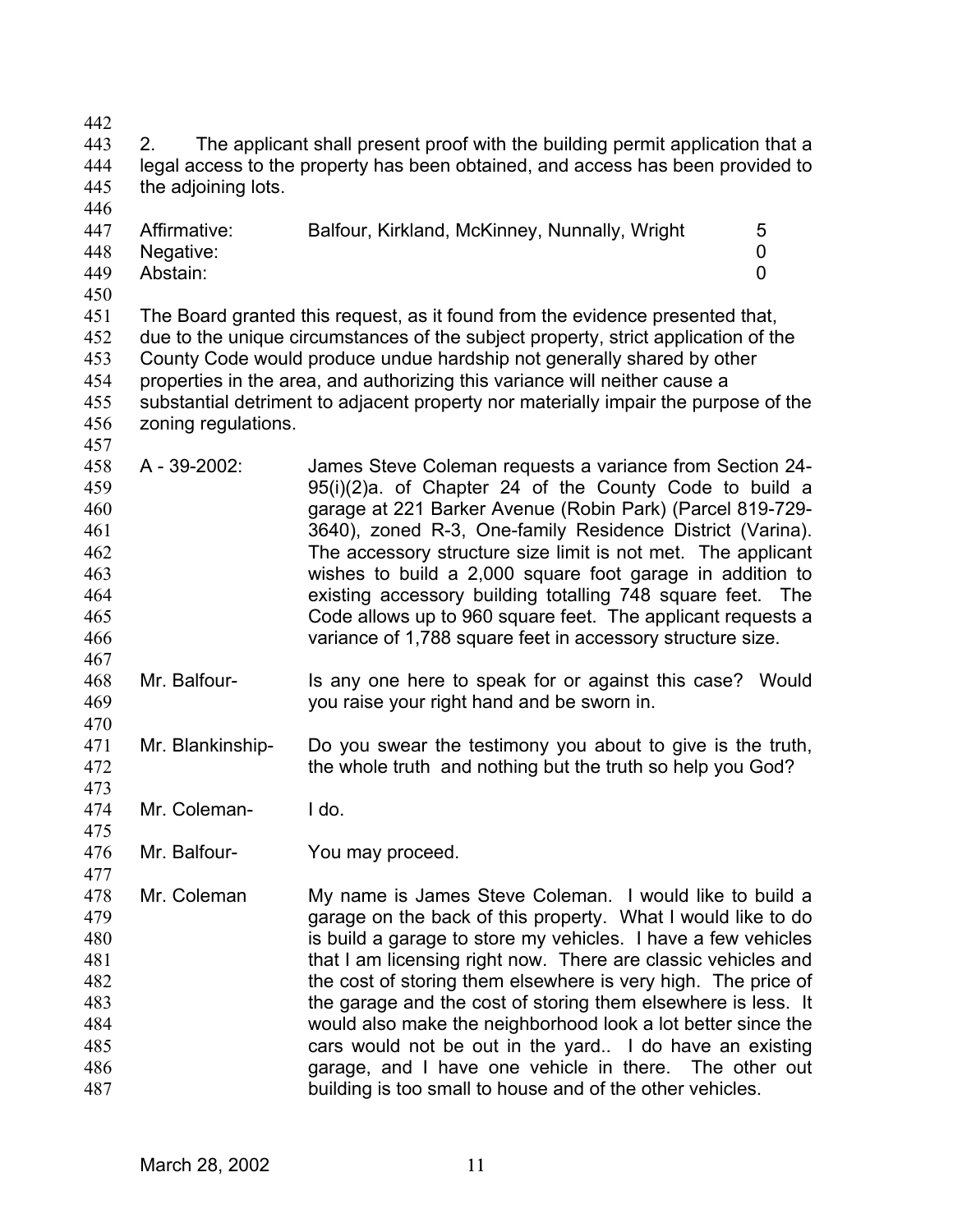| 488        |                |                                                                                |
|------------|----------------|--------------------------------------------------------------------------------|
| 489        | Mr. Nunnally-  | The garage you have now is right next to your house?                           |
| 490        |                |                                                                                |
| 491        | Mr. Coleman-   | Yes.                                                                           |
| 492        |                |                                                                                |
| 493<br>494 | Mr. Nunnally-  | Where is this new garage suppose to go? On the northeast<br>corner of the lot? |
| 495        |                |                                                                                |
| 496        | Mr. Coleman-   | Yes sir.                                                                       |
| 497        |                |                                                                                |
| 498        | Mr., Nunnally- | Is there any building back there now?                                          |
| 499        |                |                                                                                |
| 500        | Mr. Coleman-   | No sir, I do have vehicles back there underneath the canopy                    |
| 501        |                | tent.                                                                          |
| 502        |                |                                                                                |
| 503        | Mr. Nunnally-  | That would come down if the garage were built.?                                |
| 504        |                |                                                                                |
| 505        | Mr. Coleman-   | Yes sir.                                                                       |
| 506        |                |                                                                                |
| 507        | Mr. Nunnally-  | What are going to use this garage for?                                         |
| 508        |                |                                                                                |
| 509        | Mr. Coleman-   | To store my vehicles?                                                          |
| 510        |                | No automotive work?                                                            |
| 511<br>512 | Mr. Nunnally-  |                                                                                |
| 513        | Mr. Coleman-   | No, only fixing the cars themselves.                                           |
| 514        |                |                                                                                |
| 515        | Mr. Nunnally-  | As a hobby?                                                                    |
| 516        |                |                                                                                |
| 517        | Mr. Coleman-   | Yes sir. Not as a business.                                                    |
| 518        |                |                                                                                |
| 519        | Mr. Balfour-   | How many do you have?                                                          |
| 520        |                |                                                                                |
| 521        | Mr. Coleman-   | I have '55 Buick, 2 '71 Mach I Mustangs, '77 Chevy Van, '69                    |
| 522        |                | Camero.                                                                        |
| 523        |                |                                                                                |
| 524        | Mr. Wright-    | What is the size of you lot?                                                   |
| 525        |                |                                                                                |
| 526<br>527 | Mr. Coleman-   | It is close to an acre lot.                                                    |
| 528        | Mr. McKinney-  | What is the size of your home?                                                 |
| 529        |                |                                                                                |
| 530        | Mr. Coleman-   | A little Cape Cod.                                                             |
| 531        |                |                                                                                |
| 532        | Mr. McKinney-  | The garage will be bigger than your house?                                     |
| 533        |                |                                                                                |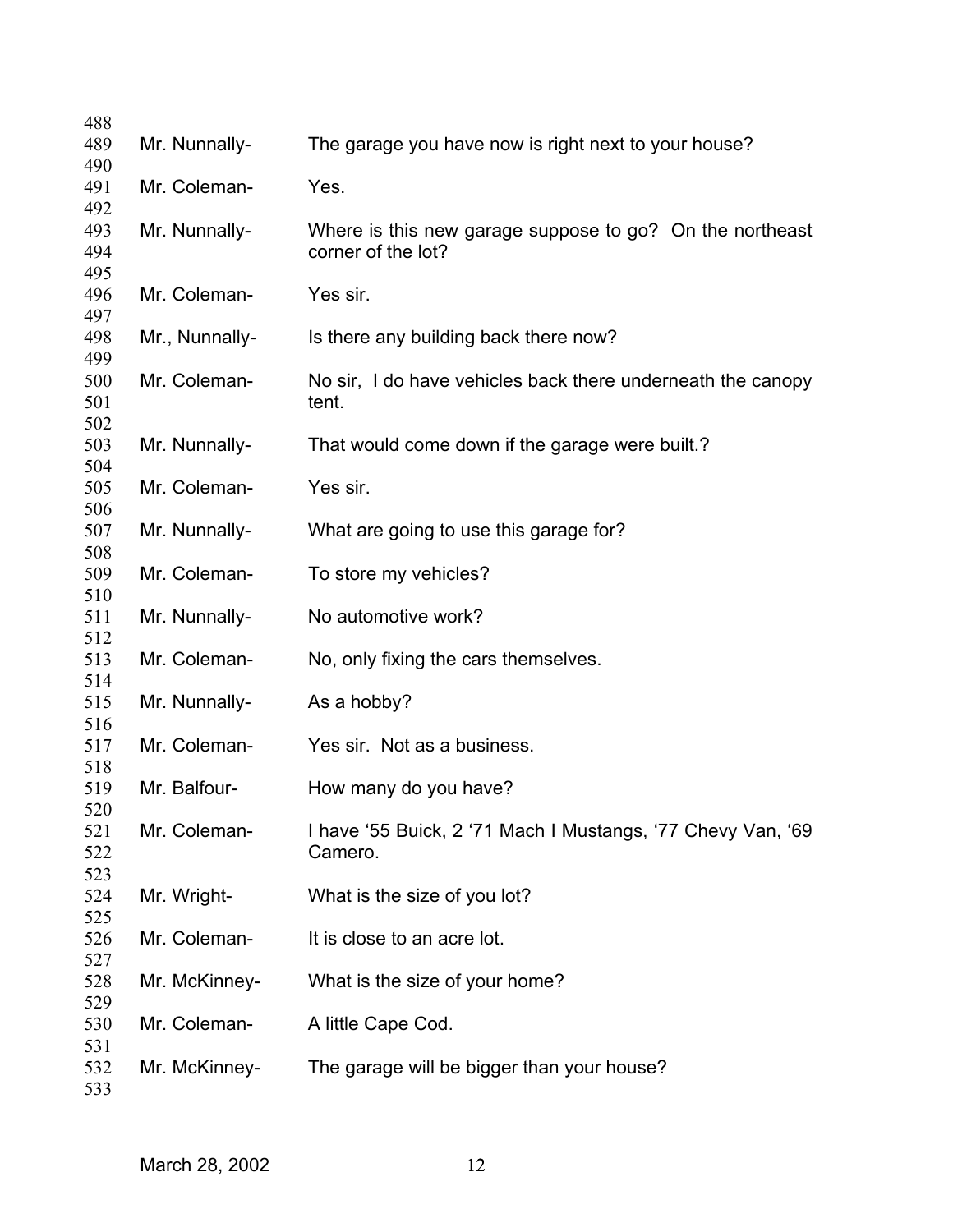| 534<br>535                                                                              | Mr. Coleman-                                                                                                                                                                                                                                                                                                                                                                                                                              | yes sir.                                                                                                                                                                                                                                                                                                                                                                                                                                                                                                                                                                                                                                                 |  |
|-----------------------------------------------------------------------------------------|-------------------------------------------------------------------------------------------------------------------------------------------------------------------------------------------------------------------------------------------------------------------------------------------------------------------------------------------------------------------------------------------------------------------------------------------|----------------------------------------------------------------------------------------------------------------------------------------------------------------------------------------------------------------------------------------------------------------------------------------------------------------------------------------------------------------------------------------------------------------------------------------------------------------------------------------------------------------------------------------------------------------------------------------------------------------------------------------------------------|--|
| 536                                                                                     | Mr. Kirkland-                                                                                                                                                                                                                                                                                                                                                                                                                             | What is the garage going to be constructed of?                                                                                                                                                                                                                                                                                                                                                                                                                                                                                                                                                                                                           |  |
| 537<br>538<br>539                                                                       | Mr. Coleman-                                                                                                                                                                                                                                                                                                                                                                                                                              | It would be constructed out of wood. It would be a regular<br>garage.                                                                                                                                                                                                                                                                                                                                                                                                                                                                                                                                                                                    |  |
| 540<br>541<br>542                                                                       | Mr. Balfour-                                                                                                                                                                                                                                                                                                                                                                                                                              | Any other questions by Board Member? Thank you Mr.<br>Coleman.                                                                                                                                                                                                                                                                                                                                                                                                                                                                                                                                                                                           |  |
| 543<br>544<br>545<br>546<br>547                                                         |                                                                                                                                                                                                                                                                                                                                                                                                                                           | After an advertised public hearing and on a motion by Mr. Nunnally, seconded by<br>Mr. Kirkland, The Board of Zoning Appeals, at its meeting on March 28, 2002,<br>granted your request for the above-referenced variance. The Board granted the<br>variance subject to the following condition:                                                                                                                                                                                                                                                                                                                                                         |  |
| 548<br>549<br>550<br>551<br>552<br>553<br>554                                           | 1.<br>County Code.                                                                                                                                                                                                                                                                                                                                                                                                                        | Only the improvements shown on the plan filed with the application may<br>be constructed pursuant to this approval. No substantial changes or additions to<br>the layout may be made without the approval of the Board of Zoning Appeals.<br>Any additional improvements shall comply with the applicable regulations of the                                                                                                                                                                                                                                                                                                                             |  |
| 555<br>556<br>557<br>558                                                                | Affirmative:<br>Negative:<br>Abstain:                                                                                                                                                                                                                                                                                                                                                                                                     | Balfour, Kirkland, McKinney, Nunnally, Wright<br>5<br>0<br>0                                                                                                                                                                                                                                                                                                                                                                                                                                                                                                                                                                                             |  |
| 559<br>560<br>561<br>562<br>563<br>564                                                  | The Board granted this request, as it found from the evidence presented that,<br>due to the unique circumstances of the subject property, strict application of the<br>County Code would produce undue hardship not generally shared by other<br>properties in the area, and authorizing this variance will neither cause a<br>substantial detriment to adjacent property nor materially impair the purpose of the<br>zoning regulations. |                                                                                                                                                                                                                                                                                                                                                                                                                                                                                                                                                                                                                                                          |  |
| 565<br>566<br>567<br>568<br>569<br>570<br>571<br>572<br>573<br>574<br>575<br>576<br>577 | A - 40-2002:                                                                                                                                                                                                                                                                                                                                                                                                                              | Darryl R. and Sandra R. Kemp request a variance from<br>Section 24-94 of Chapter 24 of the County Code to build an<br>addition at 7815 Walkenhut Drive (Walkenhut Estates)<br>(Parcel 768-751-7766), zoned R-3, One-family Residence<br>District (Brookland). The minimum side yard setback and<br>total side yard setback are not met. The applicants have 7<br>feet minimum side yard setback and 27.9 total side yard<br>setback, where the Code requires 12 feet minimum side yard<br>setback and 30 feet total side yard setback. The applicants<br>request a variance of 5 feet minimum side yard setback and<br>2.1 feet total side yard setback. |  |
| 578<br>579                                                                              | Mr. Balfour-                                                                                                                                                                                                                                                                                                                                                                                                                              | Is any one here to speak for or against this case? Would<br>you raise your right hand and be sworn in.                                                                                                                                                                                                                                                                                                                                                                                                                                                                                                                                                   |  |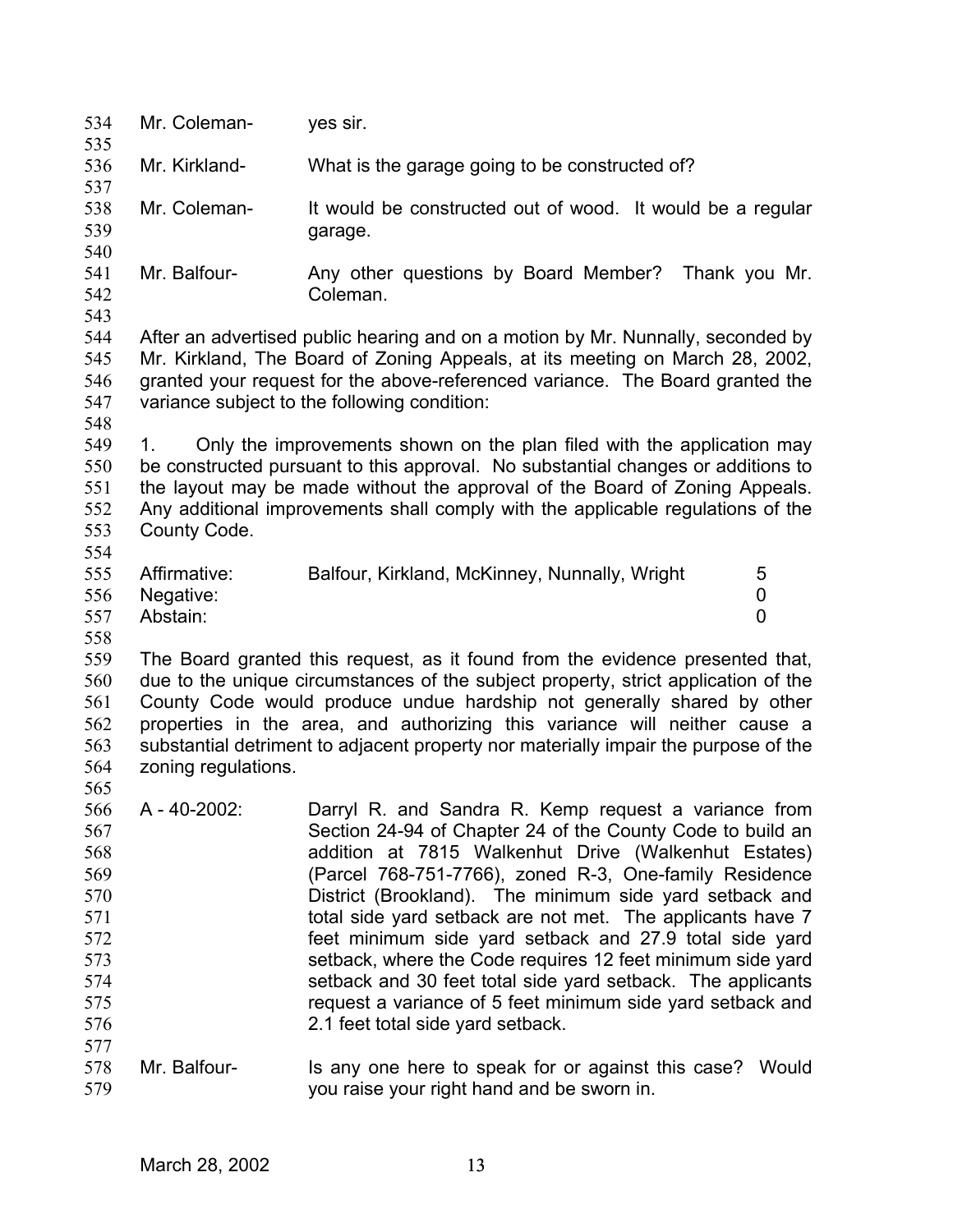| 580 |                  |                                                                                   |  |
|-----|------------------|-----------------------------------------------------------------------------------|--|
| 581 | Mr. Blankinship- | Do you swear the testimony you about to give is the truth,                        |  |
| 582 |                  | the whole truth and nothing but the truth so help you God?                        |  |
| 583 |                  |                                                                                   |  |
| 584 | Mr. Kemp-        | I do.                                                                             |  |
| 585 |                  |                                                                                   |  |
| 586 | Mr. Balfour-     | You may proceed.                                                                  |  |
| 587 |                  |                                                                                   |  |
| 588 | Mr. Kemp-        | My name is Darryl Kemp. We are requesting a variance of 5                         |  |
| 589 |                  | feet side yard setback and 2.1 feet total side yard setback to                    |  |
| 590 |                  | build an attached garage on the south side of the house.                          |  |
| 591 |                  |                                                                                   |  |
| 592 | Mr. Balfour-     | Is it where the driveway is now?                                                  |  |
| 593 |                  |                                                                                   |  |
| 594 | Mr. Kemp-        | Yes.                                                                              |  |
| 595 |                  |                                                                                   |  |
| 596 | Mr. Balfour-     | How many cars would this garage hole?                                             |  |
| 597 |                  |                                                                                   |  |
| 598 | Mr. Kemp-        | One.                                                                              |  |
| 599 |                  |                                                                                   |  |
| 600 | Mr. Balfour-     | Any questions by members of the Board?<br>No questions,                           |  |
| 601 |                  | thank you.                                                                        |  |
| 602 |                  |                                                                                   |  |
| 603 | Ms. Kemp-        | There is something I would like to clear up. On the second                        |  |
| 604 |                  | page of the report there is a statement that the applicants                       |  |
| 605 |                  | indicate that the variance is necessary to construct a suitable                   |  |
| 606 |                  | garage to accommodate his disability. It is my disability. I                      |  |
| 607 |                  | am diabetic, and did not get diagnosed until 1993 and it is                       |  |
| 608 |                  | now that we are financially able to construct this garage.                        |  |
| 609 |                  | The report wondered why we hadn't done it sooner, and that                        |  |
| 610 |                  | is why. I would like to have this garage to cover my vehicles                     |  |
| 611 |                  | so I do not have to expose myself to the inclimate weather                        |  |
| 612 |                  | and aggravate my condition.                                                       |  |
| 613 |                  |                                                                                   |  |
| 614 | Mr. Balfour-     | Thank you.                                                                        |  |
| 615 |                  |                                                                                   |  |
| 616 |                  | After an advertised public hearing and on a motion by Mr. Kirkland, seconded by   |  |
| 617 |                  | Mr. McKinney, The Board of Zoning Appeals, at its meeting on March 28, 2002,      |  |
| 618 |                  | granted your request for the above-referenced variance. The Board granted the     |  |
| 619 |                  | variance subject to the following condition:                                      |  |
| 620 |                  |                                                                                   |  |
| 621 | 1.               | The property shall be developed in substantial conformance with the plan          |  |
| 622 |                  | filed with the application. No substantial changes or additions to the layout may |  |
| 623 |                  | be made without the approval of the Board of Zoning Appeals.                      |  |
| 624 |                  |                                                                                   |  |
| 625 | Affirmative:     | Balfour, Kirkland, McKinney, Nunnally, Wright<br>5                                |  |
|     |                  |                                                                                   |  |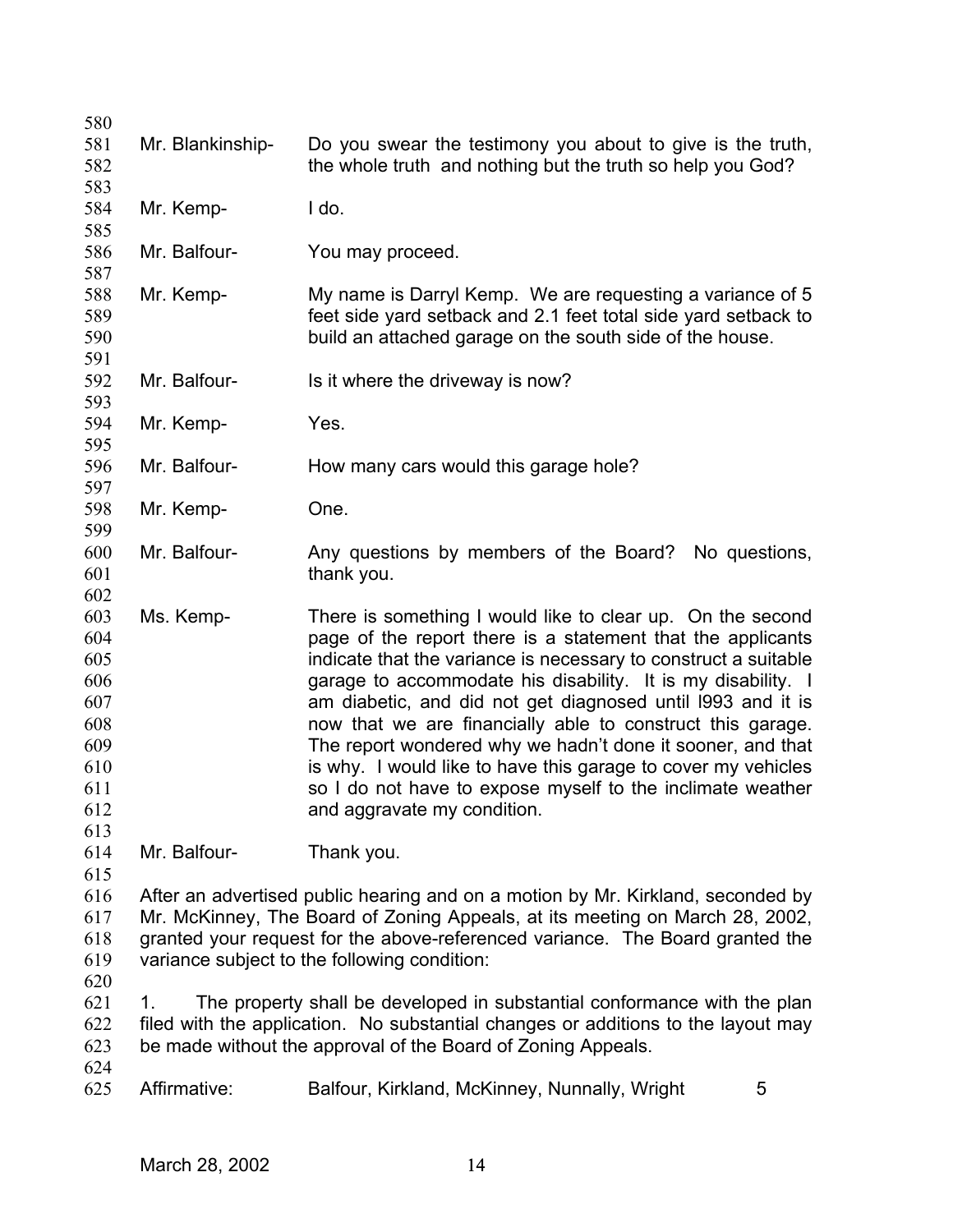| 626<br>627                                           | Negative:<br>Abstain: | 0<br>0                                                                                                                                                                                                                                                                                                                                                                                                                              |  |
|------------------------------------------------------|-----------------------|-------------------------------------------------------------------------------------------------------------------------------------------------------------------------------------------------------------------------------------------------------------------------------------------------------------------------------------------------------------------------------------------------------------------------------------|--|
| 628<br>629<br>630<br>631<br>632<br>633<br>634<br>635 | zoning regulations.   | The Board granted this request, as it found from the evidence presented that,<br>due to the unique circumstances of the subject property, strict application of the<br>County Code would produce undue hardship not generally shared by other<br>properties in the area, and authorizing this variance will neither cause a<br>substantial detriment to adjacent property nor materially impair the purpose of the                  |  |
| 636<br>637<br>638<br>639<br>640<br>641<br>642<br>643 | A - 41-2002:          | John A. Crown requests a variance from Section 24-94 of<br>Chapter 24 of the County Code to build a one-family dwelling<br>at 2009 Fordson Road (Parcel 757-748-5417 (part)), zoned<br>R-2, One-family Residence District (Three Chopt). The lot<br>width requirement is not met. The applicant has 85 feet lot<br>width, where the Code requires 100 feet lot width.<br>The<br>applicant requests a variance of 15 feet lot width. |  |
| 644<br>645<br>646                                    | Mr. Balfour-          | Is any one here to speak for or against this case? Would all<br>of you raise your right hands and be sworn in.                                                                                                                                                                                                                                                                                                                      |  |
| 647<br>648<br>649                                    | Mr. Blankinship-      | Do you swear the testimony you about to give is the truth,<br>the whole truth and nothing but the truth so help you God?                                                                                                                                                                                                                                                                                                            |  |
| 650<br>651                                           | Mr. Crown-            | I do.                                                                                                                                                                                                                                                                                                                                                                                                                               |  |
| 652<br>653                                           | Mr. Balfour-          | You may proceed.                                                                                                                                                                                                                                                                                                                                                                                                                    |  |
| 654<br>655<br>656                                    | Mr. Crown-            | My name is John Crown, and would like to ask you to defer<br>this case.                                                                                                                                                                                                                                                                                                                                                             |  |
| 657<br>658                                           | Mr. Balfour-          | I don't see any use to take another vote.                                                                                                                                                                                                                                                                                                                                                                                           |  |
| 659<br>660<br>661                                    | Mr. Crown-            | The only thing about that sir is that to get this case properly<br>presented it is going need slides, maps and other material.                                                                                                                                                                                                                                                                                                      |  |
| 662<br>663<br>664                                    | Mr. Balfour-          | You didn't discover that you needed that 10 minutes ago?<br>You have known that fro some time.                                                                                                                                                                                                                                                                                                                                      |  |
| 665<br>666<br>667                                    | Mr. Crown-            | Yes 10 minutes ago, I just discovered that I need it.<br>$\mathbf{I}$<br>thought I could get it deferred and have all that done within<br>the next 30 days.                                                                                                                                                                                                                                                                         |  |
| 668<br>669<br>670<br>671                             | Mr. Balfour-          | It was a unanimous vote to not continue the case, which<br>means if one of those members of the Board would like to<br>move to reconsider the vote. I will ask for such a vote, Is                                                                                                                                                                                                                                                  |  |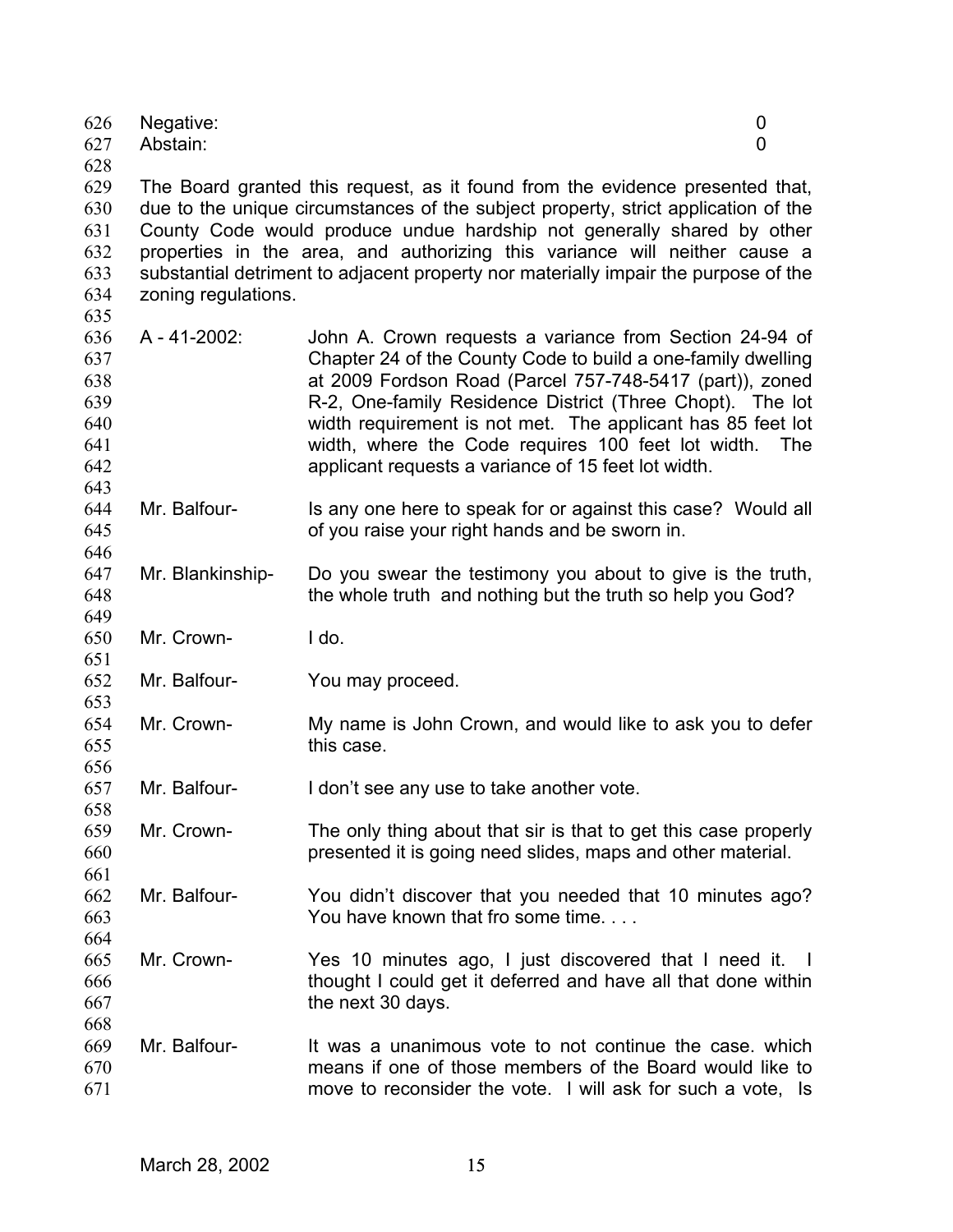there such a motion by members of the Board? No such motion, then we will move forward. Please present you case, Mr. Crown, or withdraw your case. 672 673 674

676 677 678 679 680 681 682 683 684 685 686 687 688 689 Mr. Crown- I would like to have a variance as it said on this paper, to make 2 lots out of this property, each being 85 feet x 300 feet. I am going to take down the old house and you see right there, and I am going to build two houses that would be comparable to what is built around them. There really is no reason not to do this. Rather than to repair this and make rental property out of it. I have that option. What I want to do is raise the tax base in the county by better than a \$250,000.00. Man is building a house next door on a 72.5 foot wide lot. And he claims it is going to be \$250,000.00 for the house. I could certainly come up with that and I have bigger lots. These folks did not fight that, why are they fighting this? Down the road, a man built with 42.5-foot frontage.

- 691 692 693 Mr. Balfour- Mr. Crown we are only talking about just your case this morning. What you need to do is ...
- 694 695 696 697 Mr. Crown- Why can't I present my case? I have to give my reasons. If I just say I want a variance and built it, is that enough? Is that all I am going to have to do?
- 698 699 700 Mr. Balfour- No. You need to tell us as to why you think we should grant you this request. I think you are trying to do this.
- 701 702 703 Mr. Crown- It is not a hardship sir, they have already stated that. I would like to introduce this material to you. This is from the last time I was before you, October 25, l999 for the same thing.
- 705 706 707 Mr. Balfour- If you give us those papers, we will have to keep them for 230 days.
- 708 Mr. Crown- These are the papers I went home and got.
- 710 711 Mr. Balfour- Have you tried to purchase the property next to this?
- 712 713 714 715 Mr. Crown- Sir, Yes I tried to purchase the property. That is what you recommended first time I came up here. I tried that, but someone else bought it out from under me. To build his mother a house.
- 716

704

709

675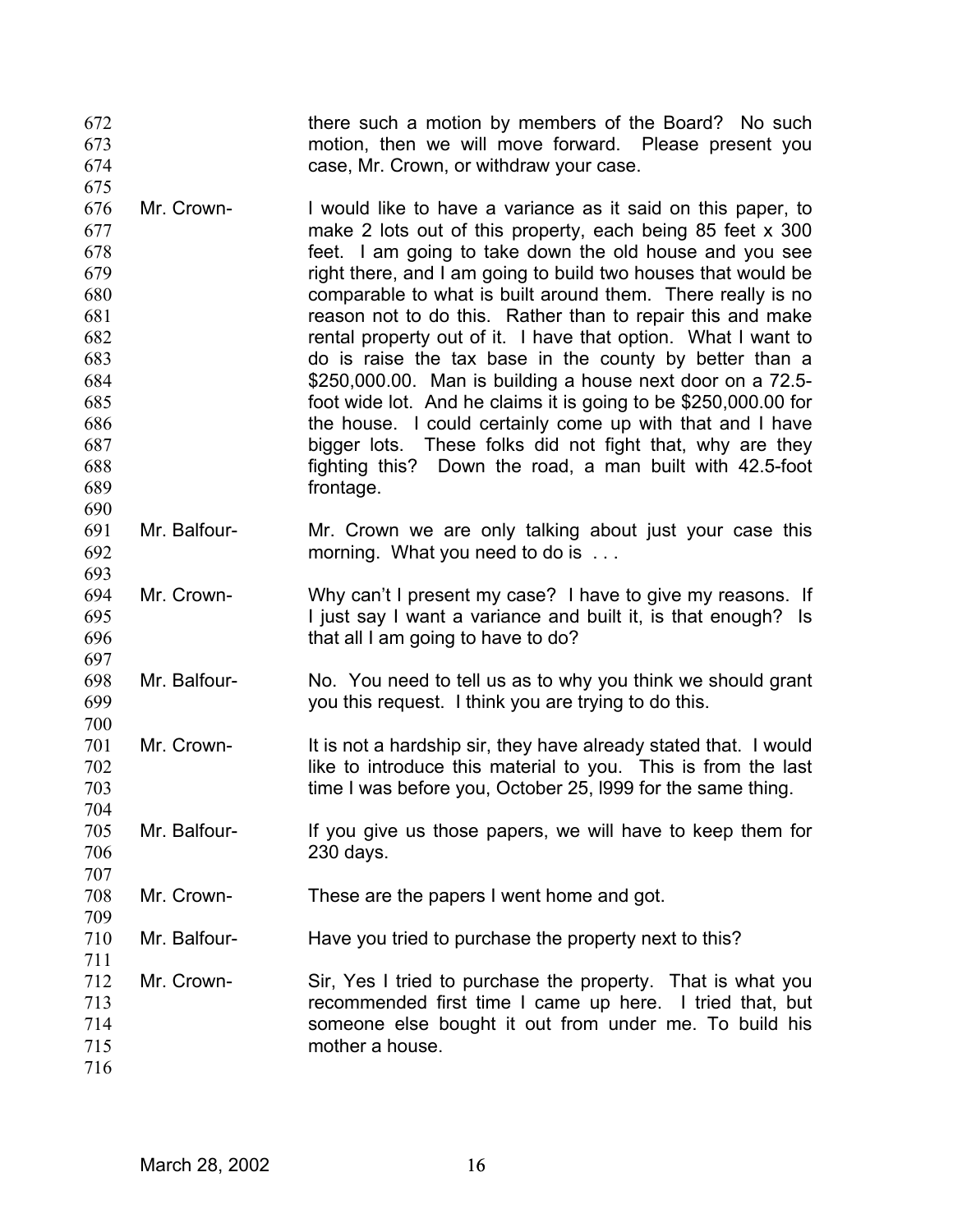| 717<br>718<br>719        | Mr. Wright-      | I want to follow up on what Mr. Crown said. I am interested<br>to know what the size of the adjacent lots are. I think this<br>has a bearing on this case.                                                                                |
|--------------------------|------------------|-------------------------------------------------------------------------------------------------------------------------------------------------------------------------------------------------------------------------------------------|
| 720<br>721               |                  | What is 2011 Fordson, is that a separate lot?                                                                                                                                                                                             |
| 722<br>723<br>724<br>725 | Mr. Crown-       | That is a separate 72.5-foot lot, that they are building a<br>house on right now.                                                                                                                                                         |
| 726<br>727               | Mr. Wright-      | Mr. Blankinship, how can they do that?                                                                                                                                                                                                    |
| 728<br>729               | Mr. Blankinship- | I presume that that lot is an exception lot and meets the<br>exception standards.                                                                                                                                                         |
| 730<br>731               | Mr. Wright-      | Why doesn't this lot meet the exception standards?                                                                                                                                                                                        |
| 732<br>733               | Mr. Blankinship- | Because it was joined in the past and now it is re-divided                                                                                                                                                                                |
| 734<br>735<br>736<br>737 | Mr. Wright-      | You could permit someone to build a house on a lot smaller<br>if it where created prior to 1960 than if it were created now?                                                                                                              |
| 738<br>739               | Mr. Blankinship- | Yes sir.                                                                                                                                                                                                                                  |
| 740<br>741               | Mr. Balfour-     | Any other questions by the Board?                                                                                                                                                                                                         |
| 742                      | Mr. Wright-      | Do you know how wide 2007 is?                                                                                                                                                                                                             |
| 743<br>744<br>745        | Mr. Crown-       | It is 120 feet wide. I had to buy 2007 and 2009 to create a<br>buildable lot.                                                                                                                                                             |
| 746<br>747               | Mr. Balfour-     | So that lot is 120 Feet?                                                                                                                                                                                                                  |
| 748<br>749               | Mr. Crown-       | Yes sir.                                                                                                                                                                                                                                  |
| 750<br>751<br>752<br>753 | MR. Balfour-     | And you can't add anymore to make it 100 feet wide to 2009<br>because you can't meet the side yard requirements                                                                                                                           |
| 754<br>755<br>756<br>757 | Mr. Crown-       | That is correct. The Board recommended buying additional<br>land because they denied my variance. I took 25 feet off of<br>2007, I had not sold the property at that time, and I tried to<br>buy 2011. But I was too late in buying that. |
| 758<br>759<br>760        | Mr. McKinney-    | Mr. Crown, has Dr. Cametas started a house on 2011<br>Fordson?                                                                                                                                                                            |
| 761<br>762               | Mr. Crown-       | Yes sir. It is under roof.                                                                                                                                                                                                                |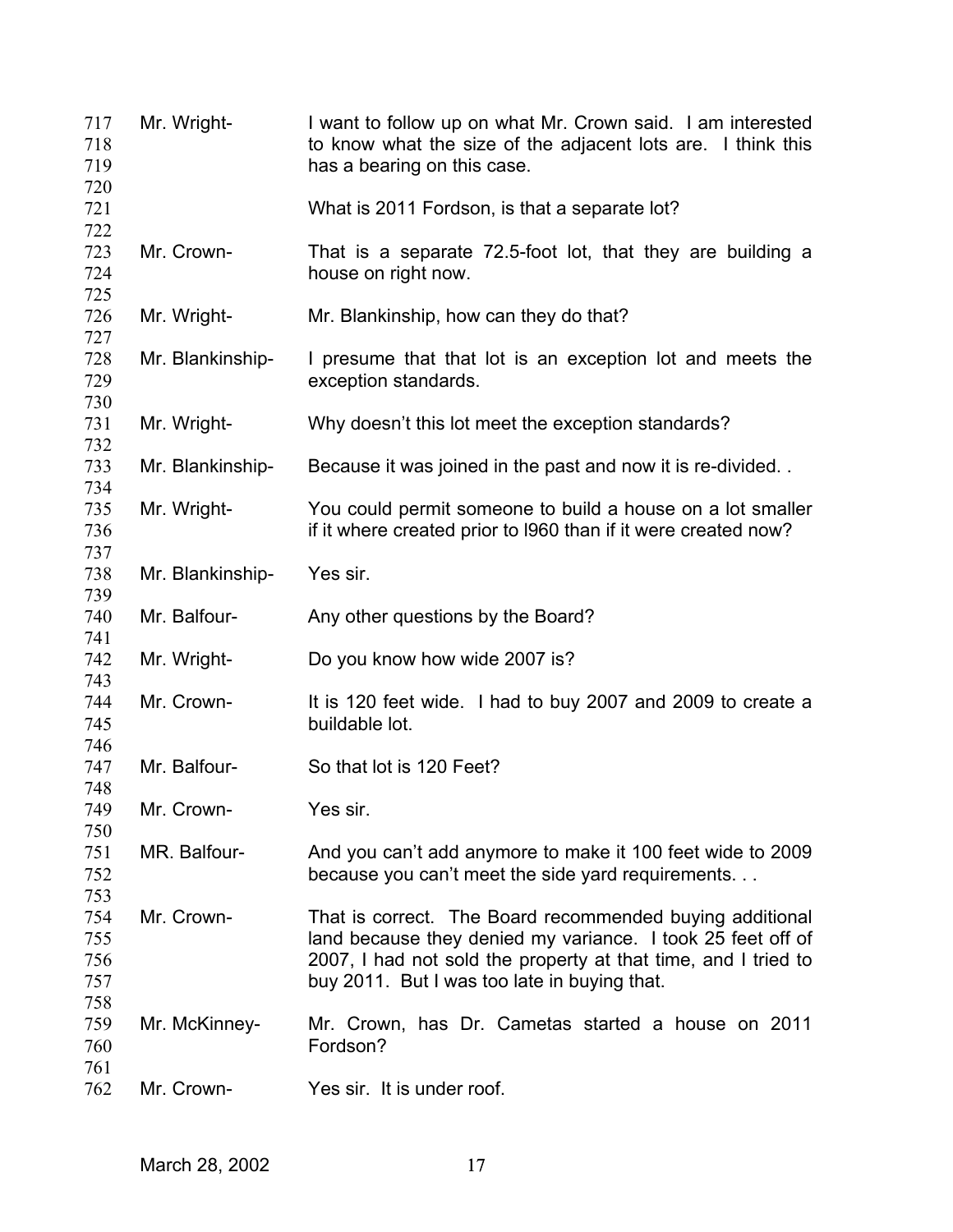| 763        |                  |                                                                                                                 |
|------------|------------------|-----------------------------------------------------------------------------------------------------------------|
| 764        | Mr. McKinney-    | And that is the width                                                                                           |
| 765        |                  |                                                                                                                 |
| 766        | Mr. Crown-       | Yes, and VEPO cut down a beautiful tree of mine.                                                                |
| 767        |                  |                                                                                                                 |
| 768<br>769 | Mr. McKinney-    | VEPCO cut down one of your trees?                                                                               |
| 770        | Mr. Crown-       | yes sir.                                                                                                        |
| 771        |                  |                                                                                                                 |
| 772        | Mr. McKinney-    | Did you give them an easement?                                                                                  |
| 773        |                  |                                                                                                                 |
| 774        | Mr. Crown-       | No sir.                                                                                                         |
| 775        |                  |                                                                                                                 |
| 776        | Mr. McKinney-    | Why did they cut down your tree?                                                                                |
| 777        |                  |                                                                                                                 |
| 778        | Mr. Crown-       | Cuz, Dr. Cametas son told them to do it.                                                                        |
| 779        |                  |                                                                                                                 |
| 780        | Mr. Kirkland-    | Mr. Blankinship, What was the answer to Mr. Wright's                                                            |
| 781<br>782 |                  | question?                                                                                                       |
| 783        | Mr. Blankinship- | 2011 Fordson was created prior to 1960, and this lot was a                                                      |
| 784        |                  | single parcel and has been a single parcel.                                                                     |
| 785        |                  |                                                                                                                 |
| 786        | Mr. Wright-      | If Mr. Crown had divided the property prior to 1960, he could                                                   |
| 787        |                  | go ahead and build these houses without a variance.                                                             |
| 788        |                  |                                                                                                                 |
| 789        | Mr. Blankinship- | Yes sir.                                                                                                        |
| 790        |                  |                                                                                                                 |
| 791        | Mr. Crown-       | Let me question that. In 1958, built on Fordson Road.                                                           |
| 792        |                  | Everyone who built in that area then had to have at least 100                                                   |
| 793        |                  | feet of frontage. This house was built when the 100-foot                                                        |
| 794        |                  | frontage was required. That is the reason it was split the                                                      |
| 795<br>796 |                  | way it was. That was hanging off of something else. That<br>was not a conforming lot to begin with. How can you |
| 797        |                  | grandfather a lot that did not conform to begin with.                                                           |
| 798        |                  |                                                                                                                 |
| 799        | Mr. Balfour-     | Any other questions? If not, then Mr. Crown you will have a                                                     |
| 800        |                  | chance to respond, but we need to hear from the opposition.                                                     |
| 801        |                  | I believe that about 8 people wanted to speak, and we are                                                       |
| 802        |                  | glad to hear from you. But I ask you not to be repetitive, if                                                   |
| 803        |                  | you want to have one person speak, OK. But we have a                                                            |
| 804        |                  | long docket and time is important. Who ever would like to                                                       |
| 805        |                  | speak first, to please come forward. Every one has been                                                         |
| 806        |                  | sworn in, so just state your name.                                                                              |
| 807        |                  |                                                                                                                 |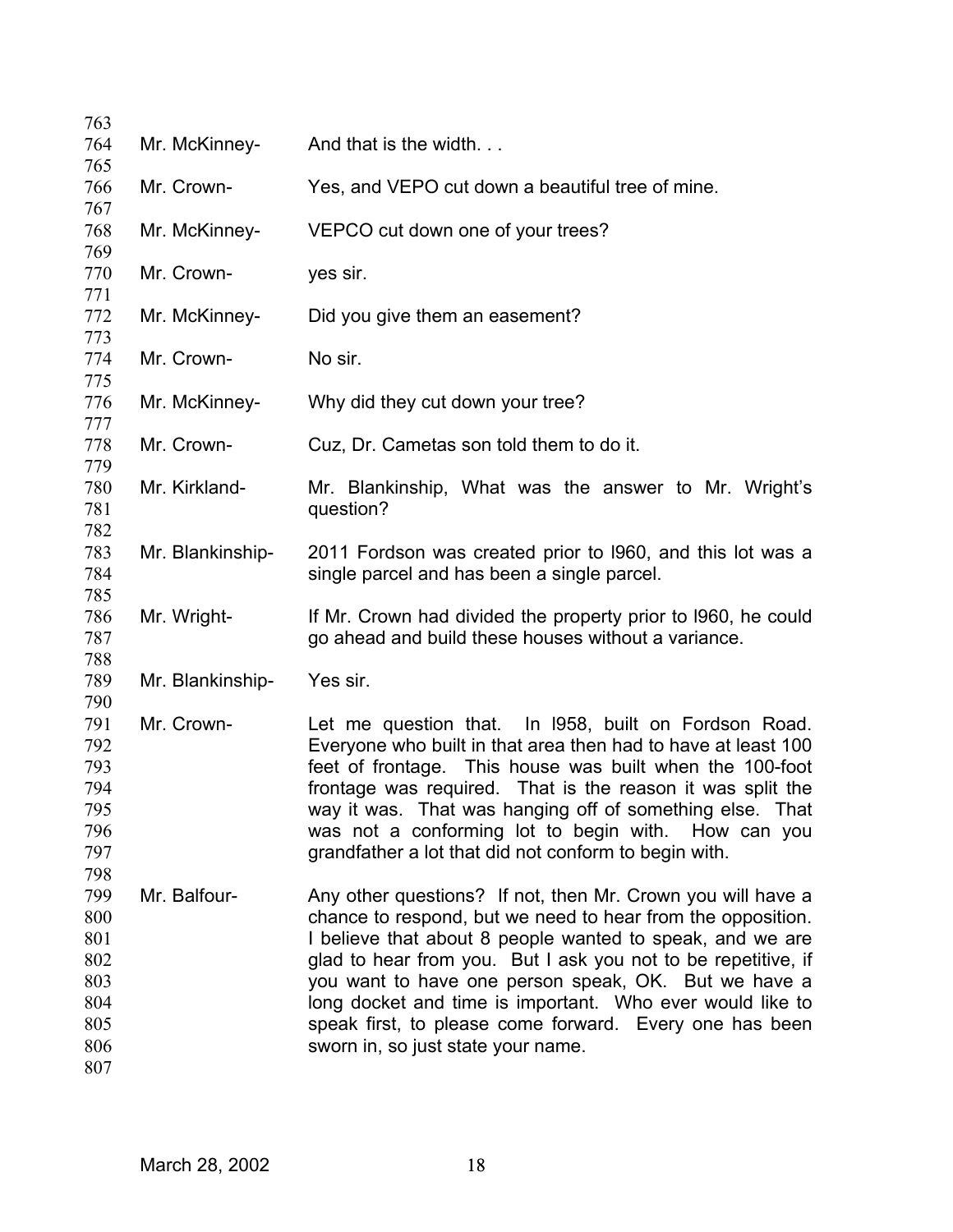Ms. DeShazo- My name is Sylvia DeShazo, I live on 1904 Fordson Road. This is the  $3<sup>rd</sup>$  time that Mr. Crown has requested a variance 808 809 810 811 812 813 814 815 816 817 818 819 820 821 822 823 824 825 826 827 828 829 830 831 832 833 834 835 836 837 838 839 840 841 842 843 844 845 846 847 848 849 850 851 852 853 and at the last hearing we had approximately 22 neighbors attending in opposition. They took time off from work and other responsibilities and Mr. Crown failed to appear. We have 74 signatures against this request, the  $3<sup>rd</sup>$  request is prompted by the fact that the lot adjacent to Mr. Crown's property has been purchased and a building permit has been obtained even though it does not meet the current R-2 zoning requirements. The neighbors did not voice opposition because it did not come up for a variance. We did check at the county and was told it was a grandfather clause and that the house had been there and there was nothing we could do. If there was, we would have been here. When Mr. Crown purchased his property, just a few years ago, he was aware of the zoning requirements and expressed the opinion that it was easy to get approval of a variance in Henrico County. The new owner of the adjacent property did in fact request to purchase 25 feet of frontage from Mr. Crown to add to his lot. But Mr. Crown's asking price was not realistic. When we purchased our home, it was an old run-down house but we wanted it because of the 1-acre lot. All the homes on Fordson Road have large lots in keeping with R-2 zoning. Most of them have an average of 200 feet frontage. We have spent a great deal of money renovating our home, 34 years of work into improving our property, We are not against any other houses that Mr. Crown wishes to build, we are against the granting of any variance that would decrease the frontage by 15 feet. The size of his current lot is more in keeping with the average size of the lots on Fordson Road. It is not an oversized lot. When Mr. Crown requested the variance in l990, Mr. Crown visited most of the homes on Fordson Road, Milbank, Westdale, Appleridge, and Yolanda. He visited several homes on at least 2 occasions. Mr. Crown also sent packages by certified mail detailing the plan to residents who lived beside, in front and behind the property. Packages detailing the plan were also handed out by Mr. Crown to neighborhood residents when he visited their homes. We applaud him for the effort and we viewed his visits and respresentation to the residents as a positive fact. Even with all of this the neighbors still see fit to request that this variance be denied. We have collected many signatures protesting the granting of this request. Most people have to work for a living, it is not easy for them to take off work to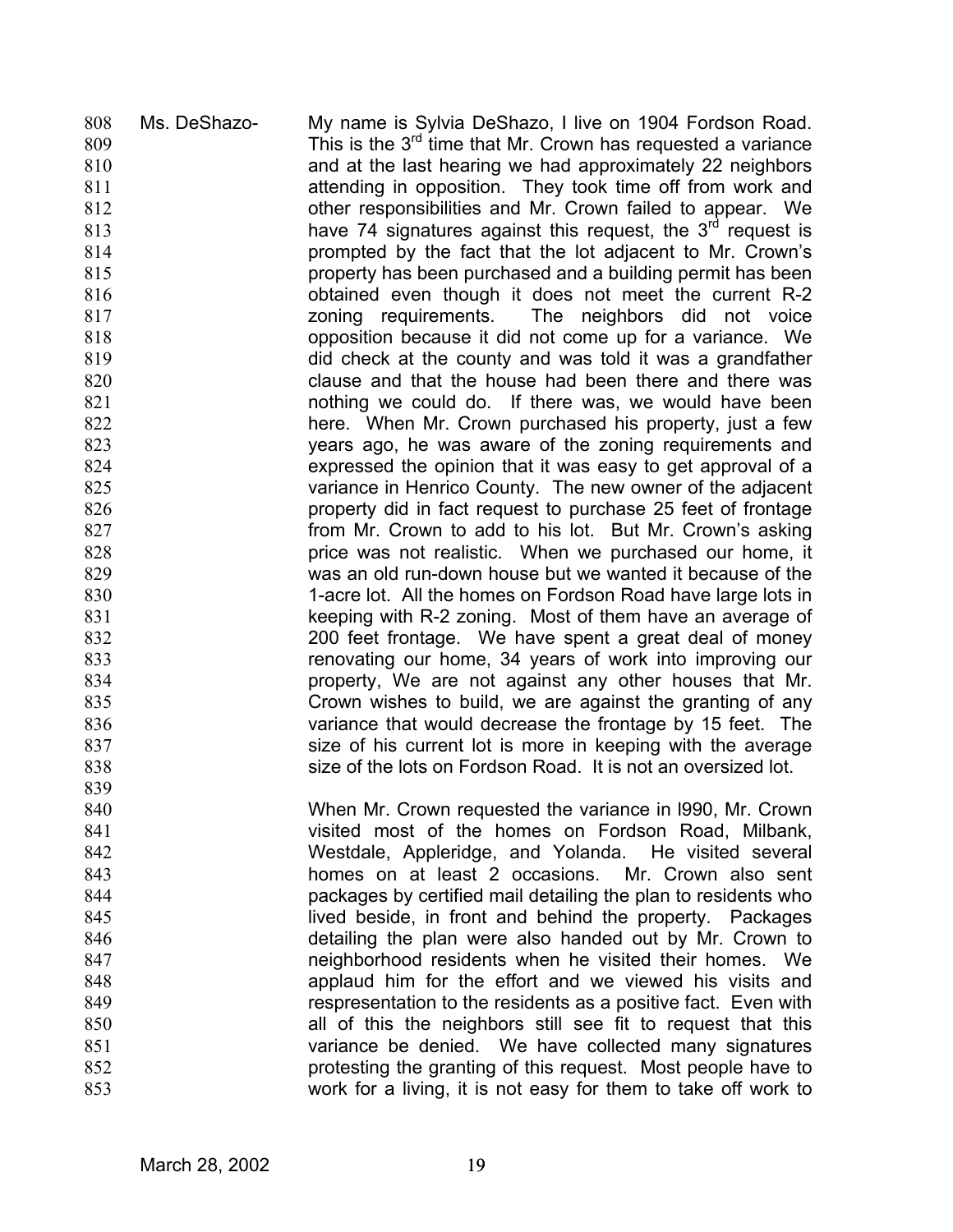| 854<br>855<br>856<br>857<br>858<br>859<br>860<br>861<br>862<br>863<br>864<br>865 |               | attend meetings. We request Mr. Crow's right to request a<br>variance however we stand firm in our right to ask that it not<br>be granted. The mission statement on the application for a<br>variance states clearly that if the property can be developed<br>in its present dimensions, that it does not justify granting a<br>Nothing prohibits or restricts Mr. Crown from<br>variance.<br>developing the property in keeping with neighborhood, the<br>only reason for building two houses is to maximum profit.<br>And it clearly states in the mission statement on the<br>application that it cannot be granted to maximize profit.<br>Nor<br>does Mr. Crown's request involve a hardship.<br>We<br>respectfully request that you do not grant this request. |
|----------------------------------------------------------------------------------|---------------|---------------------------------------------------------------------------------------------------------------------------------------------------------------------------------------------------------------------------------------------------------------------------------------------------------------------------------------------------------------------------------------------------------------------------------------------------------------------------------------------------------------------------------------------------------------------------------------------------------------------------------------------------------------------------------------------------------------------------------------------------------------------|
| 866<br>867<br>868                                                                | Mr. McKinney- | What is your address?                                                                                                                                                                                                                                                                                                                                                                                                                                                                                                                                                                                                                                                                                                                                               |
| 869<br>870                                                                       | Ms. DeShazo-  | 1904 Fordson Road.                                                                                                                                                                                                                                                                                                                                                                                                                                                                                                                                                                                                                                                                                                                                                  |
| 871<br>872                                                                       | Mr. McKinney- | How far are you from this property?                                                                                                                                                                                                                                                                                                                                                                                                                                                                                                                                                                                                                                                                                                                                 |
| 873<br>874                                                                       | Ms. DeShazo-  | 2 blocks.                                                                                                                                                                                                                                                                                                                                                                                                                                                                                                                                                                                                                                                                                                                                                           |
| 875<br>876                                                                       | Mr. Balfour-  | Any other questions?                                                                                                                                                                                                                                                                                                                                                                                                                                                                                                                                                                                                                                                                                                                                                |
| 877<br>878                                                                       | Mr. McKinney- | Are you 2 blocks going toward Bronwood?                                                                                                                                                                                                                                                                                                                                                                                                                                                                                                                                                                                                                                                                                                                             |
| 879<br>880                                                                       | Ms. DeShazo-  | Going toward Bronwood.                                                                                                                                                                                                                                                                                                                                                                                                                                                                                                                                                                                                                                                                                                                                              |
| 881<br>882<br>883                                                                | Mr. Balfour-  | You are aware that the next-door neighbors to this property<br>are in favor of this request?                                                                                                                                                                                                                                                                                                                                                                                                                                                                                                                                                                                                                                                                        |
| 884<br>885<br>886                                                                | Ms. DeShazo-  | The next-door neighbors are the<br>couple<br>who<br>have<br>purchased the home from Mr. Crown.                                                                                                                                                                                                                                                                                                                                                                                                                                                                                                                                                                                                                                                                      |
| 887<br>888                                                                       | Mr. Balfour-  | Any other questions? Any one else wish to speak?                                                                                                                                                                                                                                                                                                                                                                                                                                                                                                                                                                                                                                                                                                                    |
| 889<br>890<br>891<br>892<br>893<br>894<br>895<br>896<br>897<br>898<br>899        | Mr. Sime-     | My name is Larry Sime, I live at 1911 Fordson Road. I<br>would like to go into the grand fathering clause Just<br>because someone built on a legal undersized lot does not<br>mean 2 more can be built on. We bought our property in<br>1954, it was zoned Agriculture. After living there several<br>years, my neighbors went down to the offices on Main Street<br>to work with the Board to change the zoning to R-2. This<br>was done to preserve a good neighborhood. On numerous<br>occasions, I have appeared before the Board on zoning<br>appeals to do something less than R-2, each time the Board<br>upheld the R-2 zoning and preserved the integrity of the                                                                                           |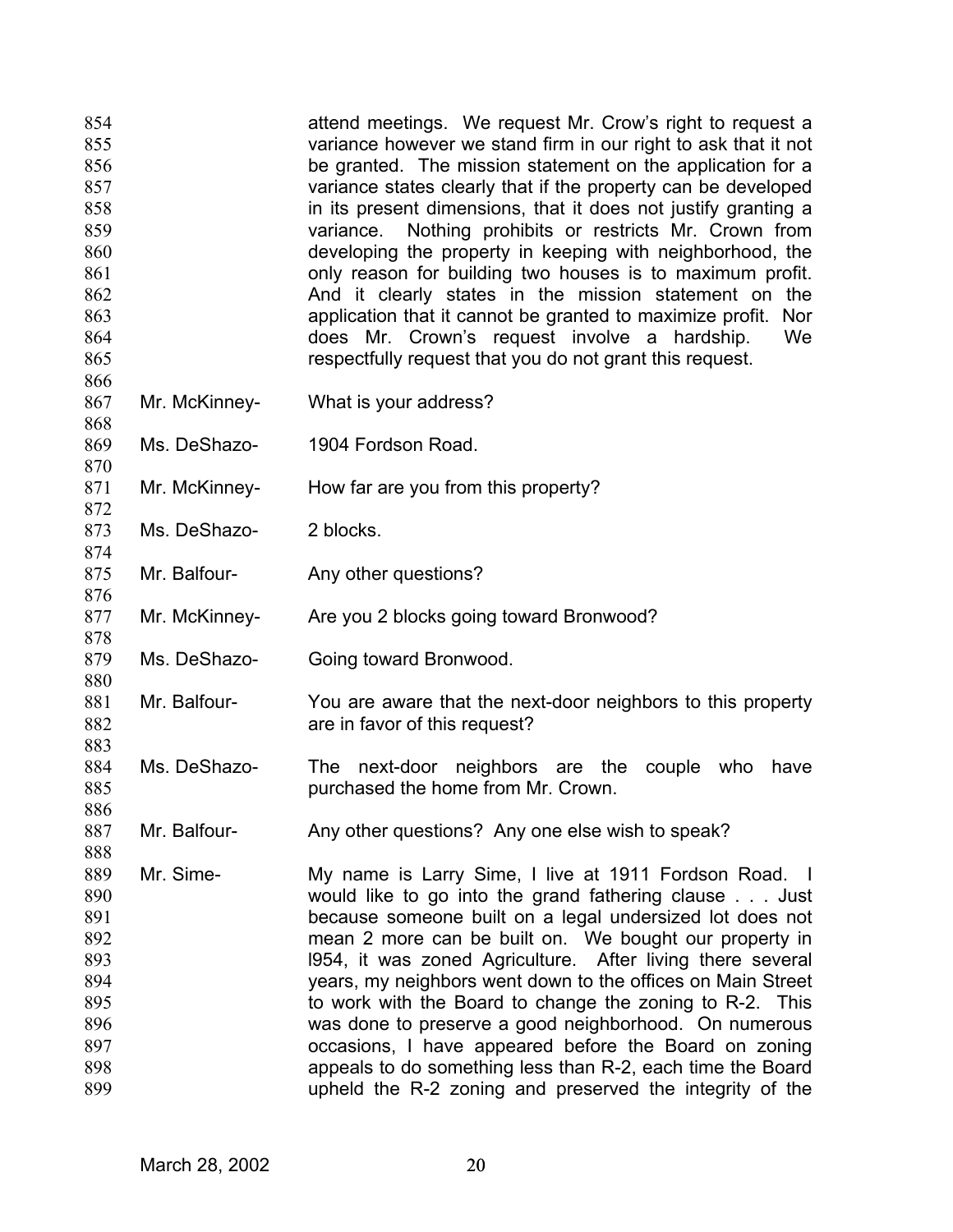| 900        |                     | neighborhood. It is a delightful place to live. I only ask that                                                                                               |  |
|------------|---------------------|---------------------------------------------------------------------------------------------------------------------------------------------------------------|--|
| 901        |                     | you continue to support the zoning that your predecessors                                                                                                     |  |
| 902        |                     | have always supported. Thank you.                                                                                                                             |  |
| 903<br>904 | Mr. Balfour-        |                                                                                                                                                               |  |
| 905        |                     | Any one else wish to speak in opposition? If not, Mr.<br>Crown                                                                                                |  |
| 906        |                     |                                                                                                                                                               |  |
| 907        | Mr. Crown-          | I would like to have a copy of what that lady read. When I                                                                                                    |  |
| 908        |                     | purchased this property, I had to also pay back taxes on it                                                                                                   |  |
| 909        |                     | and pay the county to clean it up. They never the complain                                                                                                    |  |
| 910        |                     | about the lot that the Dr. bought. They turn me in for tall                                                                                                   |  |
| 911        |                     | grass, everything they can think of But they never turn                                                                                                       |  |
| 912        |                     | in the Dr. They don't like me because I am trying to improve                                                                                                  |  |
| 913        |                     | the neighborhood and they don't like how I am doing it. The                                                                                                   |  |
| 914        |                     | new houses will raise the taxes on their houses. It won't                                                                                                     |  |
| 915        |                     | reduce the taxes it will raise them. All of this stuff they say                                                                                               |  |
| 916        |                     | are facts, I say is slander. I would like for you to pass this,                                                                                               |  |
| 917        |                     | give me an opportunity to improve the condition of the                                                                                                        |  |
| 918        |                     | property.                                                                                                                                                     |  |
| 919        |                     |                                                                                                                                                               |  |
| 920        | Mr. Balfour-        | Any questions of Mr. Crown? Thank you.                                                                                                                        |  |
| 921        |                     |                                                                                                                                                               |  |
| 922        |                     |                                                                                                                                                               |  |
| 923        |                     | After an advertised public hearing and on a motion by Mr. Wright, seconded by                                                                                 |  |
| 924<br>925 |                     | Mr. McKinney, The Board of Zoning Appeals, at its meeting on March 28, 2002,<br>granted your request for the above-referenced variance. The Board granted the |  |
| 926        |                     | variance subject to the following condition:                                                                                                                  |  |
| 927        |                     |                                                                                                                                                               |  |
| 928        | 1.                  | This variance applies only to the lot width requirement.<br>All other                                                                                         |  |
| 929        |                     | applicable regulations of the County Code shall remain in force.                                                                                              |  |
| 930        |                     |                                                                                                                                                               |  |
| 931        | Affirmative:        | Balfour, Kirkland, McKinney, Nunnally, Wright<br>5                                                                                                            |  |
| 932        | Negative:           | 0                                                                                                                                                             |  |
| 933        | Abstain:            | 0                                                                                                                                                             |  |
| 934        |                     |                                                                                                                                                               |  |
| 935        |                     | The Board granted this request, as it found from the evidence presented that,                                                                                 |  |
| 936        |                     | due to the unique circumstances of the subject property, strict application of the                                                                            |  |
| 937        |                     | County Code would produce undue hardship not generally shared by other                                                                                        |  |
| 938        |                     | properties in the area, and authorizing this variance will neither cause a                                                                                    |  |
| 939        |                     | substantial detriment to adjacent property nor materially impair the purpose of the                                                                           |  |
| 940        | zoning regulations. |                                                                                                                                                               |  |
| 941        |                     |                                                                                                                                                               |  |
| 942        | A - 42-2002:        | John A. Crown requests a variance from Section 24-94 of                                                                                                       |  |
| 943<br>944 |                     | Chapter 24 of the County Code to build a one-family dwelling<br>at 2009 Fordson Road (Parcel 757-748-5417 (part)), zoned                                      |  |
| 945        |                     | R-2, One-family Residence District (Three Chopt). The lot                                                                                                     |  |
|            |                     |                                                                                                                                                               |  |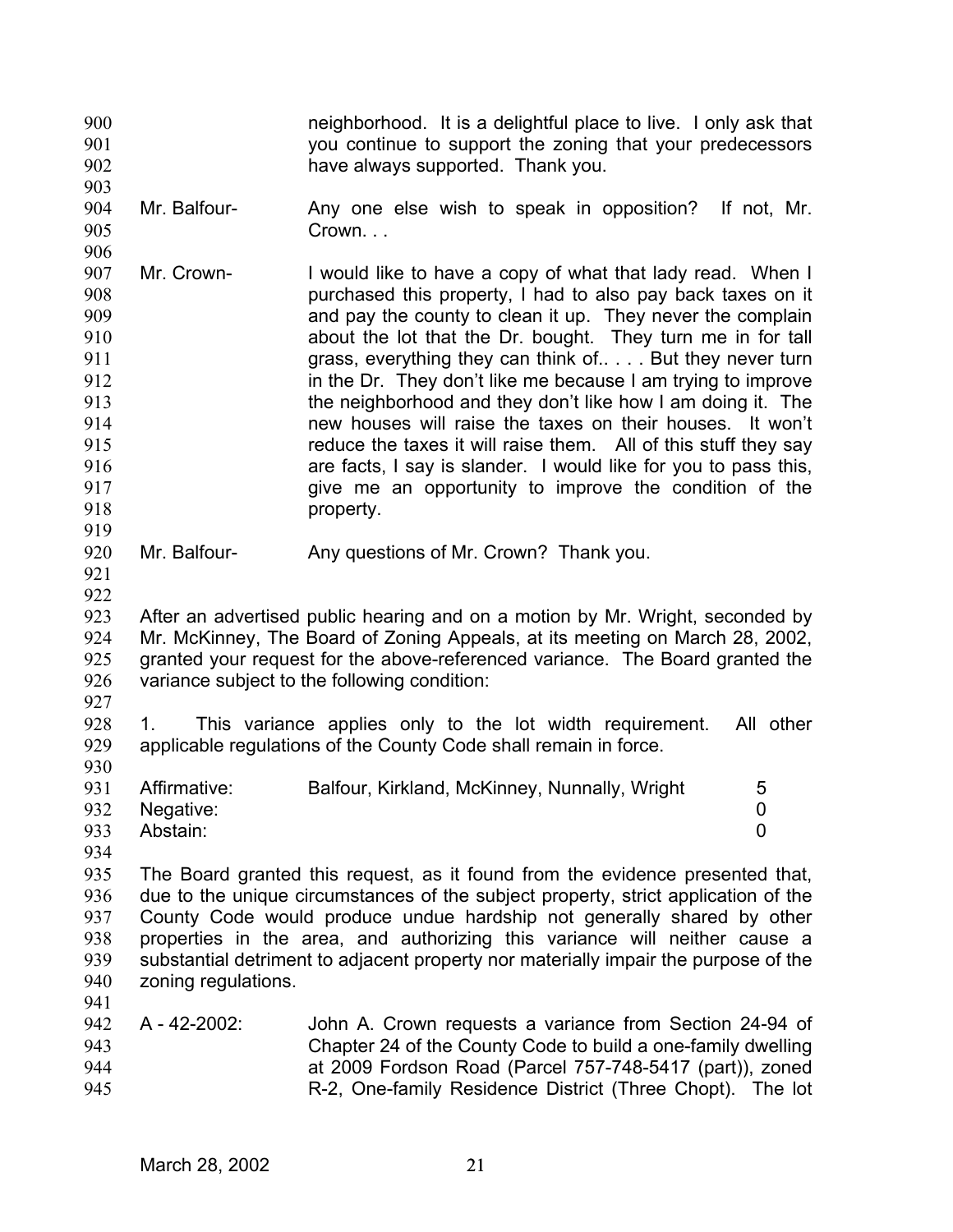| 946<br>947<br>948<br>949                                                         |                                       | width requirement is not met. The applicant has 85 feet lot<br>width, where the Code requires 100 feet lot width.<br>applicant requests a variance of 15 feet lot width.                                                                                                                                                                                                                                                                                                                                                                                                                   | <b>The</b>  |
|----------------------------------------------------------------------------------|---------------------------------------|--------------------------------------------------------------------------------------------------------------------------------------------------------------------------------------------------------------------------------------------------------------------------------------------------------------------------------------------------------------------------------------------------------------------------------------------------------------------------------------------------------------------------------------------------------------------------------------------|-------------|
| 950<br>951<br>952<br>953                                                         |                                       | After an advertised public hearing. and on a motion by Mr. Wright, seconded by<br>Mr. McKinney, The Board of Zoning Appeals, at its meeting on March 28, 2002,<br>granted your request for the above-referenced variance. The Board granted the<br>variance subject to the following conditions:                                                                                                                                                                                                                                                                                           |             |
| 954<br>955<br>956<br>957                                                         | 1.                                    | This variance applies only to the lot width requirement. All other applicable<br>regulations of the County Code shall remain in force.                                                                                                                                                                                                                                                                                                                                                                                                                                                     |             |
| 958<br>959<br>960<br>961                                                         | Affirmative:<br>Negative:<br>Abstain: | Balfour, Kirkland, McKinney, Nunnally, Wright                                                                                                                                                                                                                                                                                                                                                                                                                                                                                                                                              | 5<br>0<br>0 |
| 962<br>963<br>964<br>965<br>966<br>967<br>968                                    | zoning regulations.                   | The Board granted this request, as it found from the evidence presented that,<br>due to the unique circumstances of the subject property, strict application of the<br>County Code would produce undue hardship not generally shared by other<br>properties in the area, and authorizing this variance will neither cause a<br>substantial detriment to adjacent property nor materially impair the purpose of the                                                                                                                                                                         |             |
| 969<br>970<br>971<br>972<br>973<br>974<br>975<br>976<br>977<br>978<br>979<br>980 | A - 43-2002:                          | Albert J. Anderson requests a variance from Sections 24-94<br>and 24-9 of Chapter 24 of the County Code to build a one-<br>family dwelling at 1120 Oakland Road (Parcel 802-707-<br>0610), zoned R-3, One-family Residence District (Varina).<br>The lot width requirement and public street frontage<br>requirement are not met. The applicant has 30 feet lot width<br>and 30 feet public street frontage, where the Code requires<br>80 feet lot width and 50 feet public street frontage.<br>applicant requests a variance of 50 feet lot width and 20 feet<br>public street frontage. | The         |
| 981<br>982                                                                       | Mr. Balfour-                          | Is any one here to speak for or against this case? Would<br>you raise your right hand and be sworn in.                                                                                                                                                                                                                                                                                                                                                                                                                                                                                     |             |
| 983<br>984<br>985<br>986                                                         | Mr. Blankinship-                      | Do you swear the testimony you about to give is the truth,<br>the whole truth and nothing but the truth so help you God?                                                                                                                                                                                                                                                                                                                                                                                                                                                                   |             |
| 987<br>988<br>989<br>990<br>991                                                  | Ms. Holly-                            | My name is Charlotte Holly and this is my agent Tommy<br>Hodge, we are both with Holly Realty. We are here on<br>behalf of Mr. Jeff Anderson in regard to requesting a<br>variance to build a one family dwelling at 1120 Oakland<br>Road. The lot width and public street frontage requirements                                                                                                                                                                                                                                                                                           |             |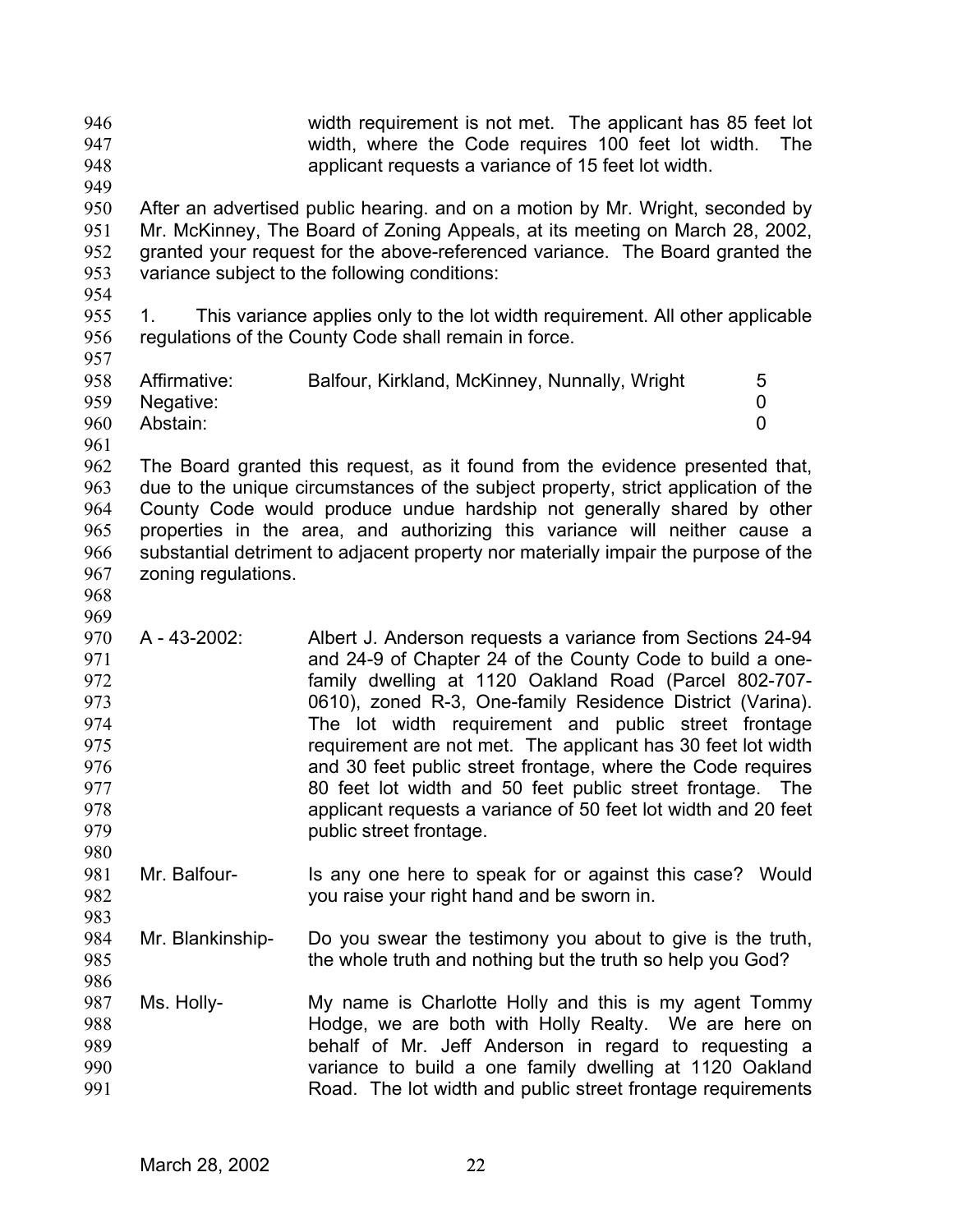| 992<br>993<br>994<br>995<br>996              |                                       | are not met. The applicant has 30 feet of road frontage and<br>lot width where the Code requires 80 feet lot width and 50<br>feet of street frontage. The applicant request a variance of<br>50 lot with and 20 feet of street frontage.                                                                                    |
|----------------------------------------------|---------------------------------------|-----------------------------------------------------------------------------------------------------------------------------------------------------------------------------------------------------------------------------------------------------------------------------------------------------------------------------|
| 997<br>998                                   | Mr. Balfour-                          | Any questions of Ms. Holly?                                                                                                                                                                                                                                                                                                 |
| 999<br>1000                                  | Mr. Nunnally-                         | Have you read the conditions on this?                                                                                                                                                                                                                                                                                       |
| 1001<br>1002                                 | Ms. Holly-                            | I am not sure I did or not                                                                                                                                                                                                                                                                                                  |
| 1003<br>1004                                 | Mr. Blankinship-                      | We sent you the staff report and they are the second page of<br>the report.                                                                                                                                                                                                                                                 |
| 1005<br>1006<br>1007                         | Ms. Holly-                            | Those conditions are fine.                                                                                                                                                                                                                                                                                                  |
| 1008<br>1009<br>1010                         | Mr. Balfour-                          | Any other questions? Thank you.                                                                                                                                                                                                                                                                                             |
| 1011<br>1012<br>1013<br>1014<br>1015<br>1016 |                                       | After an advertised public hearing and on a motion by Mr. Nunnally, seconded by<br>Mr. Kirkland, The Board of Zoning Appeals, at its meeting on March 28, 2002,<br>granted your request for the above-referenced variance. The Board granted the<br>variance subject to the following conditions:                           |
| 1017<br>1018<br>1019                         | 1.<br>force.                          | This variance applies only to the public street frontage and lot width<br>requirement. All other applicable regulations of the County Code shall remain in                                                                                                                                                                  |
| 1020<br>1021<br>1022<br>1023<br>1024         | 2.                                    | At the time of building permit application, the applicant shall submit the<br>necessary information to the Department of Public Works to ensure compliance<br>with the requirements of the Chesapeake Bay Preservation Act and the code<br>requirements for water quality standards.                                        |
| 1025<br>1026<br>1027<br>1028<br>1029         | 3.<br>issued.                         | Approval of this request does not imply that a building permit will be<br>Building permit approval is contingent on Health Department<br>requirements, including, but not limited to, soil evaluation for a septic drainfield<br>and reserve area, and approval of a well location.                                         |
| 1030<br>1031<br>1032<br>1033                 | Affirmative:<br>Negative:<br>Abstain: | Balfour, Kirkland, McKinney, Nunnally, Wright<br>5<br>0<br>0                                                                                                                                                                                                                                                                |
| 1034<br>1035<br>1036<br>1037                 |                                       | The Board granted this request, as it found from the evidence presented that,<br>due to the unique circumstances of the subject property, strict application of the<br>County Code would produce undue hardship not generally shared by other<br>properties in the area, and authorizing this variance will neither cause a |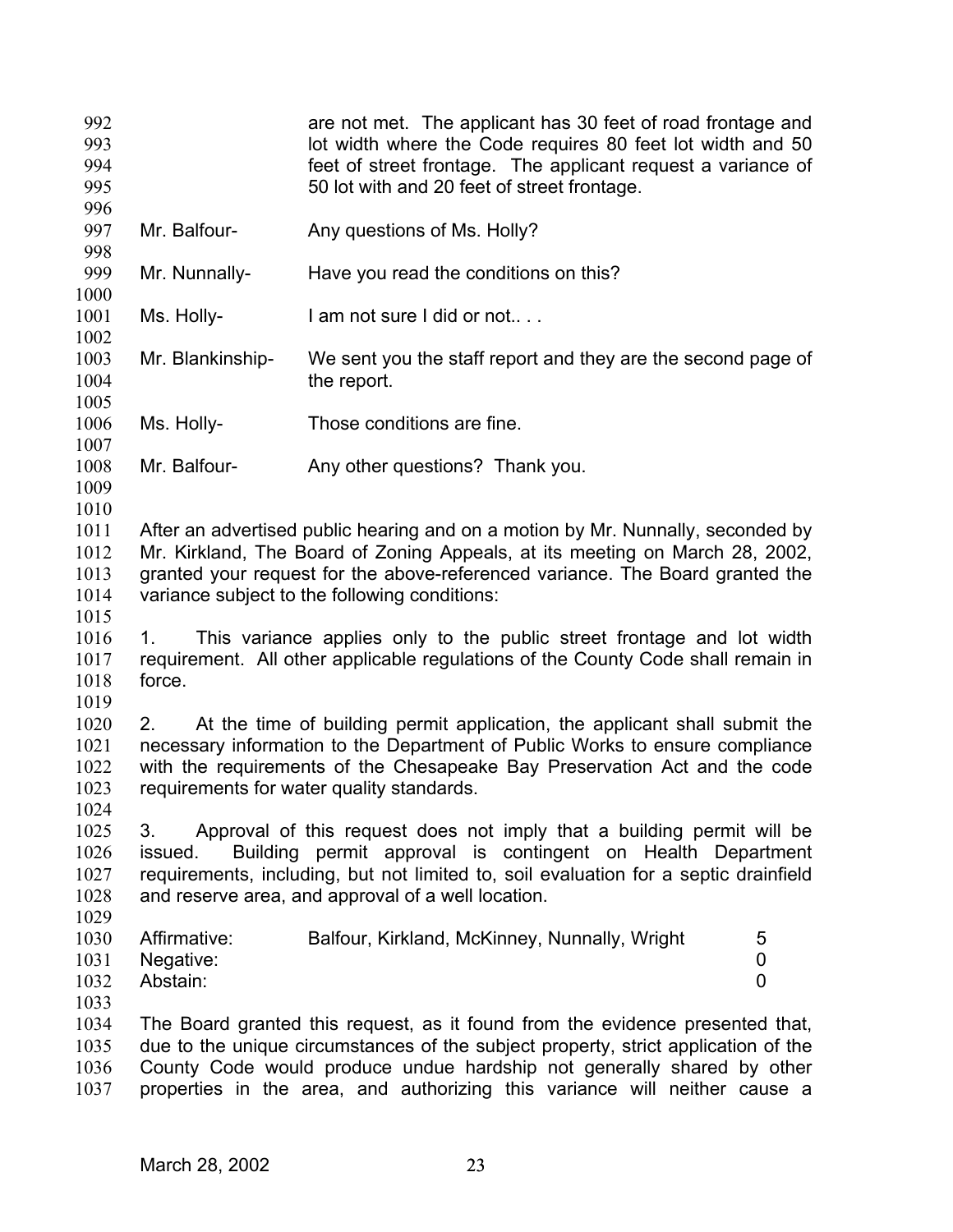substantial detriment to adjacent property nor materially impair the purpose of the zoning regulations. 1038 1039

- 1041 1042 1043 1044 1045 1046 1047 1048 A - 44-2002: Robert C. and Michelle Busch request a variance from Section 24-94 of Chapter 24 of the County Code to build a front porch at 9302 Lyndonway Drive (Pinedale Farms) (Parcel 751-748-7531), zoned R-2A, One-family Residence District (Tuckahoe). The front yard setback is not met. The applicant has 39 feet front yard setback, where the Code requires 45 feet front yard setback. The applicant requests a variance of 6 feet front yard setback.
- 1050 1051 1052 Mr. Balfour- Is any one here to speak for or against this case? Would you raise your right hand and be sworn in.
- 1053 1054 Mr. Blankinship- Do you swear the testimony you about to give is the truth, the whole truth and nothing but the truth so help you God?
- 1056 1057 1058 1059 1060 1061 1062 1063 1064 1065 1066 1067 1068 1069 1070 Mr. Steele- My name is Bob Steele. I am the architect working on the addition. The documentation which was received was very straightforward. They have an existing front porch that is 4 feet deep and projects 2 feet into the current front yard setback. As you can see in the photograph, by the porch being so shallow, they have two issues that have created a hardship. They have 2 small children and each time they open the front door, one has to step back onto the steps or to the side, there is no room. The second reason is that the porch is constructed of masonry and concrete, they have water damage occurring into the wood structure of the home. Our suggestion was to make the porch deeper, this would accommodate the opening of the door, put a railings on the sides for safety, and take care of the water issues by reconstructing it.
- 1072 Mr. Balfour- Any questions of Mr. Steele?
- 1074 1075 1076 Mr. Wright- This addition would your extend the porch by widening it or just deepen it?
- 1077 1078 1079 MR. Steele- Just deepen it. It would stay the same width and respect the same window and door pattern, it would just add 4 feet in depth.
- 1081 Mr. Wright- It is 4 feet deep now. . . so you would add 4 more feet.

1082

1080

1071

1073

1040

1049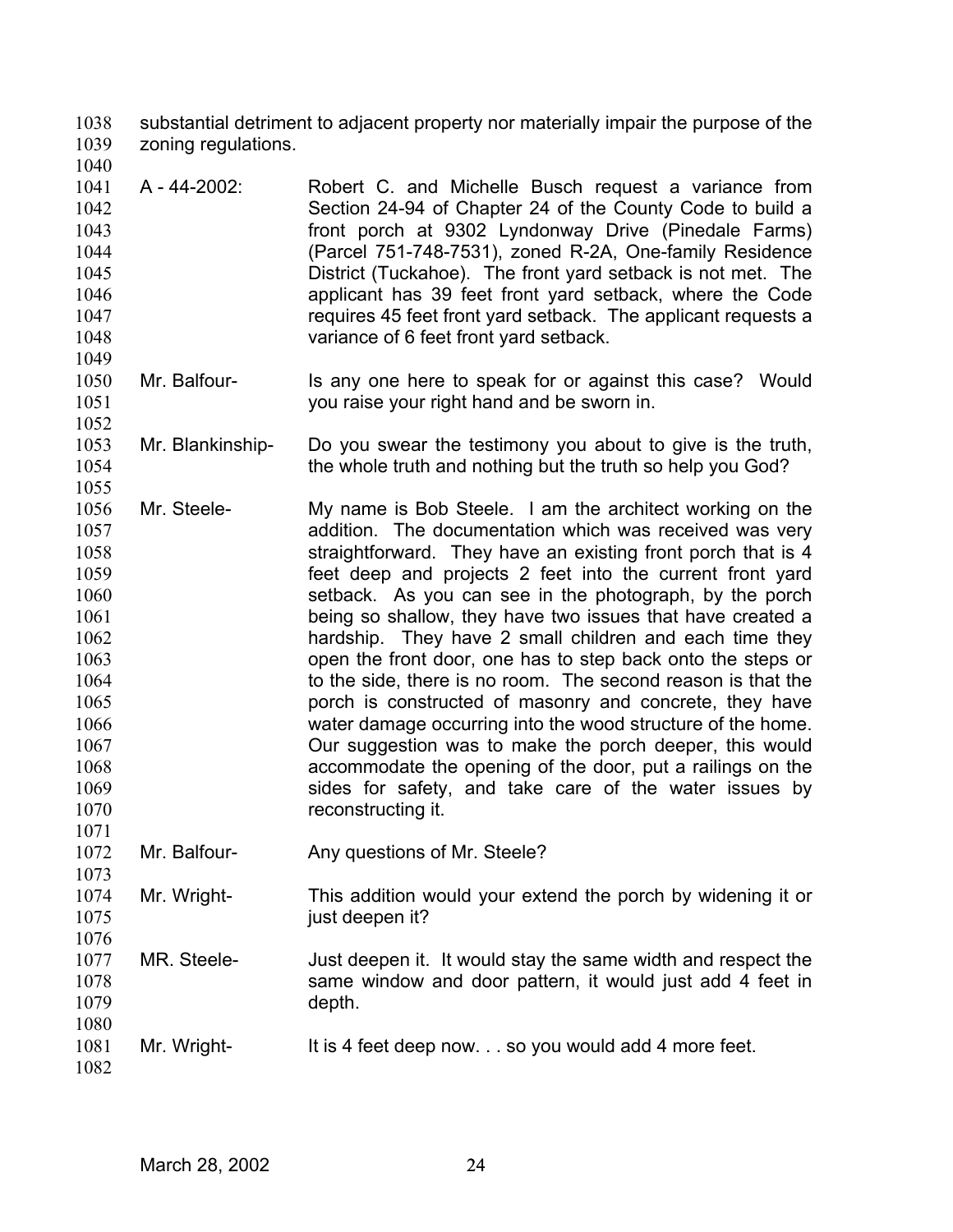Mr. Steele- Correct. The reason for the 8 feet deep instead of 6 feet deep is they really would like to put rocking chairs on the front porch. 1083 1084 1085 1086 1087 1088 1089 1090 1091 1092 1093 1094 1095 1096 1097 1098 1099 1100 1101 1102 1103 1104 1105 1106 1107 1108 1109 1110 1111 1112 1113 1114 1115 1116 1117 1118 1119 1120 1121 1122 1123 1124 1125 1126 1127 1128 Mr. Balfour- Any other questions of Mr. Steele? Thank you sir. We will recess for 10 minutes. After an advertised public hearing and on a motion by Mr. Wright, seconded by Mr. McKinney, The Board of Zoning Appeals, at its meeting on March 28, 2002, granted your request for the above-referenced variance. The Board granted the variance subject to the following condition: 1. This variance applies only to the front yard setback for the porch. All other applicable regulations of the County Code shall remain in force. Affirmative: Balfour, Kirkland, McKinney, Nunnally, Wright 5 Negative: 0 Abstain: 0 The Board granted this request, as it found from the evidence presented that, due to the unique circumstances of the subject property, strict application of the County Code would produce undue hardship not generally shared by other properties in the area, and authorizing this variance will neither cause a substantial detriment to adjacent property nor materially impair the purpose of the zoning regulations. UP- 5-2002: Westside Christian Church requests a temporary conditional use permit pursuant to Section 24-116(c)(1) of Chapter 24 of the County Code to place a modular building at 2101 Fordson Road (Parcel 757-749-6731), zoned R-3, Onefamily Residence District (ThreeChopt). Mr. Wright- I must disqualify myself from this case. Mr. Balfour- Is any one here to speak for or against this case? Would you raise your right hand and be sworn in. Mr. Blankinship- Do you swear the testimony you about to give is the truth, the whole truth and nothing but the truth so help you God? Mr. Carper- I do. My name is Paul Carper I am a representative of West Side Christian Church. We feel that the Planning Department has done an excellent job in describing our request. The purpose of this request is that we are in the process of merging two churches together. WE are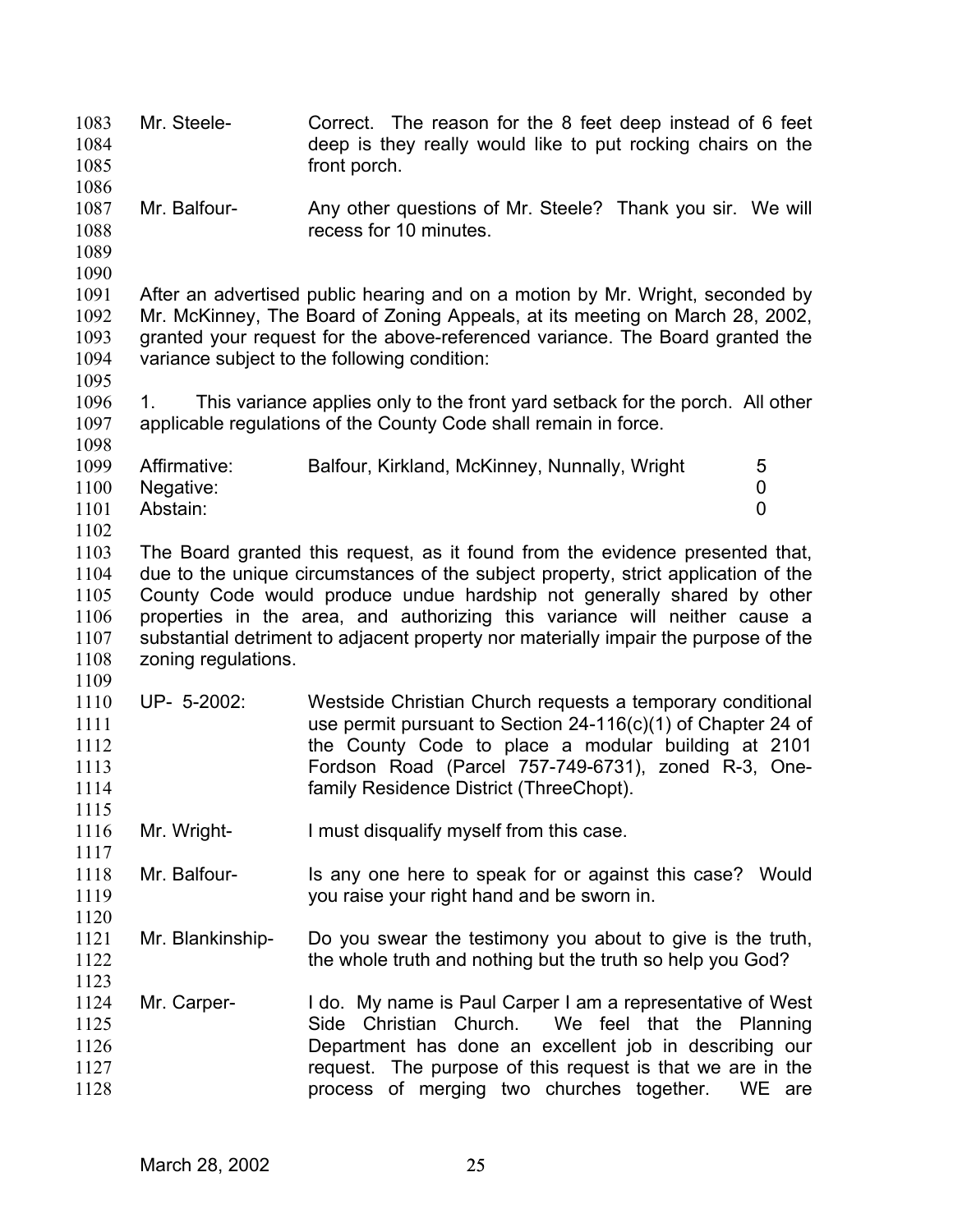| 1129 |                  | relocating the new church to this location. We need             |
|------|------------------|-----------------------------------------------------------------|
| 1130 |                  | additional classroom space and this facility is going to        |
| 1131 |                  | provide that space. We also have a number of                    |
| 1132 |                  | neighborhood groups that utilize our facility and this space    |
| 1133 |                  | will help in accommodating them. We have 2 girls scout          |
| 1134 |                  | groups, a garden club, and a neighborhood watch that meets      |
| 1135 |                  | at our facility. We feel that we have done an excellent job in  |
| 1136 |                  | terms of screening the trailer from the neighbors. We have      |
| 1137 |                  | purposefully placed this within the context of a inched out     |
|      |                  |                                                                 |
| 1138 |                  | area of trees. It is going to be screened by a large growth of  |
| 1139 |                  | trees on three sides The other side is going to be screened     |
| 1140 |                  | by the existing storage building. The only place where you      |
| 1141 |                  | could see the unit is along Anoka Road.                         |
| 1142 |                  |                                                                 |
| 1143 |                  | We also feel that precedent has been established of modular     |
| 1144 |                  | units at other churches throughout the County. The last         |
| 1145 |                  | point that I want to make is that it is not going to create any |
| 1146 |                  | additional parking needs, because it is an accessory use to     |
| 1147 |                  | the facility. The parking is based on the number of seats in    |
| 1148 |                  | the sanctuary.                                                  |
| 1149 |                  |                                                                 |
| 1150 | Mr. Balfour-     | What do you plan to do after March, 2004?                       |
| 1151 |                  |                                                                 |
|      |                  |                                                                 |
| 1152 | Mr. Carper-      | Presently we have a planning committee together and we          |
| 1153 |                  | are going to summit a plan of development for an addition by    |
| 1154 |                  | the end of the year. We realize that this is a temporary        |
| 1155 |                  | facility that can only be used for 2 years.                     |
| 1156 |                  |                                                                 |
| 1157 | Mr. Balfour-     | Where do you expect you might add your permanent                |
| 1158 |                  | building?                                                       |
| 1159 |                  |                                                                 |
| 1160 | Mr. Carper-      | That is one of the planning committee's jobs is to determine    |
| 1161 |                  | where that is going to be. We feel that the 2-year period will  |
| 1162 |                  | be enough time for the planning and construction of the         |
| 1163 |                  | addition.                                                       |
| 1164 |                  |                                                                 |
| 1165 | Mr. Balfour-     | Any questions by Members of the Board?                          |
| 1166 |                  |                                                                 |
|      |                  |                                                                 |
| 1167 | Mr. Blankinship- | The plat shows the cemetery on the property. $\ldots$ is that   |
| 1168 |                  | shown correctly?                                                |
| 1169 |                  |                                                                 |
| 1170 | Mr. Carper-      | We really don't know. We have tried to delineate it by the      |
| 1171 |                  | markers out there, but they are not very good. We will have     |
| 1172 |                  | to further investigate the location at the time of POD. WE      |
| 1173 |                  | know that it is not where we are placing the modular            |
| 1174 |                  | structure.                                                      |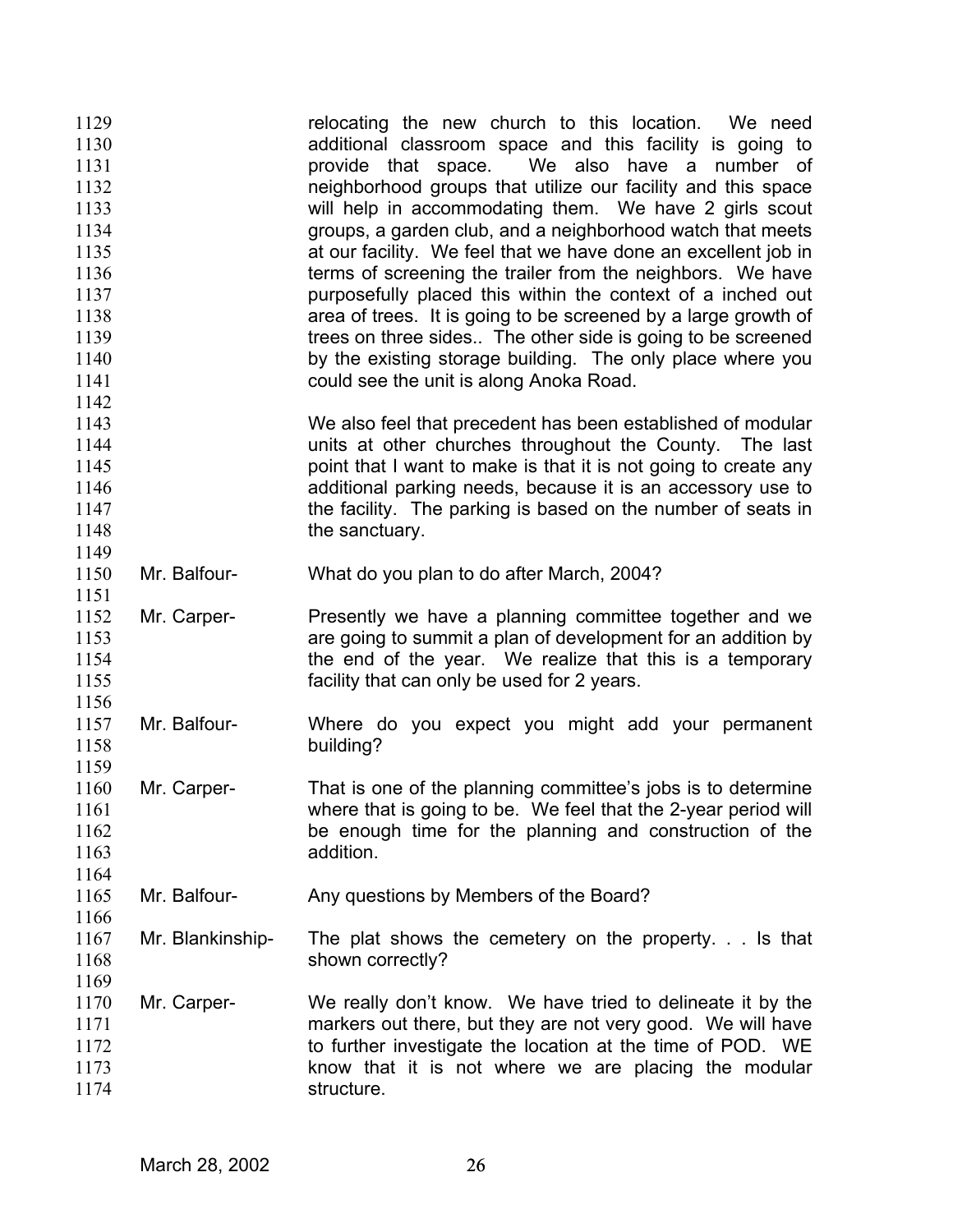| 1175<br>1176<br>1177<br>1178                                                                                                         | Mr. Balfour-  | You say the trees are going to remain to screen the<br>structure                                                                                                                                                                                                                                                                                                                                                                                                                                                                                                                                                                                                                                                                                                                                                                                                                                                                                                                                                             |
|--------------------------------------------------------------------------------------------------------------------------------------|---------------|------------------------------------------------------------------------------------------------------------------------------------------------------------------------------------------------------------------------------------------------------------------------------------------------------------------------------------------------------------------------------------------------------------------------------------------------------------------------------------------------------------------------------------------------------------------------------------------------------------------------------------------------------------------------------------------------------------------------------------------------------------------------------------------------------------------------------------------------------------------------------------------------------------------------------------------------------------------------------------------------------------------------------|
| 1179<br>1180<br>1181                                                                                                                 | Mr. Carper-   | We are allowed to clear up to 2,500 square feet without a<br>POD. That will be the limits of our clearing.                                                                                                                                                                                                                                                                                                                                                                                                                                                                                                                                                                                                                                                                                                                                                                                                                                                                                                                   |
| 1182<br>1183<br>1184<br>1185                                                                                                         | Mr. Balfour-  | Any other questions? Thank you. We will hear from the<br>opposition. We ask that you not repeat what others have<br>said, but we want to hear from all of you.                                                                                                                                                                                                                                                                                                                                                                                                                                                                                                                                                                                                                                                                                                                                                                                                                                                               |
| 1186<br>1187<br>1188<br>1189<br>1190<br>1191<br>1192<br>1193<br>1194<br>1195<br>1196<br>1197<br>1198<br>1199<br>1200<br>1201<br>1202 | Mr. DeShazo-  | I am Rollie DeShazo, I live at 1904 Fordson Road. I am<br>speaking on behalf of several people here that are in<br>opposition of granting this use permit for a modular structure.<br>Basically what we are opposed to is there is no specific<br>plans as to what the church is gong to be doing. All they<br>want to do is put a trailer on the property for classrooms.<br>We have no problem with the additional classrooms, but that<br>nothing has been done about future plans. If at the end of<br>two years, the plans for the permanent structure are not<br>complete, they will get the use permit extended. I think if<br>they get their plans together, let the us know when they plan<br>to start building, have their contractor hired and if they need<br>the trailer for 12 months or so, then I think we would not<br>have any objections to it. But right now there are no specific<br>plans of what they are going to do, except put the trailer<br>there for classrooms. They need more concrete plans. |
| 1203<br>1204<br>1205<br>1206                                                                                                         | Mr. Kirkland- | Mr. DeShazo, in condition #1 on this case, it states that this<br>use permit shall not be renewed. It has to be removed in<br>2004.                                                                                                                                                                                                                                                                                                                                                                                                                                                                                                                                                                                                                                                                                                                                                                                                                                                                                          |
| 1207<br>1208                                                                                                                         | Mr. Balfour-  | Any one else want to speak on this matter?                                                                                                                                                                                                                                                                                                                                                                                                                                                                                                                                                                                                                                                                                                                                                                                                                                                                                                                                                                                   |
| 1209<br>1210<br>1211<br>1212                                                                                                         | Mr. Simon-    | I am Larry Simon and I live at 1911 Fordson road. Did I<br>understand that this permit for this trailer cannot be<br>renewed?                                                                                                                                                                                                                                                                                                                                                                                                                                                                                                                                                                                                                                                                                                                                                                                                                                                                                                |
| 1213<br>1214<br>1215                                                                                                                 | Mr. Balfour-  | If we approve this permit, one of the conditions is that the<br>permit cannot be renewed.                                                                                                                                                                                                                                                                                                                                                                                                                                                                                                                                                                                                                                                                                                                                                                                                                                                                                                                                    |
| 1216<br>1217<br>1218                                                                                                                 | Mr. Simon-    | They have made a positive commitment that they will not<br>renew this permit. .?                                                                                                                                                                                                                                                                                                                                                                                                                                                                                                                                                                                                                                                                                                                                                                                                                                                                                                                                             |
| 1219<br>1220                                                                                                                         | Mr. Balfour-  | They may ask for it but we will not grant it. any one else?                                                                                                                                                                                                                                                                                                                                                                                                                                                                                                                                                                                                                                                                                                                                                                                                                                                                                                                                                                  |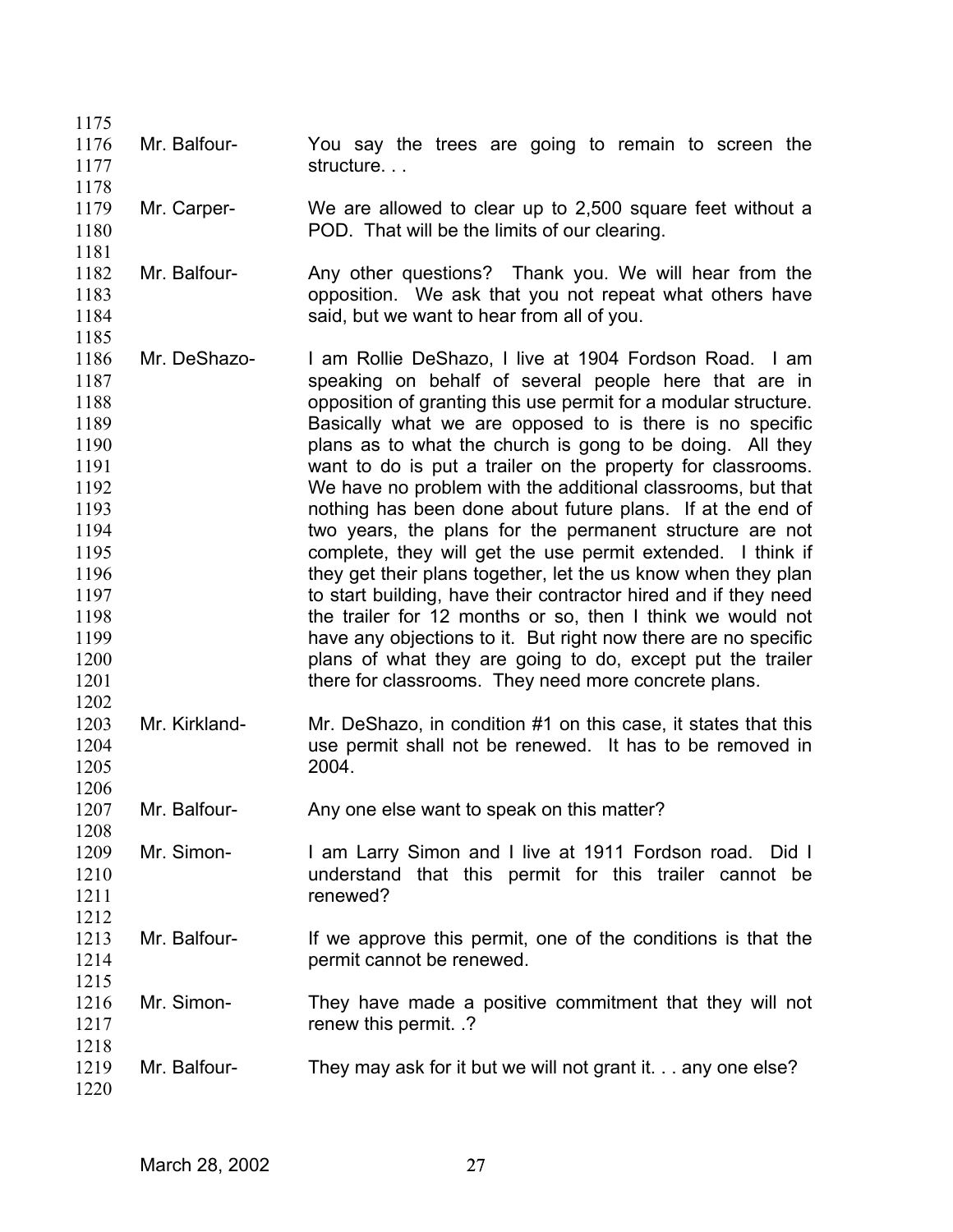Mr. Carper- Not to take up any more of your time, but to address Mr. DeShazo's concerns. . . We have committed to apply for a POD and have it in place by the end of the year. It does require some planning. We are selling our other property on Yarnell Road to help fund this expansion. 1221 1222 1223 1224 1225 1226 1227 1228 1229 1230 1231 1232 1233 1234 1235 1236 1237 1238 1239 1240 1241 1242 1243 1244 1245 1246 1247 1248 1249 1250 1251 1252 1253 1254 1255 1256 1257 1258 1259 1260 1261 1262 1263 1264 1265 1266 Mr. Balfour- Let them know what you are doing, because communication is always the best tool. . . Thank you. After an advertised public hearing and on a motion by Mr. McKinney, seconded by Mr. Nunnally, The Board of Zoning Appeals, at its meeting on March 28, 2002, granted your application for the above-referenced conditional use permit. The Board granted the use permit subject to the following conditions: 1. This permit shall expire on March 28, 2004 and shall not be renewed. The temporary building shall be removed by that date. 2. A building permit will be required for the placement of this temporary building on the property. All necessary permits and approvals shall be acquired by the applicant at the time of building permit approval. Affirmative: Balfour, Kirkland, McKinney, Nunnally 4 Negative: 0 Abstain: Wright 1 The Board granted the request because it found the proposed use will be in substantial accordance with the general purpose and objectives of Chapter 24 of the County Code. A - 45-2002: Frank Thomas Jr. requests a variance from Sections 24- 95(t) and 24-9 of Chapter 24 of the County Code to build a one-family dwelling at 9160 Thomasville Lane (Parcel 758- 764-4303), zoned A-1, Agricultural District (Brookland). The lot area outside floodplain and public street frontage requirement are not met. The applicant has 0.904 acre outside the floodplain and 0 feet public street frontage, where the Code requires 1 acre outside the floodplain and 50 feet public street frontage. The applicant requests a variance of 0.096 acre outside the floodplain and 50 feet public street frontage. Mr. Balfour- Is any one here to speak for or against this case? Would you raise your right hand and be sworn in. Mr. Blankinship- Do you swear the testimony you about to give is the truth, the whole truth and nothing but the truth so help you God?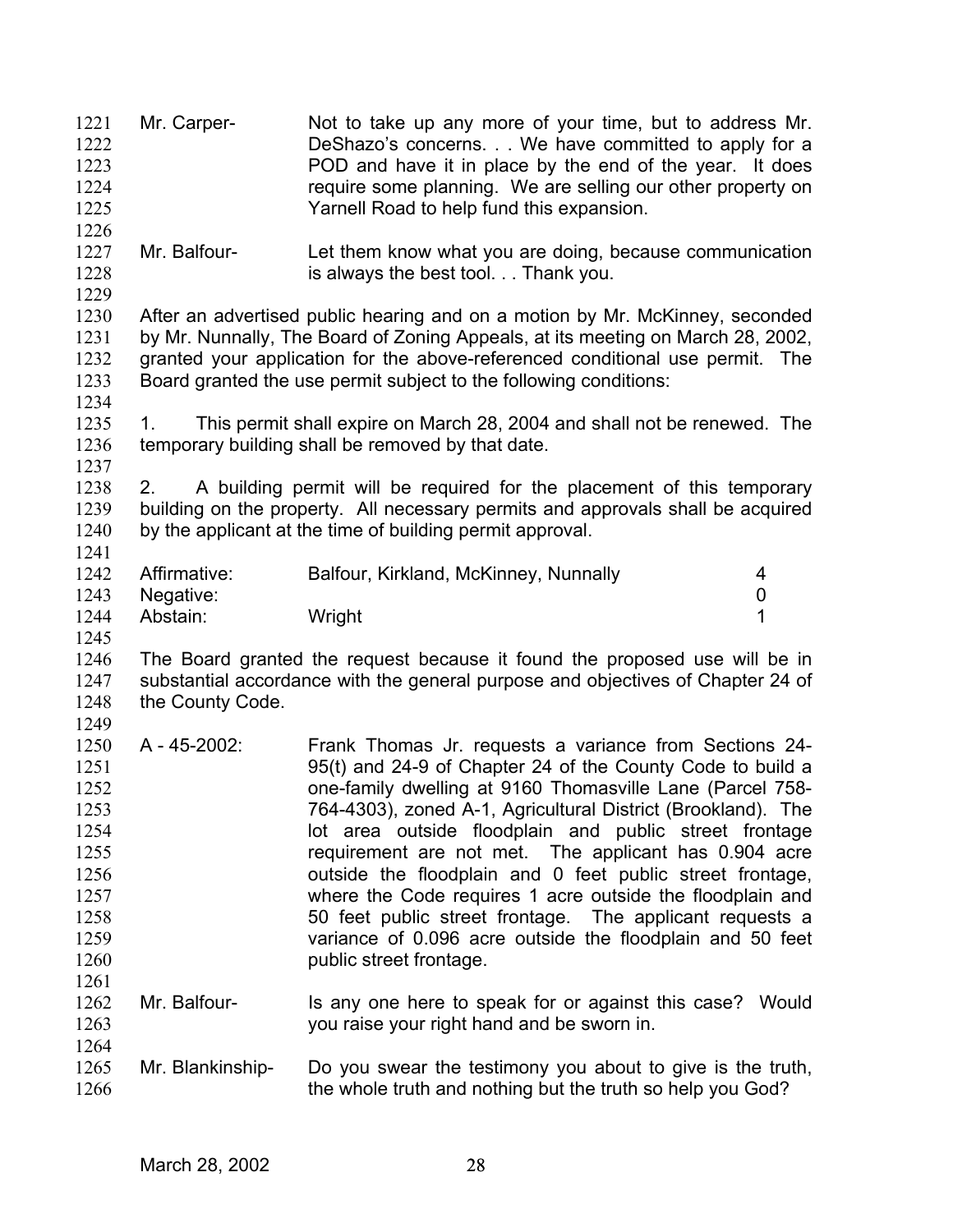| 1267 |                  |                                                                |
|------|------------------|----------------------------------------------------------------|
| 1268 | Mr. Snipes-      | I am Harry Snipes and I am representing Mr. Thomas on this     |
| 1269 |                  | request. We are basically asking for another variance which    |
| 1270 |                  | is the same as the one granted in December of 1993. At this    |
| 1271 |                  | time, they are selling the property next door and want to      |
| 1272 |                  | move the house to this lot. We need a variance for this lot to |
| 1273 |                  |                                                                |
| 1274 |                  | get a building permit.                                         |
|      |                  |                                                                |
| 1275 | Mr. Balfour-     | You are moving a house from what lot?                          |
| 1276 |                  |                                                                |
| 1277 | Mr. Snipes-      | There is a 4-acre parcel to the north of this lot, they have   |
| 1278 |                  | sold that parcel and want to move the house to this lot.       |
| 1279 |                  |                                                                |
| 1280 | Mr. Wright-      | How would you access this lot?                                 |
| 1281 |                  |                                                                |
| 1282 | Mr. Snipes-      | This property is accessed from Thomasville Lane. It is a 50-   |
| 1283 |                  | foot wide private right of way.                                |
| 1284 |                  |                                                                |
| 1285 | Mr. Balfour-     | That access is from Francistown Road?                          |
| 1286 |                  |                                                                |
| 1287 | Mr. Snipes-      | Yes sir.                                                       |
| 1288 |                  |                                                                |
| 1289 | Mr. Wright-      | This is not a public road; it is a private road. Have you read |
|      |                  |                                                                |
| 1290 |                  | the condition? Why do we only have one condition for this      |
| 1291 |                  | case?                                                          |
| 1292 |                  |                                                                |
| 1293 | Mr. Snipes-      | The last time the Board heard the request, the condition       |
| 1294 |                  | asked for proof of access to the property.                     |
| 1295 |                  |                                                                |
| 1296 | Mr. Wright-      | Normally we require building permit, sewer approval from the   |
| 1297 |                  | Health department.                                             |
| 1298 |                  |                                                                |
| 1299 | Mr. Blankinship- | This site has public water and sewer, and the deed already     |
| 1300 |                  | has the access easement recorded, so several of those          |
| 1301 |                  | conditions are not needed.                                     |
| 1302 |                  |                                                                |
| 1303 | Mr. Wright-      | Oh, I see. But I think they need to be on there, just for the  |
| 1304 |                  | record.                                                        |
| 1305 |                  |                                                                |
|      |                  |                                                                |
| 1306 | Mr. Balfour-     | Mr. Blankinship, can you put the standard conditions on this   |
| 1307 |                  | case, just for the record?                                     |
| 1308 |                  |                                                                |
| 1309 | Mr. Blankinship- | Yes sir.                                                       |
| 1310 |                  |                                                                |
| 1311 | Mr. Balfour-     | Any other questions by Board Members? Thank you. Which         |
| 1312 |                  | one of you four would like to speak in opposition?             |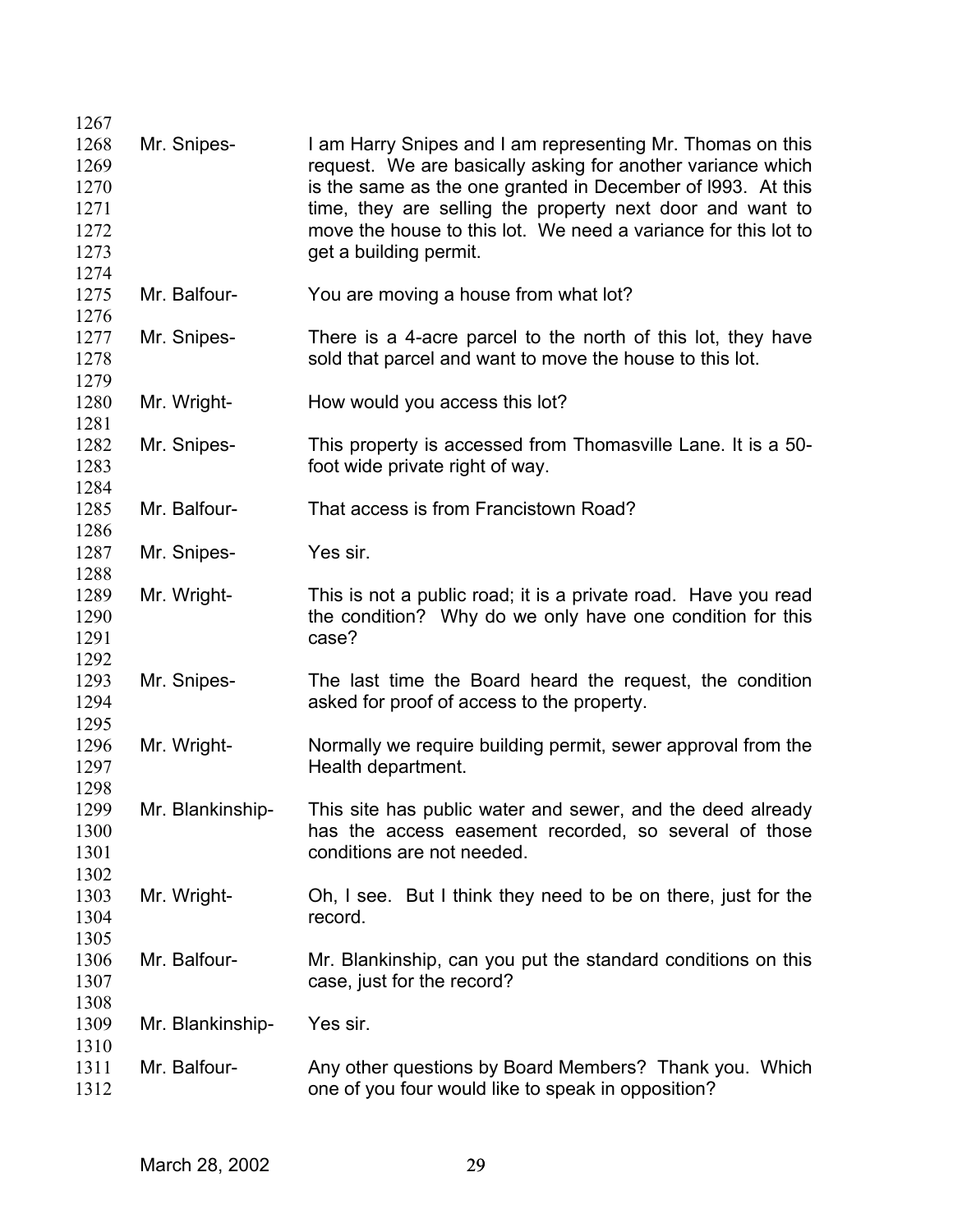| 1313 |               |                                                                    |
|------|---------------|--------------------------------------------------------------------|
| 1314 | Mr. Hayes-    | My name is Arnold Hayes and I just recently purchased the          |
| 1315 |               | property at 9150 Thomasville Lane. I request that this             |
| 1316 |               | variance be denied; we are satisfied with the arrangement          |
| 1317 |               | we have in our area, and we want to keep it that way. There        |
| 1318 |               | is little traffic and we have a lot of children playing there, and |
| 1319 |               | we want to keep it safe for them. We respect Mr. Snipes'           |
| 1320 |               | ability to purchase and develop the land; however we               |
| 1321 |               | request that this request be denied, based on our desire that      |
| 1322 |               | this road remain private.                                          |
| 1323 |               |                                                                    |
|      |               |                                                                    |
| 1324 | Mr. Balfour-  | Which one of those houses are yours?                               |
| 1325 |               |                                                                    |
| 1326 | Mr. Hayes-    | 9150 Thomasville Lane                                              |
| 1327 |               |                                                                    |
| 1328 | Mr. Balfour-  | It looks like 3 homes use Thomasville Lane for access right        |
| 1329 | now?          |                                                                    |
| 1330 |               |                                                                    |
| 1331 | Mr. Hayes-    | Yes sir.                                                           |
| 1332 |               |                                                                    |
| 1333 | Mr. Balfour-  | You are one of those 3?                                            |
| 1334 |               |                                                                    |
| 1335 | Mr. Hayes-    | Yes sir.                                                           |
| 1336 |               |                                                                    |
| 1337 | Mr. McKinney- | When did you purchase your property?                               |
| 1338 |               |                                                                    |
| 1339 | Mr. Hayes-    | This year. In December, I think.                                   |
| 1340 |               |                                                                    |
| 1341 | Mr. Balfour-  | Any other question? Thank you sir.                                 |
| 1342 |               |                                                                    |
| 1343 | Ms. Johnson-  | My name is Walnet Johnson. I live at 4826 Francistown              |
| 1344 |               | Road. I have access to the right of way of Thomasville             |
| 1345 |               | Lane. My house sits on the sub-lot of 4820 Francistown             |
| 1346 |               | Road. It is right beside Mr. Hayes house. I was granted            |
| 1347 |               | right of way to Francistown Road. I am opposition to this          |
| 1348 |               | request. If you know the history of this property, it is family    |
| 1349 |               | owned and over the years it has been sold off. There are           |
| 1350 |               | very few of the originals left in that area and we have moved      |
| 1351 |               | there and built homes there and want to keep this road             |
| 1352 |               | private because we are raising our children there.<br>My           |
| 1353 |               | request would be to deny it.                                       |
| 1354 |               |                                                                    |
| 1355 | Mr. Kirkland- | The photos that we have in our staff report show trash trucks      |
| 1356 |               | on the property. Do they go up and down Thomasville Lane,          |
| 1357 |               | or are they not running?                                           |
| 1358 |               |                                                                    |
|      |               |                                                                    |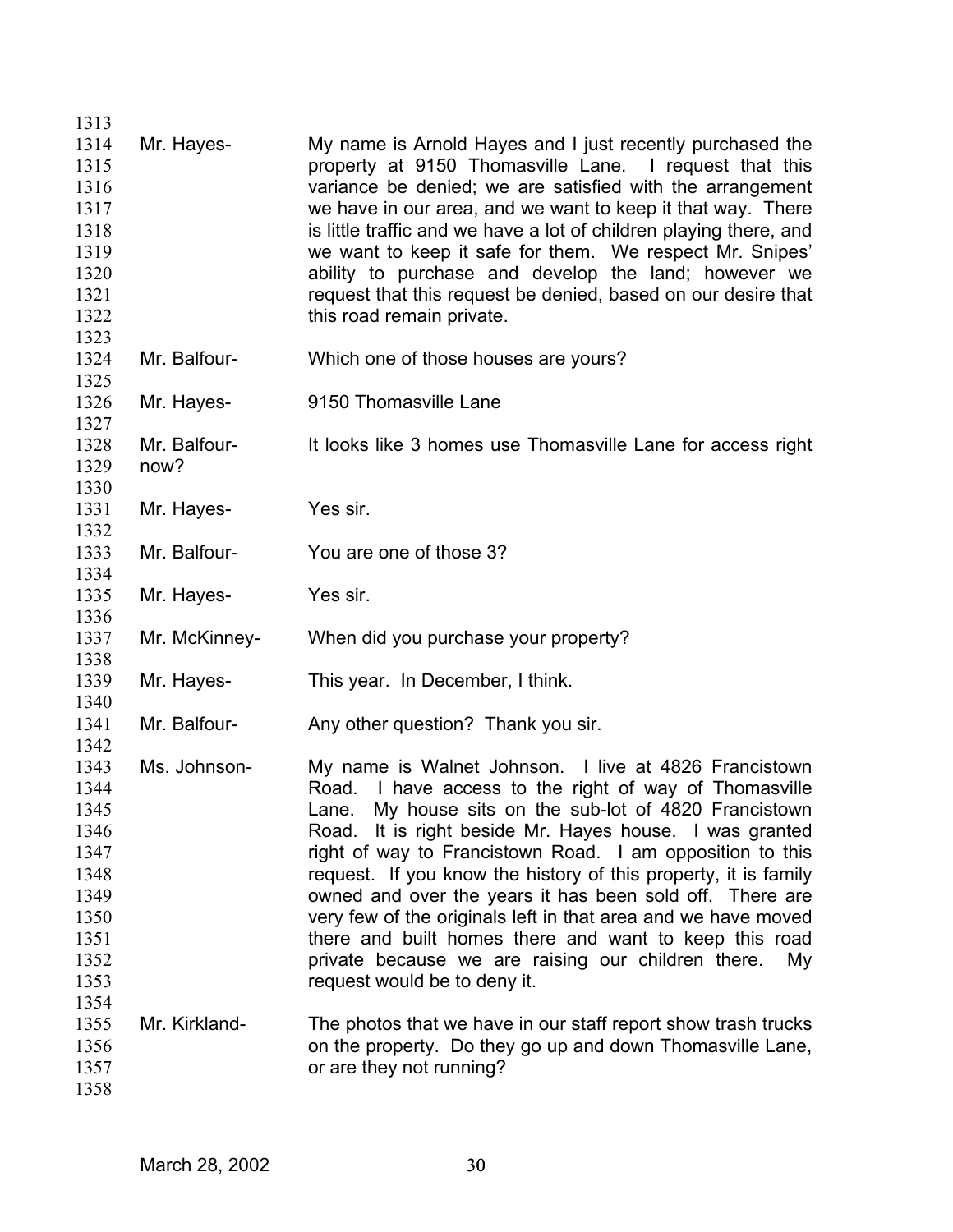| 1359<br>1360                                                                 | Ms. Johnson-            | They do go up and down Thomasville Lane.                                                                                                                                                                                                                                                                                                                                                                                                                                                                                |
|------------------------------------------------------------------------------|-------------------------|-------------------------------------------------------------------------------------------------------------------------------------------------------------------------------------------------------------------------------------------------------------------------------------------------------------------------------------------------------------------------------------------------------------------------------------------------------------------------------------------------------------------------|
| 1361<br>1362                                                                 | Mr. Kirkland-           | They use that 50-foot wide right of way all the time?                                                                                                                                                                                                                                                                                                                                                                                                                                                                   |
| 1363<br>1364<br>1365<br>1366<br>1367<br>1368<br>1369<br>1370<br>1371<br>1372 | Ms. Johnson-            | Yes. They leave in the morning and come back in the<br>afternoon. The trucks belong to Rev. James H. Prior Jr, and<br>his son who is the minister at Mount Vernon Baptist Church.<br>That was an arrangement made with the minister through<br>the Thomas family. My brother purchased that house and<br>that agreement is still in place. To my understanding, it is a<br>temporary thing. We are all family, the land has passed<br>down through the family. I request that we keep the land<br>and the road private. |
| 1373<br>1374                                                                 | Mr. Mc Kinney-          | How long have you lived there, Ms. Johnson?                                                                                                                                                                                                                                                                                                                                                                                                                                                                             |
| 1375<br>1376                                                                 | Ms. Johnson-            | We move there in 1998.                                                                                                                                                                                                                                                                                                                                                                                                                                                                                                  |
| 1377<br>1378                                                                 | Mr. Wright-             | Did you have to get a variance to get your house built?                                                                                                                                                                                                                                                                                                                                                                                                                                                                 |
| 1379<br>1380                                                                 | Ms. Johnson-            | Yes.                                                                                                                                                                                                                                                                                                                                                                                                                                                                                                                    |
| 1381<br>1382<br>1383                                                         | Mr. Balfour-<br>Thomas. | Any other questions? Any one else to speak? If not, Mr.                                                                                                                                                                                                                                                                                                                                                                                                                                                                 |
| 1384<br>1385                                                                 | Mr. Thomas-             | My name is Franklin Thomas, JR.                                                                                                                                                                                                                                                                                                                                                                                                                                                                                         |
| 1386<br>1387                                                                 | Mr. Balfour-            | Do you plan to live on this property?                                                                                                                                                                                                                                                                                                                                                                                                                                                                                   |
| 1388<br>1389<br>1390<br>1391<br>1392<br>1393<br>1394<br>1395                 | Mr. Thomas-             | No sir, I sold this property to my cousin. The reason I want<br>the variance to pass is because I had to include that acre in<br>the sale of the land for the subdivision. So what we want to<br>do is move the house from that acre of land to this other one.<br>If the variance is not approved, then it is a hardship on my<br>family because we can't sell that other land for a subdivision.<br>It has been about 5 years to get this whole thing settled.                                                        |
| 1396<br>1397                                                                 | Mr. Kirkland-           | Mr. Thomas, how much land are we talking bout here?                                                                                                                                                                                                                                                                                                                                                                                                                                                                     |
| 1398<br>1399                                                                 | Mr. Thomas-             | It is a little over an acre.                                                                                                                                                                                                                                                                                                                                                                                                                                                                                            |
| 1400<br>1401<br>1402<br>1403                                                 | Mr. Balfour-            | The problem is that some of it is in a flood plane. Any other<br>questions of Mr. Thomas? Thank you. Mr. Snipes, do you<br>have anything else to say, if not, then next case.                                                                                                                                                                                                                                                                                                                                           |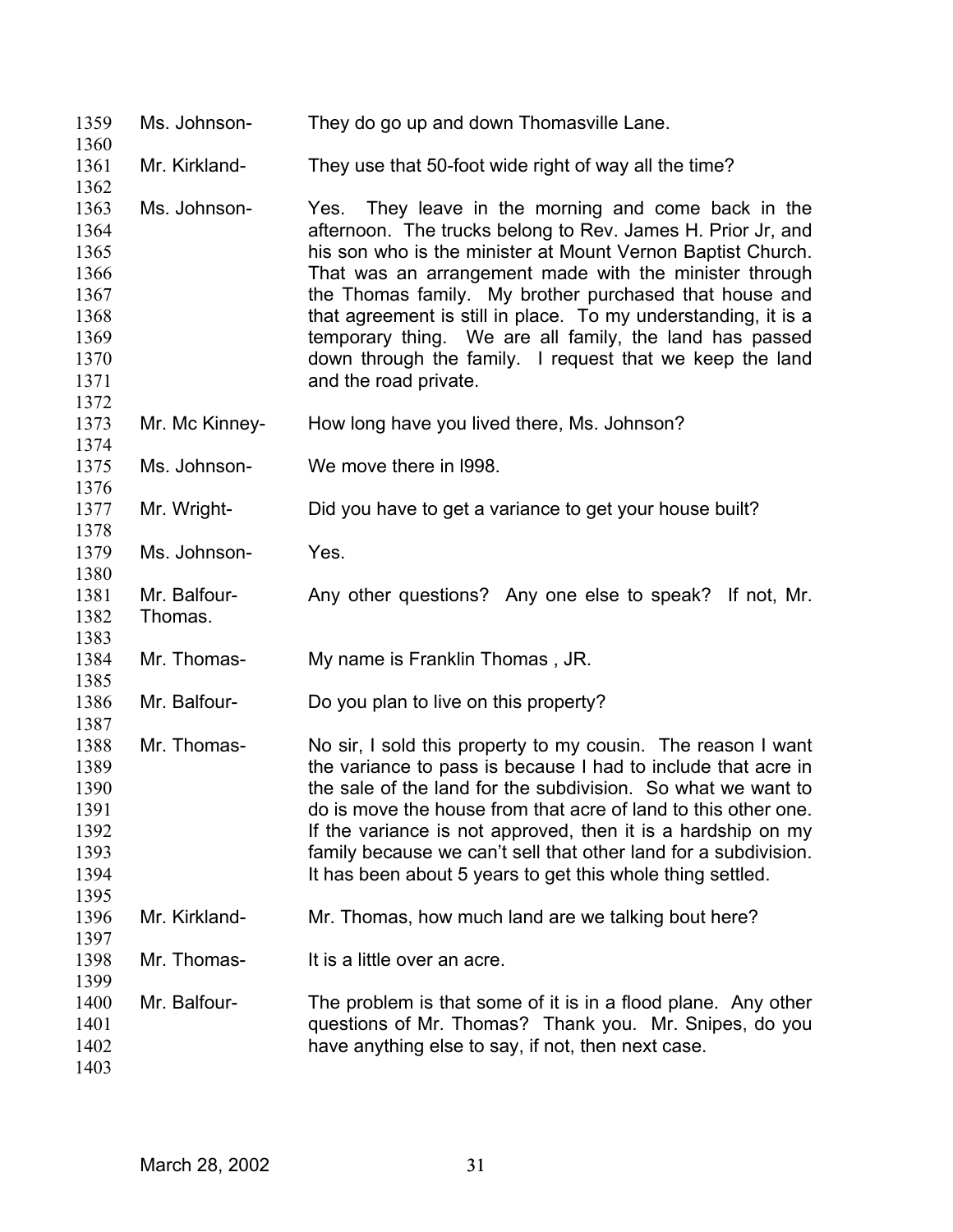After an advertised public hearing and on a motion by Mr. Kirkland, seconded by Mr. McKinney, The Board of Zoning Appeals, at its meeting on March 28, 2002, granted your request for the above-referenced variance. The Board granted the variance subject to the following amended conditions: 1404 1405 1406 1407

1408

1409 1410 1411 1. This variance applies only to the public street frontage requirement and the area outside the floodplain. All other applicable regulations of the County Code shall remain in force.

1412

1413 1414 1415 1416 1417 2. At the time of building permit application, the applicant shall submit the necessary information to the Department of Public Works to ensure compliance with the requirements of the Chesapeake Bay Preservation Act and the code requirements for water quality standards.

1418 1419 3. The applicant shall present proof with the building permit application that a legal access to the property has been obtained.

1420

1421 1422 1423 1424 4. The owners of the property, and their heirs or assigns, shall accept responsibility for maintaining access to the property until such a time as the access is improved to County standards and accepted into the County road system for maintenance.

1425

1426 1427 Affirmative: Balfour, Kirkland, McKinney, Nunnally, Wright 5 Negative: 0

1428 Abstain: 0

1429

1436

1430 1431 1432 1433 1434 1435 The Board granted this request, as it found from the evidence presented that, due to the unique circumstances of the subject property, strict application of the County Code would produce undue hardship not generally shared by other properties in the area, and authorizing this variance will neither cause a substantial detriment to adjacent property nor materially impair the purpose of the zoning regulations.

1437 1438 1439 1440 1441 1442 1443 1444 1445 1446 1447 A - 46-2002: Stephen M. Goddard requests a variance from Section 24- 95(q)(5) of Chapter 24 of the County Code to build an addition at 8407 Valley Wood Road (Whitehall) (Parcel 754- 737-2977), zoned R-3, One-family Residence District (Tuckahoe). The minimum side yard setback and total side yard setback are not met. The applicant has 2.5 feet minimum side yard setback and 12.5 feet total side yard setback, where the Code requires 8 feet minimum side yard setback and 20 feet total side yard setback. The applicant requests a variance of 5.5 feet minimum side yard setback and 7.5 feet total side yard setback.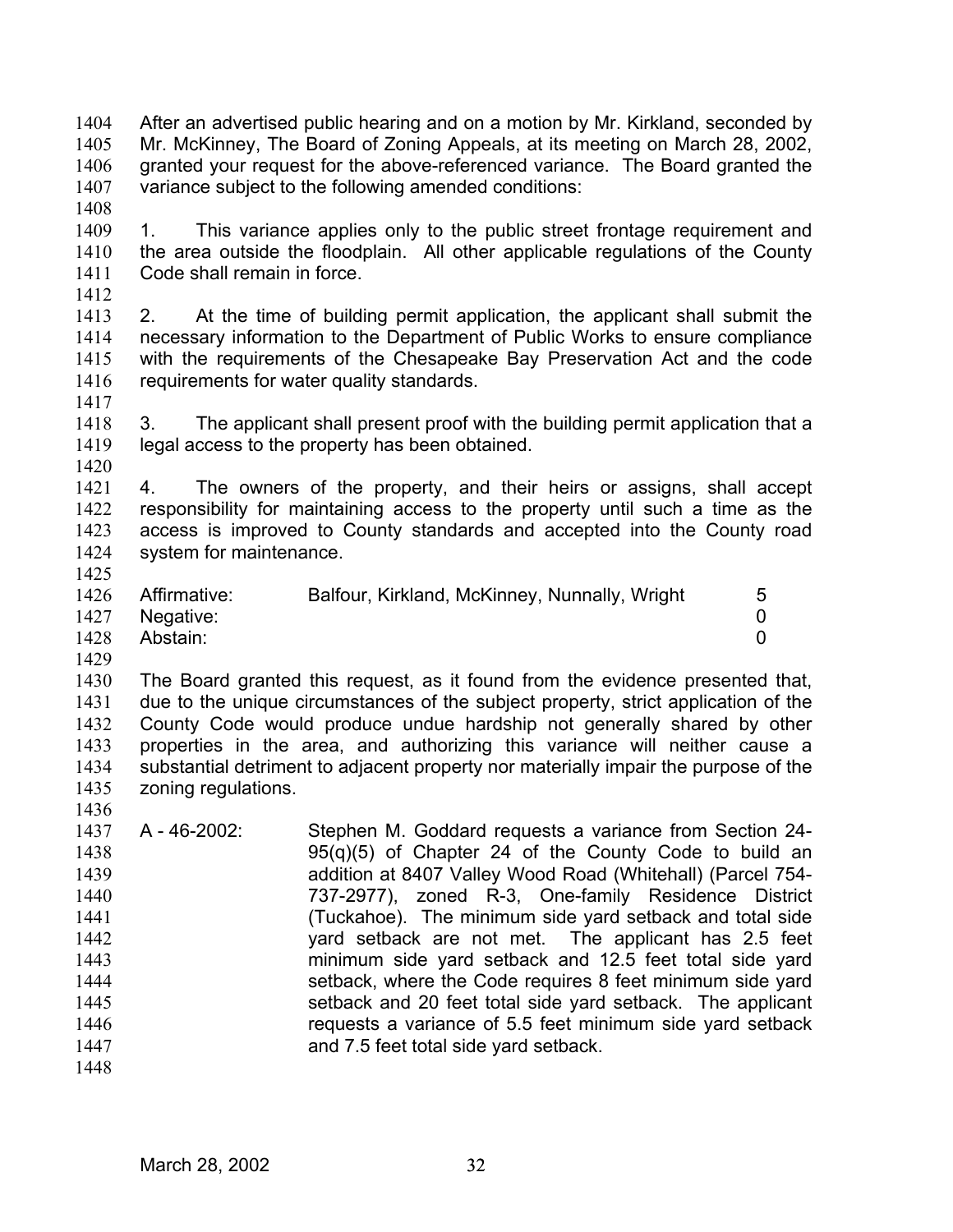| 1449<br>1450<br>1451                                                                                         | Mr. Balfour-     | Is any one here to speak for or against this case? Would<br>you raise your right hand and be sworn in.                                                                                                                                                                                                                                                                                                                                                                                                                                                                                                                                                                                                                                                                                                                 |
|--------------------------------------------------------------------------------------------------------------|------------------|------------------------------------------------------------------------------------------------------------------------------------------------------------------------------------------------------------------------------------------------------------------------------------------------------------------------------------------------------------------------------------------------------------------------------------------------------------------------------------------------------------------------------------------------------------------------------------------------------------------------------------------------------------------------------------------------------------------------------------------------------------------------------------------------------------------------|
| 1452<br>1453<br>1454                                                                                         | Mr. Blankinship- | Do you swear the testimony you about to give is the truth,<br>the whole truth and nothing but the truth so help you God?                                                                                                                                                                                                                                                                                                                                                                                                                                                                                                                                                                                                                                                                                               |
| 1455<br>1456                                                                                                 | Mr. Goddard-     | I do.                                                                                                                                                                                                                                                                                                                                                                                                                                                                                                                                                                                                                                                                                                                                                                                                                  |
| 1457<br>1458                                                                                                 | Mr. Balfour--    | Would you state your name for the record.                                                                                                                                                                                                                                                                                                                                                                                                                                                                                                                                                                                                                                                                                                                                                                              |
| 1459<br>1460<br>1461<br>1462<br>1463<br>1464<br>1465<br>1466<br>1467<br>1468<br>1469<br>1470<br>1471<br>1472 | Mr. Goddard-     | I am Steven Goddard, I live at 8407 Valleywood Road. We<br>are requesting a variance for construct a small addition on<br>the west side of our home. We border a common area to the<br>left of our home. The reason we need the addition is that we<br>have outgrown our home. We have very small bedrooms<br>upstairs, and there is no mudroom or excess storage in the<br>home. We cannot go off the right and if we go out the back,<br>there are bathrooms in that space and moving the plumbing<br>would be costly. In addition, there is an underground spring<br>that is underneath the deck. No one is quite sure you can<br>build over it because it stays wet all the time. Our only<br>option is build onto the side of the home that is adjacent to<br>the common area. Nothing can be built in that area. |
| 1473<br>1474                                                                                                 | Mr. Balfour-     | You would loose a parking space.                                                                                                                                                                                                                                                                                                                                                                                                                                                                                                                                                                                                                                                                                                                                                                                       |
| 1475<br>1476                                                                                                 | Mr. Goddard-     | We will loose some parking space.                                                                                                                                                                                                                                                                                                                                                                                                                                                                                                                                                                                                                                                                                                                                                                                      |
| 1477<br>1478<br>1479                                                                                         | Mr. Balfour-     | I suspect the area you want to build is where you park your<br>cars now?                                                                                                                                                                                                                                                                                                                                                                                                                                                                                                                                                                                                                                                                                                                                               |
| 1480<br>1481                                                                                                 | Mr. Goddard-     | Correct.                                                                                                                                                                                                                                                                                                                                                                                                                                                                                                                                                                                                                                                                                                                                                                                                               |
| 1482<br>1483                                                                                                 | Mr. Kirkland-    | How wide is the common area?                                                                                                                                                                                                                                                                                                                                                                                                                                                                                                                                                                                                                                                                                                                                                                                           |
| 1484<br>1485                                                                                                 | Mr. Goddard-     | I do not know. It is at least 15 to 20 yards                                                                                                                                                                                                                                                                                                                                                                                                                                                                                                                                                                                                                                                                                                                                                                           |
| 1486<br>1487<br>1488                                                                                         | Mr. Kirkland-    | Mr. Blankinship, do you know how wide the common area<br>is?                                                                                                                                                                                                                                                                                                                                                                                                                                                                                                                                                                                                                                                                                                                                                           |
| 1489<br>1490                                                                                                 | Mr. Blankinship- | No I do not, but I think it is as wide as a lot.                                                                                                                                                                                                                                                                                                                                                                                                                                                                                                                                                                                                                                                                                                                                                                       |
| 1491<br>1492<br>1493                                                                                         | Mr. Goddard-     | Where our driveway is, all the way to the other neighbors<br>fence is the common area.                                                                                                                                                                                                                                                                                                                                                                                                                                                                                                                                                                                                                                                                                                                                 |
| 1494                                                                                                         | Mr. Balfour-     | Any other questions? Thank you.                                                                                                                                                                                                                                                                                                                                                                                                                                                                                                                                                                                                                                                                                                                                                                                        |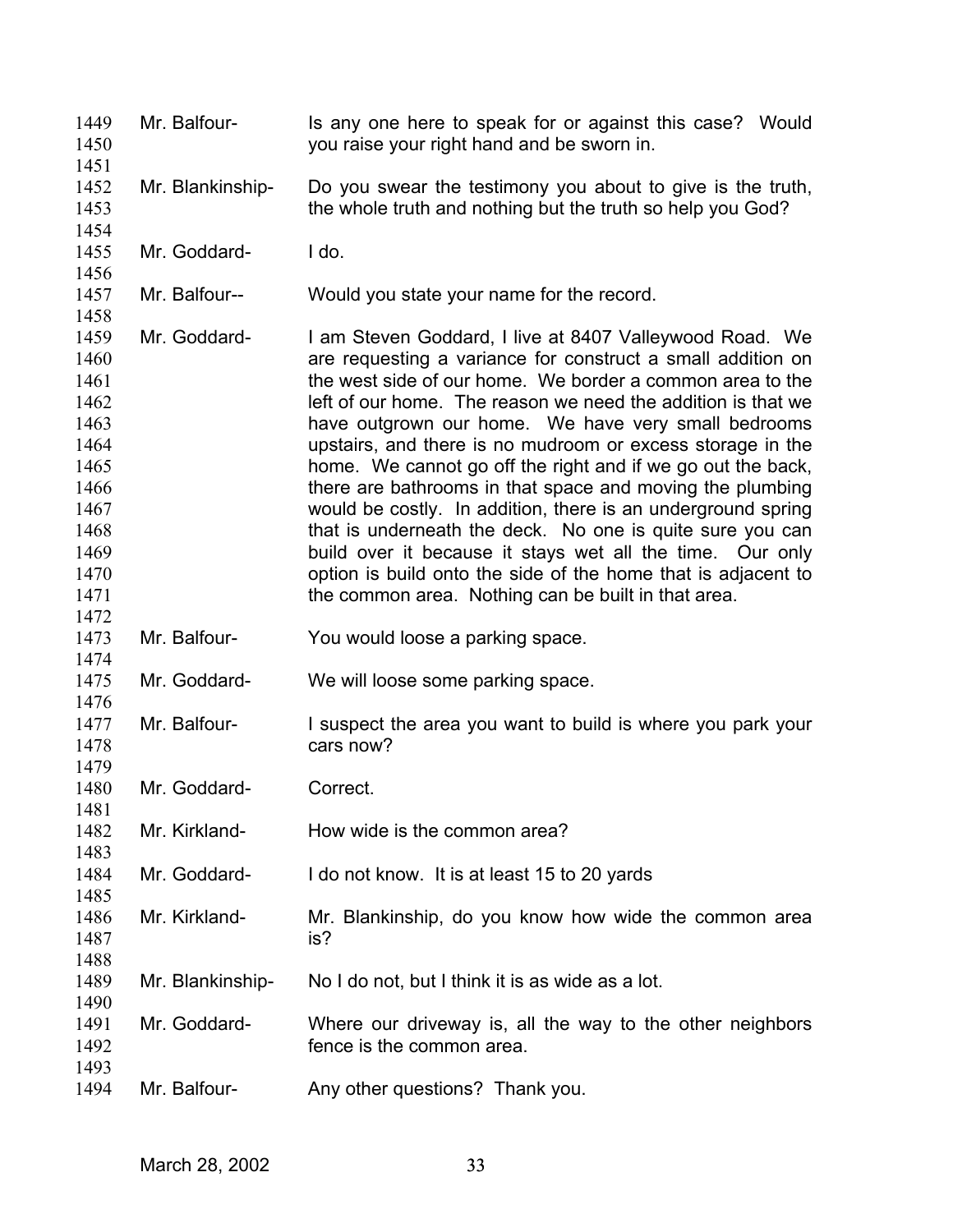1497 1498 1499 1500 1501 1502 1503 1504 1505 1506 1507 1508 1509 1510 1511 1512 1513 1514 1515 1516 1517 1518 1519 1520 1521 1522 1523 1524 1525 1526 1527 1528 1529 1530 1531 1532 1533 1534 1535 1536 1537 1538 1539 1540 Mr. McKinney, The Board of Zoning Appeals, at its meeting on March 28, 2002, granted your request for the above-referenced variance. The Board granted the variance subject to the following condition: 1. Only the improvements shown on the plan filed with the application may be constructed pursuant to this approval. No substantial changes or additions to the layout may be made without the approval of the Board of Zoning Appeals. Any additional improvements shall comply with the applicable regulations of the County Code. Affirmative: Balfour, Kirkland, McKinney, Nunnally, Wright 5 Negative: 0 Abstain: 0 The Board granted this request, as it found from the evidence presented that, due to the unique circumstances of the subject property, strict application of the County Code would produce undue hardship not generally shared by other properties in the area, and authorizing this variance will neither cause a substantial detriment to adjacent property nor materially impair the purpose of the zoning regulations. UP- 6-2002: West End Assembly of God requests a temporary conditional use permit pursuant to Section 24-116(c)(1) of Chapter 24 of the County Code to park two temporary storage trailers at 401 North Parham Road (Parcel 753-736- 0655), zoned R-1, One-family Residence District (Tuckahoe). Mr. Balfour- Is any one here to speak for or against this case? Would you raise your right hand and be sworn in. Mr. Blankinship- Do you swear the testimony you about to give is the truth, the whole truth and nothing but the truth so help you God? Ms. Johnson- I do. Mr. Balfour-- Would you state your name for the record. Ms. Johnson- I am Cynthia Johnson. We would like to put two storage trailers out back for the period of time prior to our yard sale, which is on May  $4<sup>th</sup>$ . It would not be visible from either Parham Road or any of our neighbors. This is because of a large wooded fence that surrounds our property and an adjacent wooded area. We have done this for the last

After an advertised public hearing and on a motion by Mr. Wright, seconded by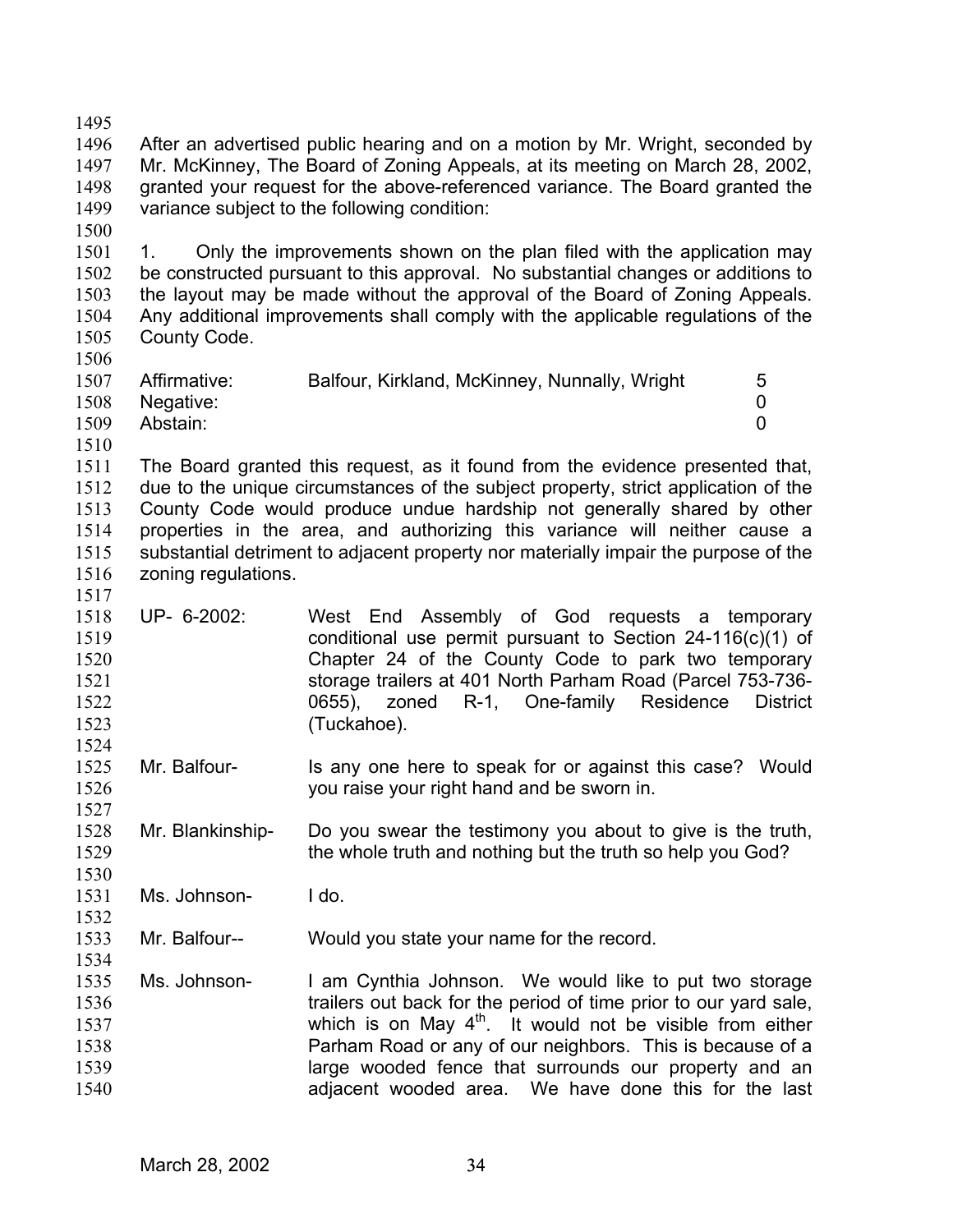| 1541<br>1542<br>1543                                         |                                         | several years and have not received any complaints that I<br>am aware of.                                                                                                                                                                                                                                                                                                                                                                                                   |            |
|--------------------------------------------------------------|-----------------------------------------|-----------------------------------------------------------------------------------------------------------------------------------------------------------------------------------------------------------------------------------------------------------------------------------------------------------------------------------------------------------------------------------------------------------------------------------------------------------------------------|------------|
| 1544<br>1545                                                 | Mr. Balfour-                            | Do the trailers sit over the top of some parking spaces?                                                                                                                                                                                                                                                                                                                                                                                                                    |            |
| 1546<br>1547<br>1548                                         | Ms. Johnson-                            | Yes they do. They are located in a "dead area" that we do<br>not use very often.                                                                                                                                                                                                                                                                                                                                                                                            |            |
| 1549<br>1550                                                 | Mr. Balfour-                            | Any questions? You have read the conditions?                                                                                                                                                                                                                                                                                                                                                                                                                                |            |
| 1551<br>1552                                                 | Ms. Johnson-                            | Yes they are fine.                                                                                                                                                                                                                                                                                                                                                                                                                                                          |            |
| 1553<br>1554<br>1555                                         | Mr. Balfour-                            | There being no questions and no one else to speak, thank<br>you.                                                                                                                                                                                                                                                                                                                                                                                                            |            |
| 1556<br>1557<br>1558<br>1559<br>1560                         |                                         | After an advertised public hearing and on a motion by Mr. Wright, seconded by<br>Mr. Nunnally, The Board of Zoning Appeals, at its meeting on March 28, 2002,<br>granted your application for the above-referenced conditional use permit. The<br>Board granted the use permit subject to the following conditions:                                                                                                                                                         |            |
| 1561<br>1562<br>1563<br>1564                                 | 1.<br>May 11, 2002.                     | This approval is only for locating two storage trailers on the property from<br>March 30, 2002 through May 10, 2002. The trailers shall be removed prior to                                                                                                                                                                                                                                                                                                                 |            |
| 1565<br>1566<br>1567                                         | 2.<br>merchandise outside the trailers. | All material shall be kept in the trailers. There shall be no storage of any                                                                                                                                                                                                                                                                                                                                                                                                |            |
| 1568<br>1569<br>1570<br>1571                                 | Affirmative:<br>Negative:<br>Abstain:   | Balfour, Kirkland, McKinney, Nunnally, Wright<br>5<br>0<br>0                                                                                                                                                                                                                                                                                                                                                                                                                |            |
| 1572<br>1573<br>1574<br>1575                                 | the County Code.                        | The Board granted the request because it found the proposed use will be in<br>substantial accordance with the general purpose and objectives of Chapter 24 of                                                                                                                                                                                                                                                                                                               |            |
| 1576<br>1577<br>1578<br>1579<br>1580<br>1581<br>1582<br>1583 | A - 48-2002:                            | Charles Wood requests a variance from Section $24-95(q)(5)$<br>of Chapter 24 of the County Code to build a sunroom on an<br>existing deck at 5216 Fairlake Lane (Reids Pointe) (Parcel<br>758-766-5352), zoned R-3, One-family Residence District<br>The rear yard setback is not met.<br>(Brookland).<br>applicant has 19 feet rear yard setback, where the Code<br>requires 35 feet rear yard setback. The applicant requests a<br>variance of 16 feet rear yard setback. | <b>The</b> |
| 1584<br>1585<br>1586                                         | Mr. Balfour-                            | Is any one here to speak for or against this case? Would<br>you raise your right hand and be sworn in.                                                                                                                                                                                                                                                                                                                                                                      |            |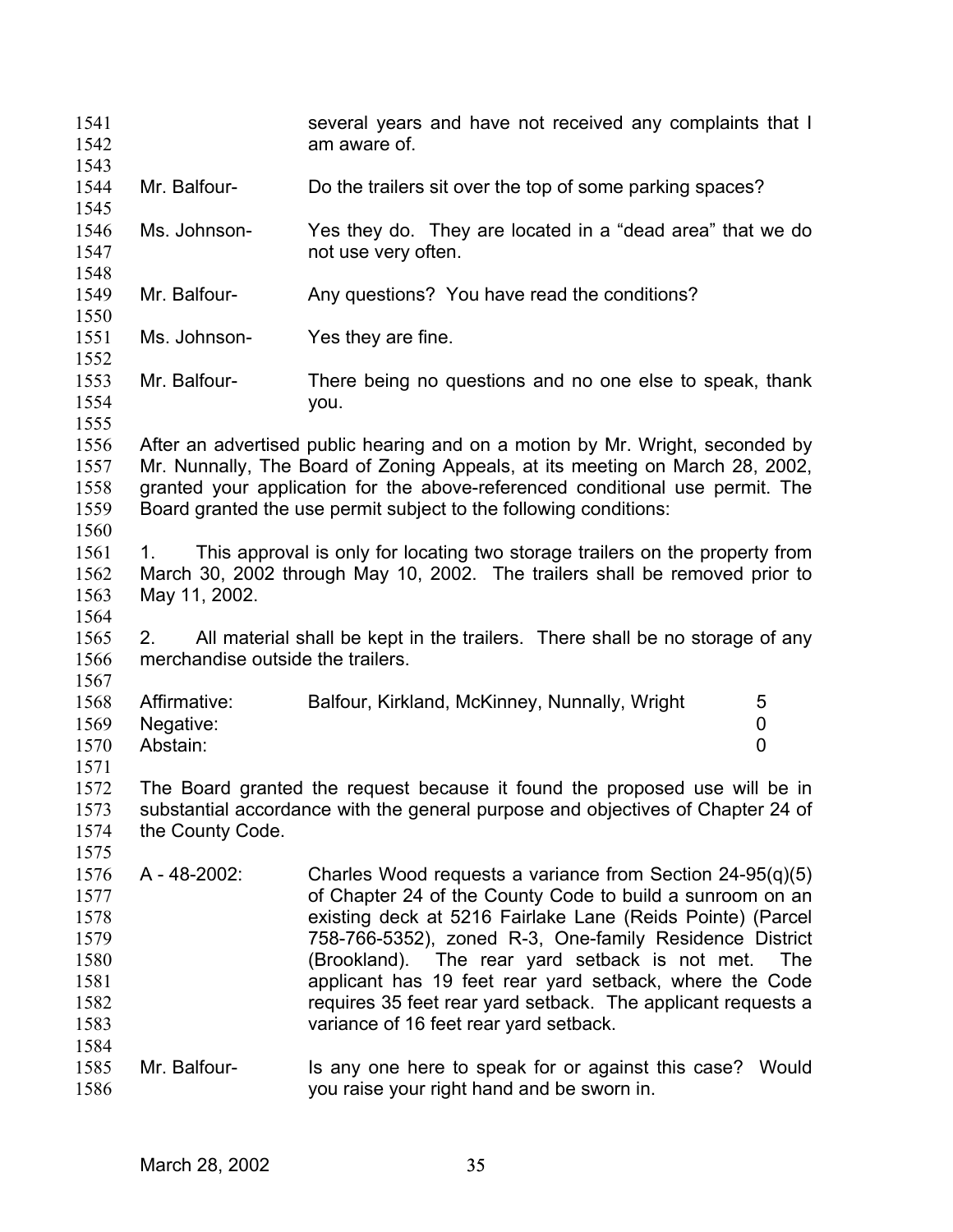| 1587 |                  |                                                                                    |                |
|------|------------------|------------------------------------------------------------------------------------|----------------|
| 1588 | Mr. Blankinship- | Do you swear the testimony you about to give is the truth,                         |                |
| 1589 |                  | the whole truth and nothing but the truth so help you God?                         |                |
| 1590 |                  |                                                                                    |                |
| 1591 | Mr. Wood-        | I do.                                                                              |                |
| 1592 |                  |                                                                                    |                |
| 1593 | Mr. Balfour--    | Would you state your name for the record.                                          |                |
| 1594 |                  |                                                                                    |                |
| 1595 | Mr. Wood-        | I am Charles Wood. We are requesting to enclose our deck                           |                |
| 1596 |                  | in the back. We have two young children and we have                                |                |
| 1597 |                  | outgrown the size of the house. We would like to use that                          |                |
| 1598 |                  | area as a family room. To be located elsewhere on the                              |                |
| 1599 |                  | property, the floor plan does not work.                                            | It would<br>be |
| 1600 |                  | constructed off of a bedroom.                                                      |                |
| 1601 |                  |                                                                                    |                |
| 1602 | Mr. Wright-      | You do have an odd shaped lot.                                                     |                |
| 1603 |                  |                                                                                    |                |
| 1604 | Mr. Wood-        | Yes we do.                                                                         |                |
| 1605 |                  |                                                                                    |                |
| 1606 | Mr. Wright-      | Which causes you your problem with complying with the                              |                |
| 1607 |                  | setbacks.                                                                          |                |
| 1608 |                  |                                                                                    |                |
| 1609 | Mr. Wood-        | That is correct.                                                                   |                |
| 1610 |                  |                                                                                    |                |
| 1611 | Mr. Balfour-     | Any questions of Mr. Wood. Thank you.                                              |                |
| 1612 |                  |                                                                                    |                |
| 1613 |                  | After an advertised public hearing and on a motion by Mr. Kirkland, seconded by    |                |
| 1614 |                  | Mr. McKinney, The Board of Zoning Appeals, at its meeting on March 28, 2002,       |                |
| 1615 |                  | granted your request for the above-referenced variance. The Board granted the      |                |
| 1616 |                  | variance subject to the following condition:                                       |                |
| 1617 |                  |                                                                                    |                |
| 1618 | 1.               | Only the improvements shown on the plan filed with the application may             |                |
| 1619 |                  | be constructed pursuant to this approval. No substantial changes or additions to   |                |
| 1620 |                  | the layout may be made without the approval of the Board of Zoning Appeals.        |                |
| 1621 |                  | Any additional improvements shall comply with the applicable regulations of the    |                |
| 1622 | County Code.     |                                                                                    |                |
| 1623 |                  |                                                                                    |                |
| 1624 | Affirmative:     | Balfour, Kirkland, McKinney, Nunnally, Wright                                      | 5              |
| 1625 | Negative:        |                                                                                    | 0              |
| 1626 | Abstain:         |                                                                                    | 0              |
| 1627 |                  |                                                                                    |                |
| 1628 |                  | The Board granted this request, as it found from the evidence presented that,      |                |
| 1629 |                  | due to the unique circumstances of the subject property, strict application of the |                |
| 1630 |                  | County Code would produce undue hardship not generally shared by other             |                |
| 1631 |                  | properties in the area, and authorizing this variance will neither cause a         |                |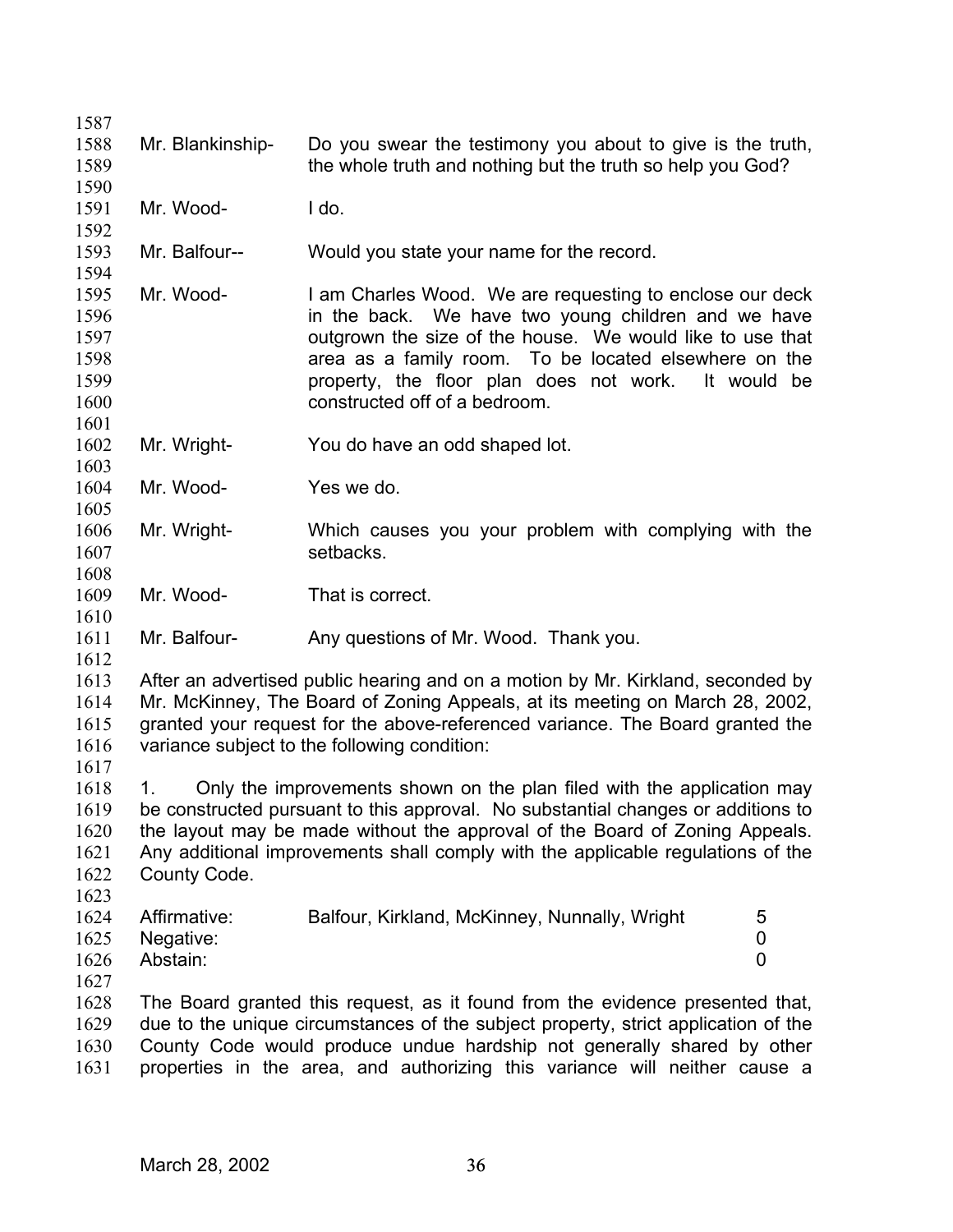substantial detriment to adjacent property nor materially impair the purpose of the zoning regulations. 1632 1633

- 1635 1636 1637 1638 1639 UP- 7-2002: Resource Development Associates requests a conditional use permit pursuant to Sections 24-52(d) and 24-103 of Chapter 24 of the County Code to extract materials from the earth at 1801 Kingsland Road (Parcel 818-676-5915), zoned A-1, Agricultural District (Varina).
- 1641 1642 1643 Mr. Balfour- Is any one here to speak for or against this case? Would you raise your right hand and be sworn in.
- 1644 1645 Mr. Blankinship- Do you swear the testimony you about to give is the truth, the whole truth and nothing but the truth so help you God?
- 1647 Ms. Isaacs- I do.

1634

1640

1646

1648

1650

1658

1660

1649 Mr. Balfour-- Would you state your name for the record.

- 1651 1652 1653 1654 1655 1656 1657 Ms. Isaacs- My name is Larraine Isaacs representing Resource Development Associates. This is an existing borrow pit that has been in existence for the past 12 years. I am not aware of any problems associated with this borrow pit. It is not a commercial enterprise, it is used on for the owners use for his businesses. The owner is S.B. Cox. It is only used 2 or 3 times a year.
- 1659 Mr. Balfour- You have read the conditions?
- 1661 1662 1663 1664 1665 1666 1667 1668 1669 Ms. Isaacs- Yes. They are pretty much the same year to year. For the record, condition # 3, 2 years ago when this was approved, the erosion and sedimentation control plans were completely redone. The county approved them, all the necessary bonds were put up. We are still working under those plans, there are no changes that have been made. My understanding is that since those plans have not been changed, we have satisfied that condition. I will be happy to answer any questions.
- 1671 Mr. Balfour- Any questions by Board Members? Thank you.
- 1673 1674 1675 1676 After an advertised public hearing and on a motion by Mr. Nunnally, seconded by Mr. McKinney, The Board of Zoning Appeals, at its meeting on March 28, 2002, granted your application for the above-referenced conditional use permit. The Board granted the use permit subject to the following conditions:
- 1677

1670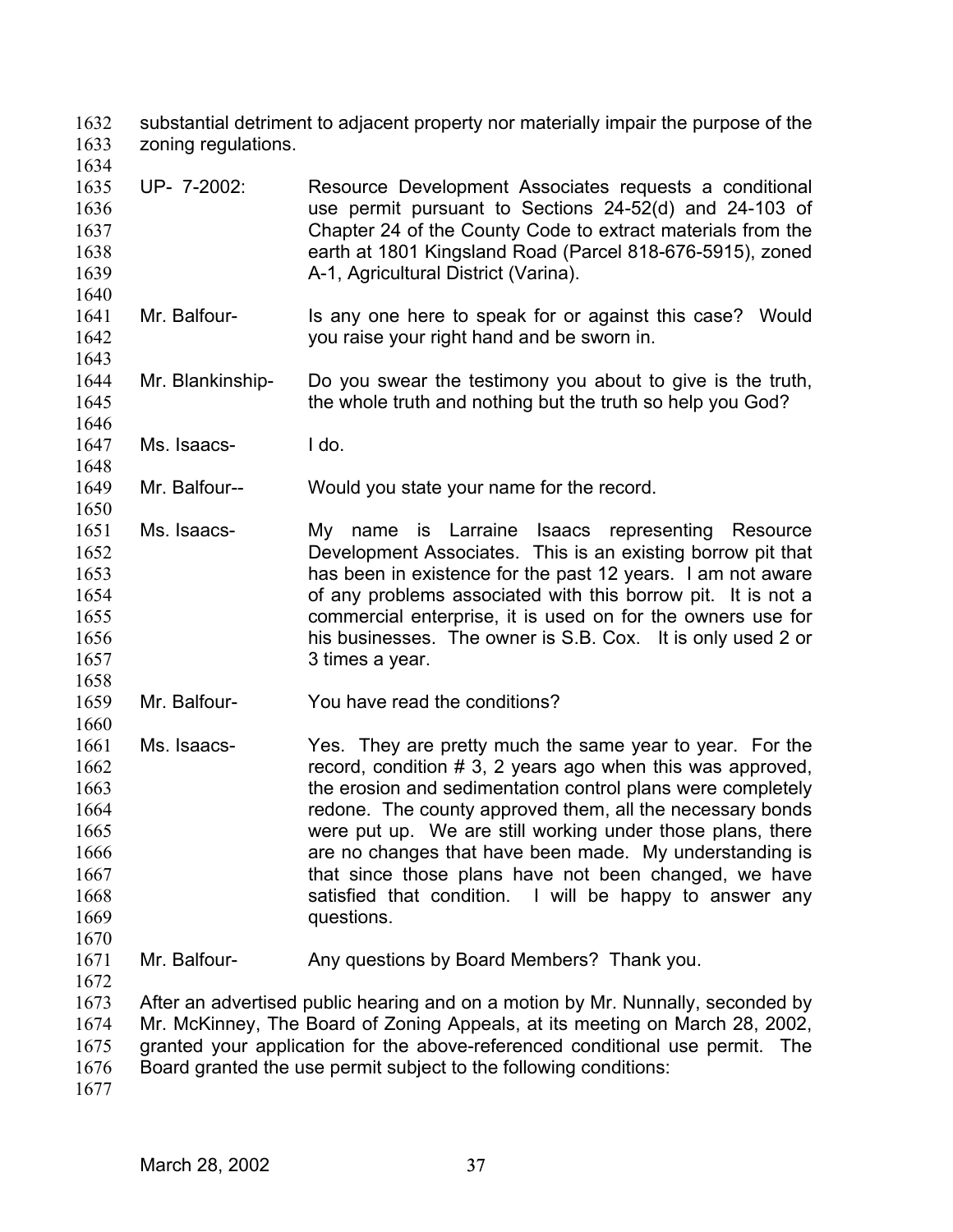1. This use permit is subject to all requirements of Section 24-103 of Chapter 24 of the County Code. 1678 1679

1680

1681 1682 1683 1684 1685 1686 1687 1688 1689 1690 1691 1692 2. Before beginning any work, the applicant shall provide a financial guaranty in an amount of \$2,000.00 per acre for each acre of land to be disturbed, for a total of \$31,600.00, guaranteeing that the land will be restored to a reasonably level and drainable condition. This permit does not become valid until the financial guaranty has been approved by the County Attorney. The financial guaranty may provide for termination after 90 days notice in writing to the County. In the event of termination, this permit shall be void, and work incident thereto shall cease. Within the next 90 days the applicant shall restore the land as provided for under the conditions of this use permit. Termination of such financial guaranty shall not relieve the applicant from its obligation to indemnify the County of Henrico for any breach of the conditions of this use permit. If this condition is not satisfied within 90 days of approval, the use permit shall be void.

1693

1694 1695 1696 1697 1698 1699 1700 1701 1702 3. Before beginning any work, the applicant shall submit erosion control plans to the Department of Public Works for review and approval. Throughout the life of the operation, the applicant shall continuously satisfy the Department of Public Works that erosion control procedures are properly maintained, and shall furnish plans and bonds that the department deems necessary. The applicant shall provide certification from a licensed professional engineer that dams, embankments and sediment control structures meet the approved design criteria as set forth by the State. If this condition is not satisfied within 90 days of approval, the use permit shall be void.

1703

1704 1705 1706 1707 4. Before beginning any work, the applicant shall obtain a mine license from the Virginia Department of Mines, Minerals and Energy. If this condition is not satisfied within 90 days of approval, the use permit shall be void.

1708 1709 1710 1711 1712 1713 1714 5. Before beginning any work, the areas approved for mining under this permit shall be delineated on the ground by five-foot-high metal posts at least five inches in diameter and painted in alternate one foot stripes of red and white. These posts shall be so located as to clearly define the area in which the mining is permitted. They shall be located, and their location certified, by a certified land surveyor. If this condition is not satisfied within 90 days of approval, the use permit shall be void.

1715

1716 1717 1718 6. In the event that the Board's approval of this use permit is appealed, all conditions requiring action within 90 days will be deemed satisfied if the required actions are taken within 90 days of final action on the appeal.

1719

1720 1721 1722 1723 7. The applicant shall comply with the Chesapeake Bay Preservation Act and all state and local regulations administered under such act applicable to the property, and shall furnish to the Planning Office copies of all reports required by such act or regulations.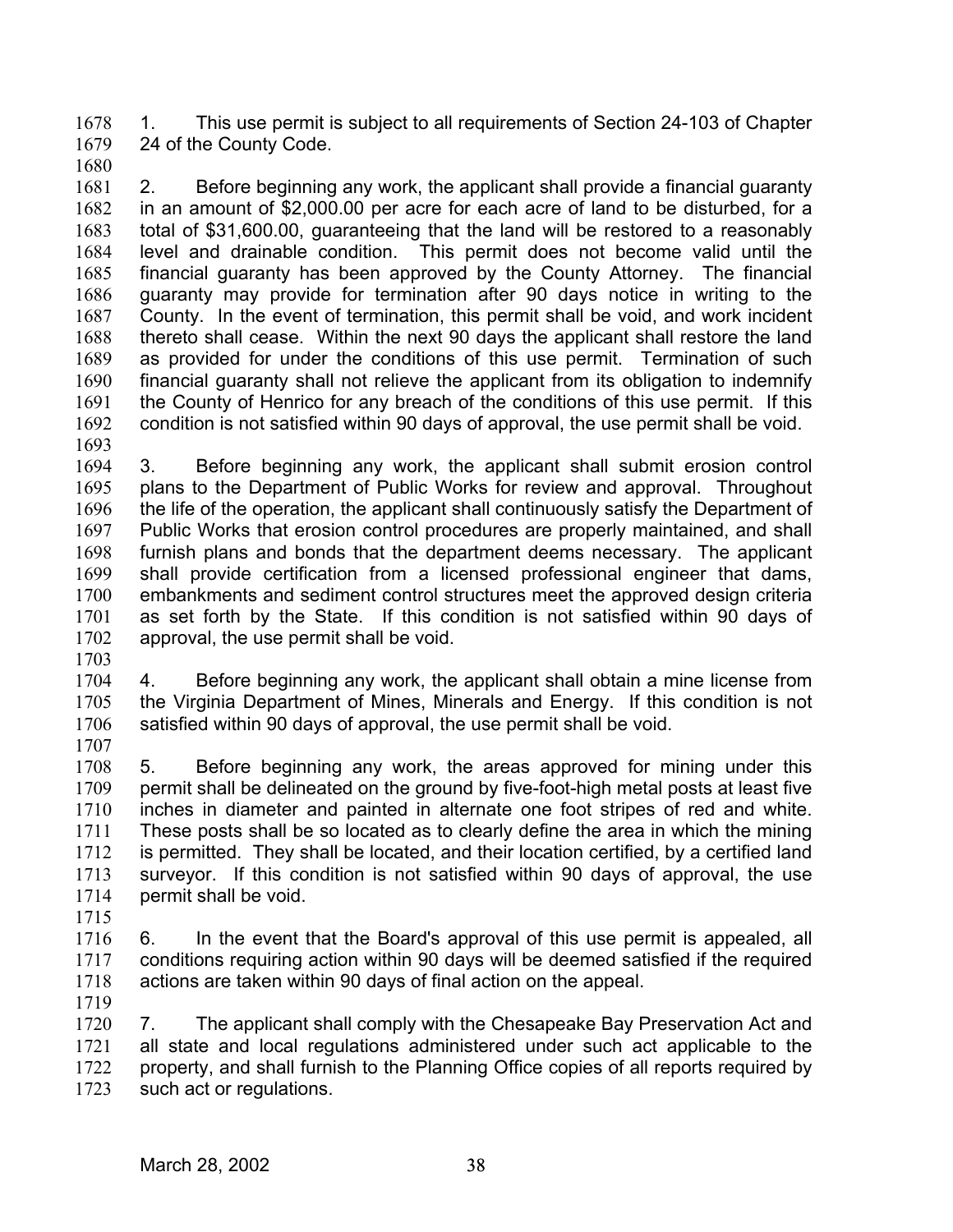- 1724 1725 1726 8. Hours of operation shall be from 6:00 a.m. to 6:00 p.m. when Daylight Savings Time is in effect, and from 7:00 a.m. to 5:00 p.m. at all other times.
- 1728 1729 1730 9. No operations of any kind are to be conducted at the site on Saturdays, Sundays, or national holidays.
- 1731 1732 10. All means of access to the property shall be from the established entrance onto Kingsland Road.
- 1733

1727

- 1734 1735 1736 1737 11. The applicant shall erect and maintain gates at all entrances to the property. These gates shall be locked at all times, except when authorized representatives of the applicant are on the property.
- 1738 1739 1740 1741 1742 12. The applicant shall post and maintain a sign at the entrance to the mining site stating the name of the operator, the use permit number, the mine license number, and the telephone number of the operator. The sign shall be 12 square feet in area and the letters shall be three inches high.
- 1743 1744 1745 1746 1747 1748 13. The applicant shall post and maintain "No Trespassing" signs every 250 feet along the perimeter of the property. The letters shall be three inches high. The applicant shall furnish the Chief of Police a letter authorizing the Division of Police to enforce the "No Trespassing" regulations, and agreeing to send a representative to testify in court as required or requested by the Division of Police.
- 1750 1751 1752 14. Standard "Truck Entering Highway" signs shall be erected on Kingsland Road on each side of the entrances to the property. These signs will be placed by the County, at the applicant's expense.
- 1753

- 1754 1755 15. The applicant shall post and maintain a standard stop sign at the entrance to Kingsland Road.
- 1756 1757
- 1758 1759 1760 16. The applicant shall provide a flagman to control traffic from the site onto the public road, with the flagman yielding the right of way to the public road traffic at all times. This flagman will be required whenever the Division of Police deems necessary.
- 1761
- 1762 1763 1764 17. All roads used in connection with this use permit shall be effectively treated with calcium chloride or other wetting agents to eliminate any dust nuisance.
- 1765
- 1766 1767 1768 18. The operation shall be so scheduled that trucks will travel at regular intervals and not in groups of three or more.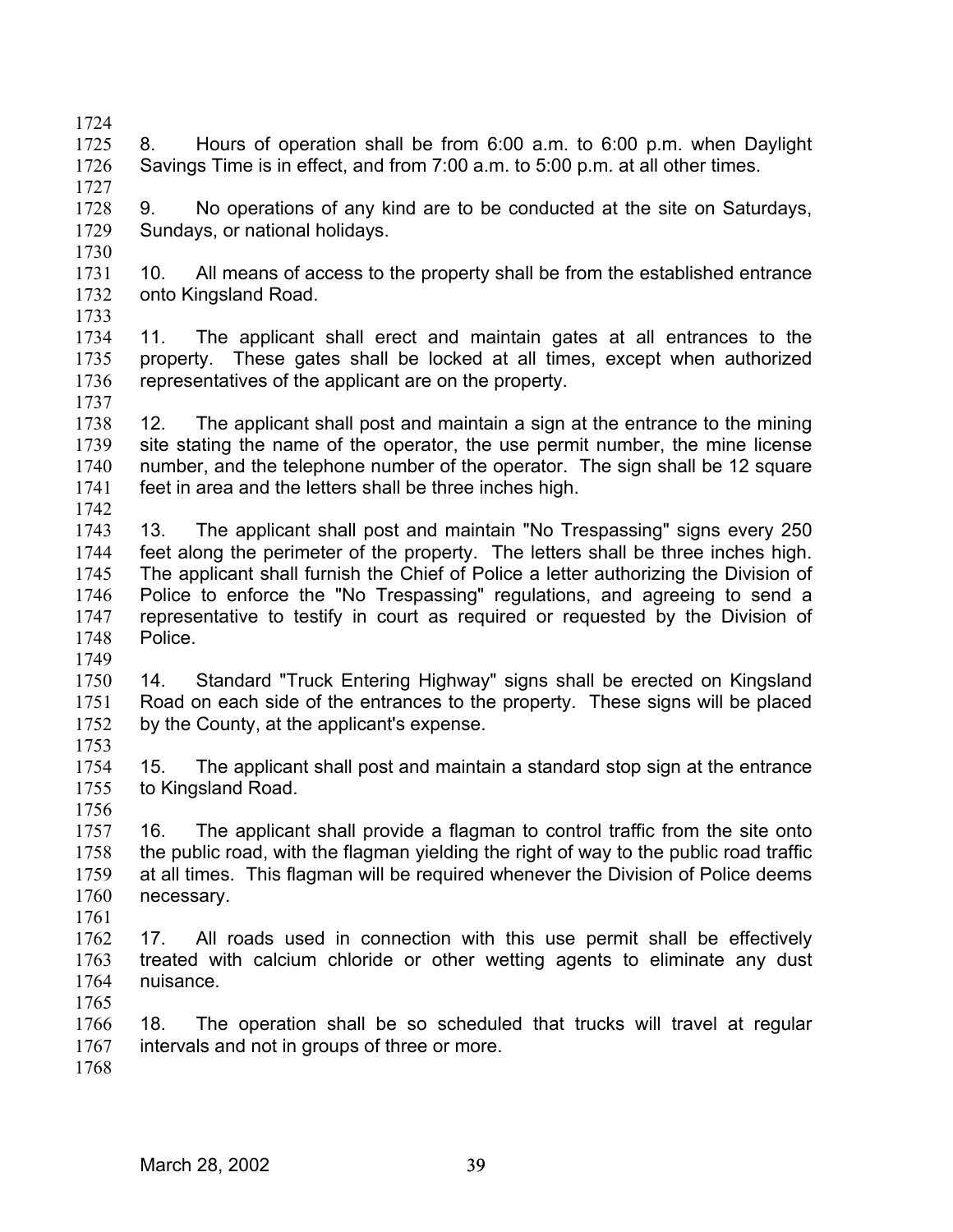19. Trucks shall be loaded in a way to prevent overloading or spilling of materials of any kind on any public road. 1769 1770 1771

- 1772 1773 20. The applicant shall maintain the property, fences, and roads in a safe and secure condition indefinitely, or convert the property to some other safe use.
- 1774

1775 1776 1777 1778 1779 21. If, in the course of its preliminary investigation or operations, the applicant discovers evidence of cultural or historical resources, or an endangered species, or a significant habitat, it shall notify appropriate authorities and provide them with an opportunity to investigate the site. The applicant shall report the results of any such investigation to the Planning Office.

1780

1781 1782 1783 1784 1785 1786 1787 22. If water wells located on surrounding properties are adversely affected, and the extraction operations on this site are suspected as the cause, the effected property owners may present to the Board evidence that the extraction operation is a contributing factor. After a hearing by the Board, this use permit may be revoked or suspended, and the operator may be required to correct the problem.

1788 1789 1790 23. Open and vertical excavations having a depth of 10 feet or more, for a period of more than 30 days, shall be effectively sloped to a 2:1 slope or flatter to protect the public safety.

1791

1792 1793 1794 1795 1796 1797 1798 1799 1800 24. Topsoil shall not be removed from any part of the property outside of the area in which mining is authorized. Sufficient topsoil shall be stockpiled on the property for respreading in a layer with five inches of minimum depth. All topsoil shall be stockpiled within the authorized mining area and provided with adequate erosion control protection. If the site does not yield sufficient topsoil, additional topsoil shall be brought to the site to provide the required five-inch layer of cover. All topsoil shall be treated with a mixture of seed, fertilizer, and lime as recommended by the County after soil tests have been provided to the County.

1801 1802 1803 1804 1805 1806 1807 1808 1809 25. No offsite-generated materials shall be deposited on the mining site without prior written approval of the Director of Planning. To obtain such approval, the operator shall submit a request stating the origin, nature and quantity of material to be deposited, and certifying that no contaminated or hazardous material will be included. The material to be deposited on the site shall be limited to imperishable materials such as stone, bricks, tile, sand, gravel, soil, asphalt, concrete and like materials, and shall not include any hazardous materials as defined by the Virginia Hazardous Waste Management Regulations.

1810 1811 1812 1813 1814 26. A superintendent, who shall be personally familiar with all the terms and conditions of Section 24-103 of Chapter 24 of the County Code, as well as the terms and conditions of this use permit, shall be present at the beginning and conclusion of operations each work day to see that all the conditions of the Code and this use permit are observed.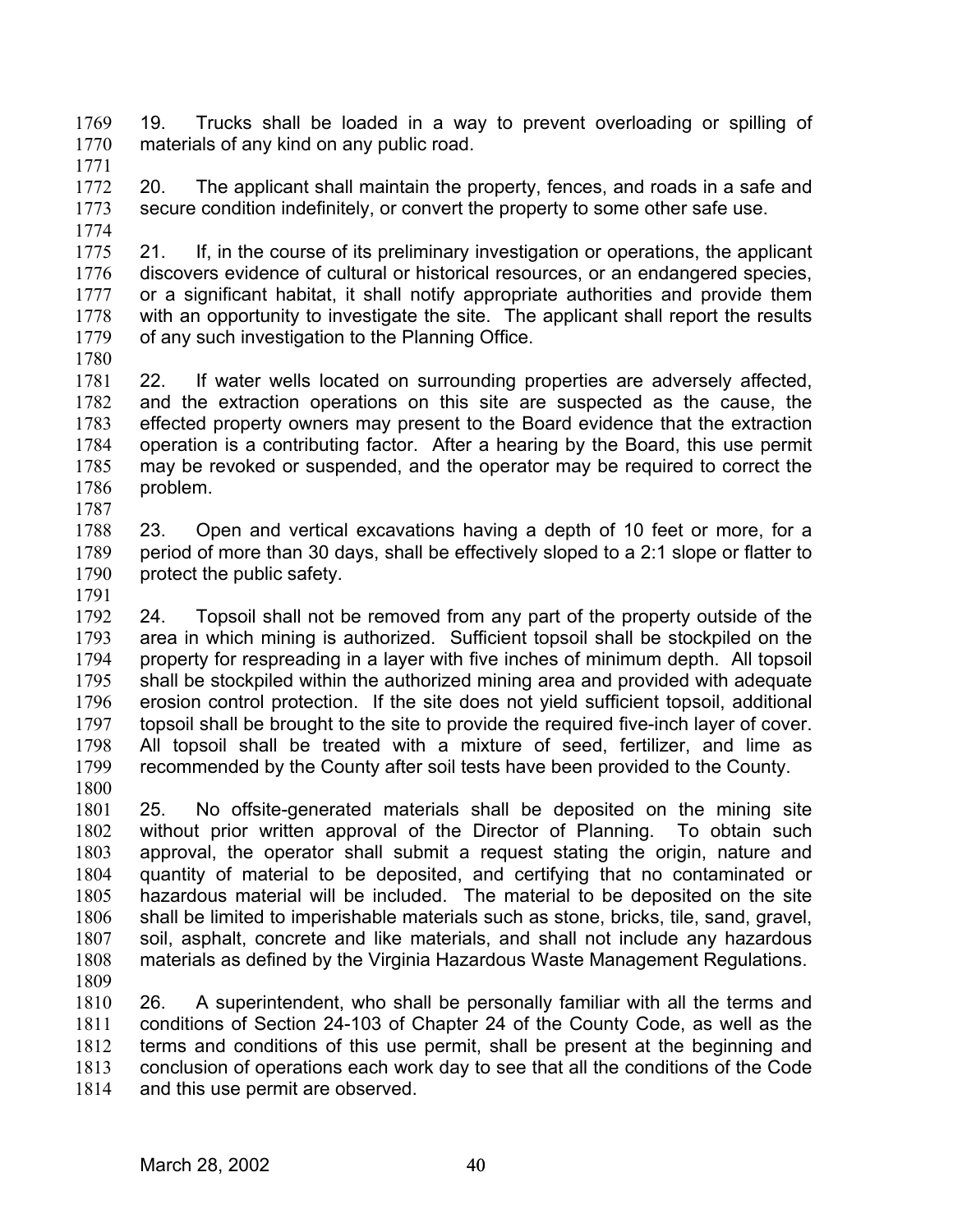1815 1816 1817 1818 1819 1820 1821 1822 27. A progress report shall be submitted to the Board on March 31. This progress report must contain information concerning how much property has been mined to date of the report, the amount of land left to be mined, how much rehabilitation has been performed, when and how the remaining amount of land will be rehabilitated, and any other pertinent information about the operation that would be helpful to the Board.

1823 1824 1825 28. Excavation shall be discontinued by March 31, 2004 and restoration accomplished by not later than March 31, 2005, unless a new permit is granted by the Board of Zoning Appeals.

1826

1827 1828 1829 29. The rehabilitation of the property shall take place simultaneously with the mining process. Rehabilitation shall not be considered completed until the mined area is covered completely with permanent vegetation.

1830

1831 1832 1833 1834 1835 1836 1837 30. All drainage and erosion and sediment control measures shall conform to the standards and specifications of the Mineral Mining Manual Drainage Handbook. Any drainage structures in place prior to October 14, 1992, and which do not conform to the Mineral Mining Manual Drainage Handbook, may remain in place until such time as any reconstruction is required, at which time said structures shall be brought into conformance with the Mineral Mining Manual Drainage Handbook.

1838

1839 1840 1841 31. Failure to comply with any of the foregoing conditions shall automatically void this permit.

|      | 1842 Affirmative: | Balfour, Kirkland, McKinney, Nunnally, Wright | 5 |
|------|-------------------|-----------------------------------------------|---|
|      | 1843 Negative:    |                                               |   |
| 1844 | Abstain:          |                                               |   |

1845

1846 1847 1848 The Board granted the request because it found the proposed use will be in substantial accordance with the general purpose and objectives of Chapter 24 of the County Code.

- 1849 1850
- 1851 1852 1853 1854 1855 1856 1857 1858 1859 A - 49-2002: Keith McMullin requests a variance from Section 24-95(k) of Chapter 24 of the County Code to build an addition at 705 Spottswood Road (Spottswood Park) (Parcel 756-738-0938), zoned R-2, One-family Residence District (Tuckahoe). The minimum side yard setback is not met. The applicant has 20 feet minimum side yard setback, where the Code requires 25 feet minimum side yard setback. The applicant requests a variance of 5 feet minimum side yard setback.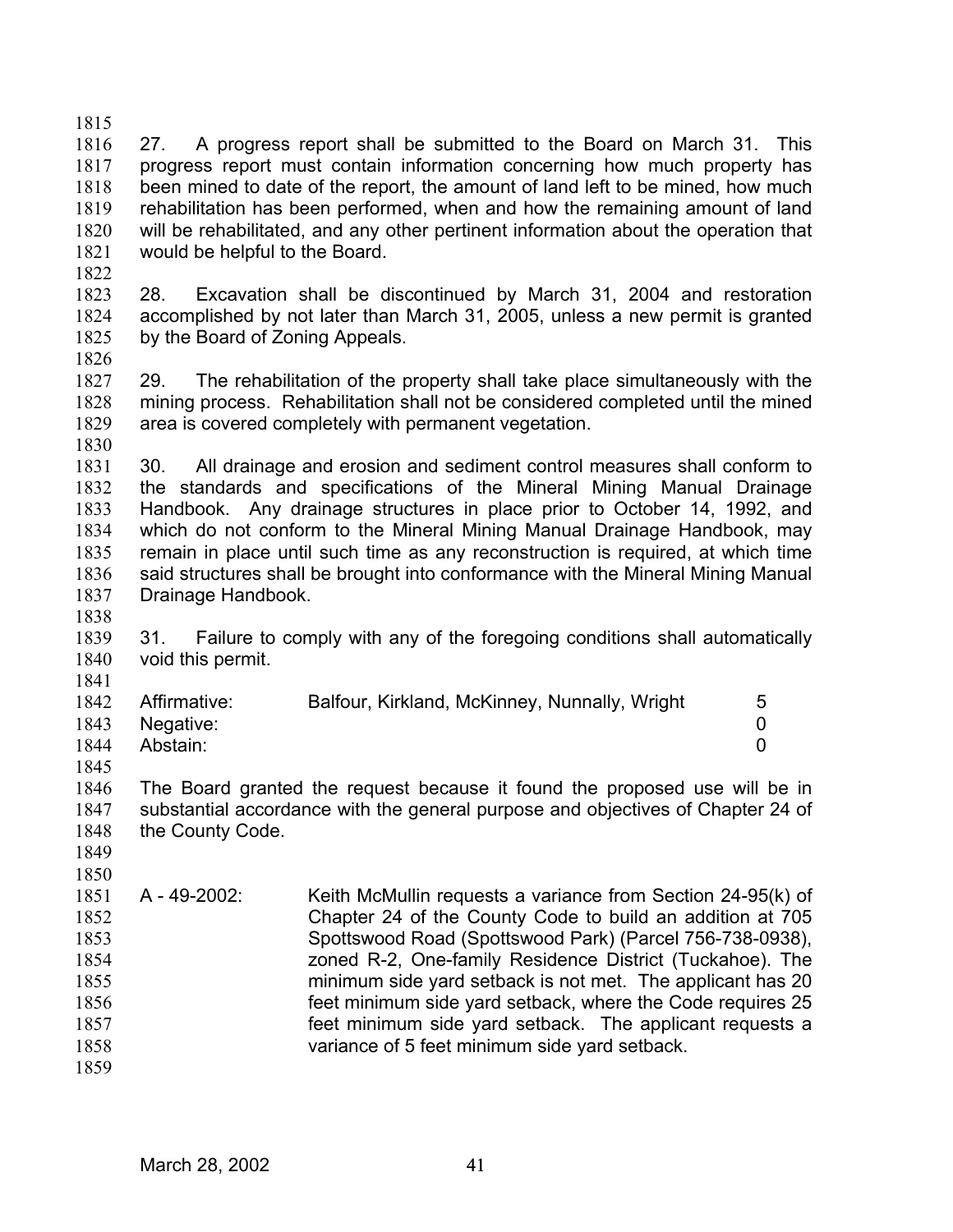Mr. Balfour- Is any one here to speak for or against this case? Would you raise your right hand and be sworn in. 1860 1861 1862 1863 1864 1865 1866 1867 1868 1869 1870 1871 1872 1873 1874 1875 1876 1877 1878 1879 1880 1881 1882 1883 1884 1885 1886 1887 1888 1889 1890 1891 1892 1893 1894 1895 1896 1897 1898 1899 1900 1901 1902 1903 1904 1905 Mr. Blankinship- Do you swear the testimony you about to give is the truth, the whole truth and nothing but the truth so help you God? Mr. McMullin- I do. Mr. Balfour-- Would you state your name for the record. Mr. McMullin- My name is Keith McMullin, to make a long story brief, we have 2 small children and we need more room. We have explored the possibility of adding a family room and we quickly found out that because of the shape of the lot as well as how the house is situated on the land, we are extremely limited in our options. It seemed that the smartest thing to do was to tear down the existing sunroom and to add on a family room. In order to do that, we need a 5-foot variance. Mr. Wright- This is not only an odd shaped lot but it is also what we call a reverse corner lot. Mr. Balfour- Any questions by the Board Members? Thank you. After an advertised public hearing and on a motion by Mr. Wright, seconded by Mr. Kirkland, The Board of Zoning Appeals, at its meeting on March 28, 2002, granted your request for the above-referenced variance. The Board granted the variance subject to the following condition: 1. Only the improvements shown on the plan filed with the application may be constructed pursuant to this approval. No substantial changes or additions to the layout may be made without the approval of the Board of Zoning Appeals. Any additional improvements shall comply with the applicable regulations of the County Code. Affirmative: Balfour, Kirkland, McKinney, Nunnally, Wright 5 Negative: 0 Abstain: 0 The Board granted this request, as it found from the evidence presented that, due to the unique circumstances of the subject property, strict application of the County Code would produce undue hardship not generally shared by other properties in the area, and authorizing this variance will neither cause a substantial detriment to adjacent property nor materially impair the purpose of the zoning regulations.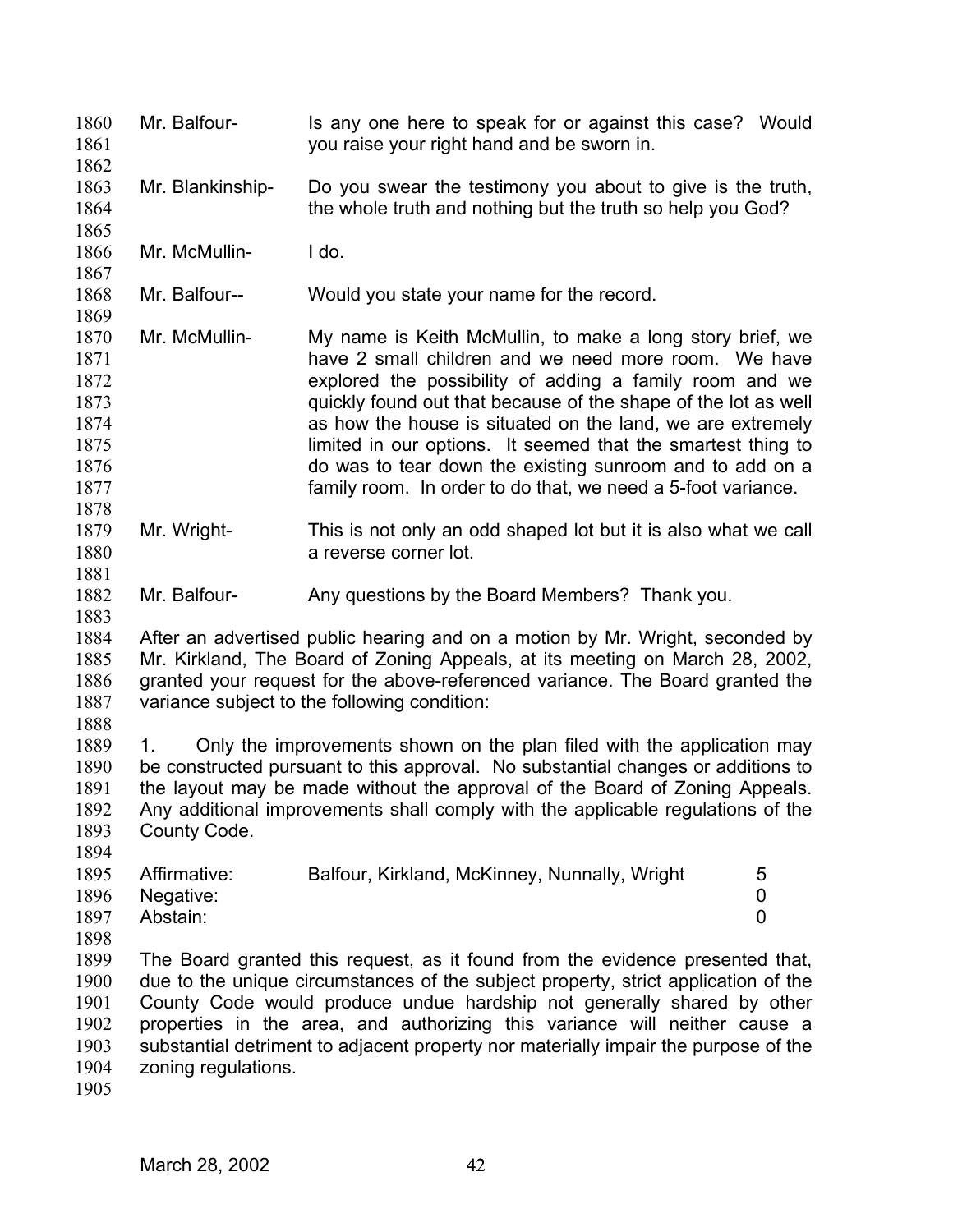| 1906<br>1907<br>1908<br>1909<br>1910<br>1911<br>1912<br>1913<br>1914 | A - 50-2002:     | Raymond and Jona Williamson request a variance from<br>Section 24-9 of Chapter 24 of the County Code to build a<br>one-family dwelling at 7091 Mosswood Road (Parcel 815-<br>696-6231), zoned A-1, Agricultural District (Varina).<br>The<br>public street frontage requirement is not met. The applicants<br>have 0 feet public street frontage, where the Code requires<br>50 feet public street frontage. The applicants request a<br>variance of 50 feet public street frontage. |
|----------------------------------------------------------------------|------------------|--------------------------------------------------------------------------------------------------------------------------------------------------------------------------------------------------------------------------------------------------------------------------------------------------------------------------------------------------------------------------------------------------------------------------------------------------------------------------------------|
| 1915<br>1916<br>1917                                                 | Mr. Balfour-     | Is any one here to speak for or against this case? Would<br>you raise your right hand and be sworn in.                                                                                                                                                                                                                                                                                                                                                                               |
| 1918<br>1919<br>1920                                                 | Mr. Blankinship- | Do you swear the testimony you about to give is the truth,<br>the whole truth and nothing but the truth so help you God?                                                                                                                                                                                                                                                                                                                                                             |
| 1921<br>1922                                                         | Ms. Waltrip-     | I do.                                                                                                                                                                                                                                                                                                                                                                                                                                                                                |
| 1923<br>1924                                                         | Mr. Balfour--    | Would you state your name for the record.                                                                                                                                                                                                                                                                                                                                                                                                                                            |
| 1925<br>1926<br>1927<br>1928<br>1929<br>1930                         | Ms. Waltrip-     | I am Lestra Waltrip, I am representing the Williamsons in<br>their request for a variance. The road frontage requirement<br>is not met. It is off the road at the end of a cul-de-sac. We<br>plan to build a one-story dwelling. We have it under<br>contract. If you have any questions, I will be happy to<br>answer them.                                                                                                                                                         |
| 1931<br>1932<br>1933                                                 | Mr. Wright-      | Where will you access the property from?                                                                                                                                                                                                                                                                                                                                                                                                                                             |
| 1934<br>1935<br>1936<br>1937                                         | Ms. Waltrip-     | There is a driveway at the end of the cul-de-sac that is a<br>shared driveway with the adjacent homeowner. As you can<br>see, their property intersects the dirt driveway.                                                                                                                                                                                                                                                                                                           |
| 1938<br>1939                                                         | Mr. Nunnally-    | At Mosswood Road?                                                                                                                                                                                                                                                                                                                                                                                                                                                                    |
| 1940<br>1941<br>1942                                                 | Ms. Waltrip-     | Correct. So it would be a shared driveway to a point and<br>then it would split.                                                                                                                                                                                                                                                                                                                                                                                                     |
| 1943<br>1944                                                         | Mr. Wright-      | Mosswood Road is a public road?                                                                                                                                                                                                                                                                                                                                                                                                                                                      |
| 1945<br>1946                                                         | Ms. Waltrip-     | Yes it is.                                                                                                                                                                                                                                                                                                                                                                                                                                                                           |
| 1947<br>1948<br>1949                                                 | Mr. Wright-      | conditions<br>reviewed<br>the<br>that<br>Have<br>you<br>have<br>been<br>suggested?                                                                                                                                                                                                                                                                                                                                                                                                   |
| 1950<br>1951                                                         | Ms. Waltrip-     | Yes I have. I did want to take exception to the a statement<br>at the bottom of page 1, It says that the applicant acquired                                                                                                                                                                                                                                                                                                                                                          |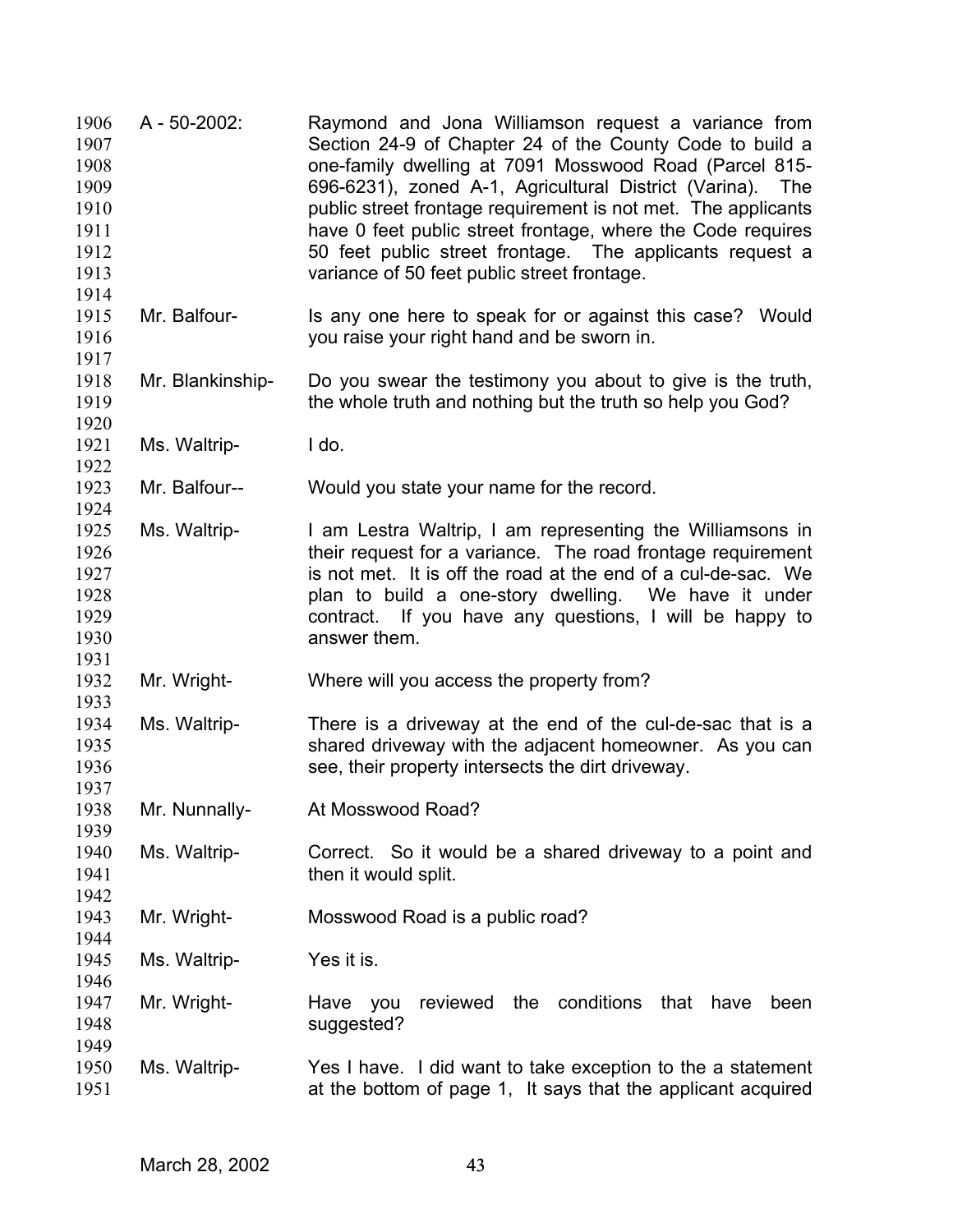| 1952 |              | the property with the knowledge that no public road access                      |
|------|--------------|---------------------------------------------------------------------------------|
| 1953 |              | existed. Less any hardship was known and voluntarily                            |
| 1954 |              | excepted when it was acquired. The property was acquired                        |
| 1955 |              | through an estate division. The executor parceled out the                       |
| 1956 |              | property and the Williamson's were given that parcel. It was                    |
|      |              |                                                                                 |
| 1957 |              | family property.                                                                |
| 1958 |              |                                                                                 |
| 1959 | Mr. Wright-  | So this was not an outright purchase                                            |
| 1960 |              |                                                                                 |
| 1961 | Ms. Waltrip- | That is correct.                                                                |
| 1962 |              |                                                                                 |
| 1963 | Mr. Balfour- | Any other questions, thank you.                                                 |
| 1964 |              |                                                                                 |
| 1965 | Mr. Burney-  | I am Tim Burney, we are not oppose to the variance. We                          |
| 1966 |              | were concerned that a road would not come through our                           |
| 1967 |              | property. Which we understand there is an easement on the                       |
|      |              |                                                                                 |
| 1968 |              | Mosswood Road side. Lots 64, 67, 71 and 72 are adjacent                         |
| 1969 |              | properties, and we would like it put into the approval that no                  |
| 1970 |              | private road would be able to come through the woods                            |
| 1971 |              | through our property.                                                           |
| 1972 |              |                                                                                 |
| 1973 | Mr. Wright-  | I am no so sure we have anything to do with that. That is a                     |
| 1974 |              | legal proposition. If you do not grant some one the right to                    |
| 1975 |              | come through your property, they cannot do it.                                  |
| 1976 |              |                                                                                 |
| 1977 | Mr. Burney-  | That is what we understood.                                                     |
| 1978 |              |                                                                                 |
| 1979 | Mr. Wright-  | We don't grant the right of way, we make it subject to                          |
| 1980 |              | obtaining the required legal access. They have to prove,                        |
|      |              |                                                                                 |
| 1981 |              | when they get the building permit, that they have a recorded                    |
| 1982 |              | easement of record. If you don't grant them that right, they                    |
| 1983 |              | cannot do it.                                                                   |
| 1984 |              |                                                                                 |
| 1985 | Mr. Burney-  | OK. We just wanted to make sure.                                                |
| 1986 |              |                                                                                 |
| 1987 | Mr. Balfour- | I gather you are on Yarnell Road?                                               |
| 1988 |              |                                                                                 |
| 1989 | Mr. Burney-  | Yes sir.                                                                        |
| 1990 |              |                                                                                 |
| 1991 | Mr. Balfour- | Any other question? Thank you.                                                  |
|      |              |                                                                                 |
| 1992 |              |                                                                                 |
| 1993 |              | After an advertised public hearing and on a motion by Mr. Nunnally, seconded by |
| 1994 |              | Mr. McKinney, The Board of Zoning Appeals, at its meeting on March 28, 2002,    |
| 1995 |              | granted your request for the above-referenced variance. The Board granted the   |
| 1996 |              | variance subject to the following conditions:                                   |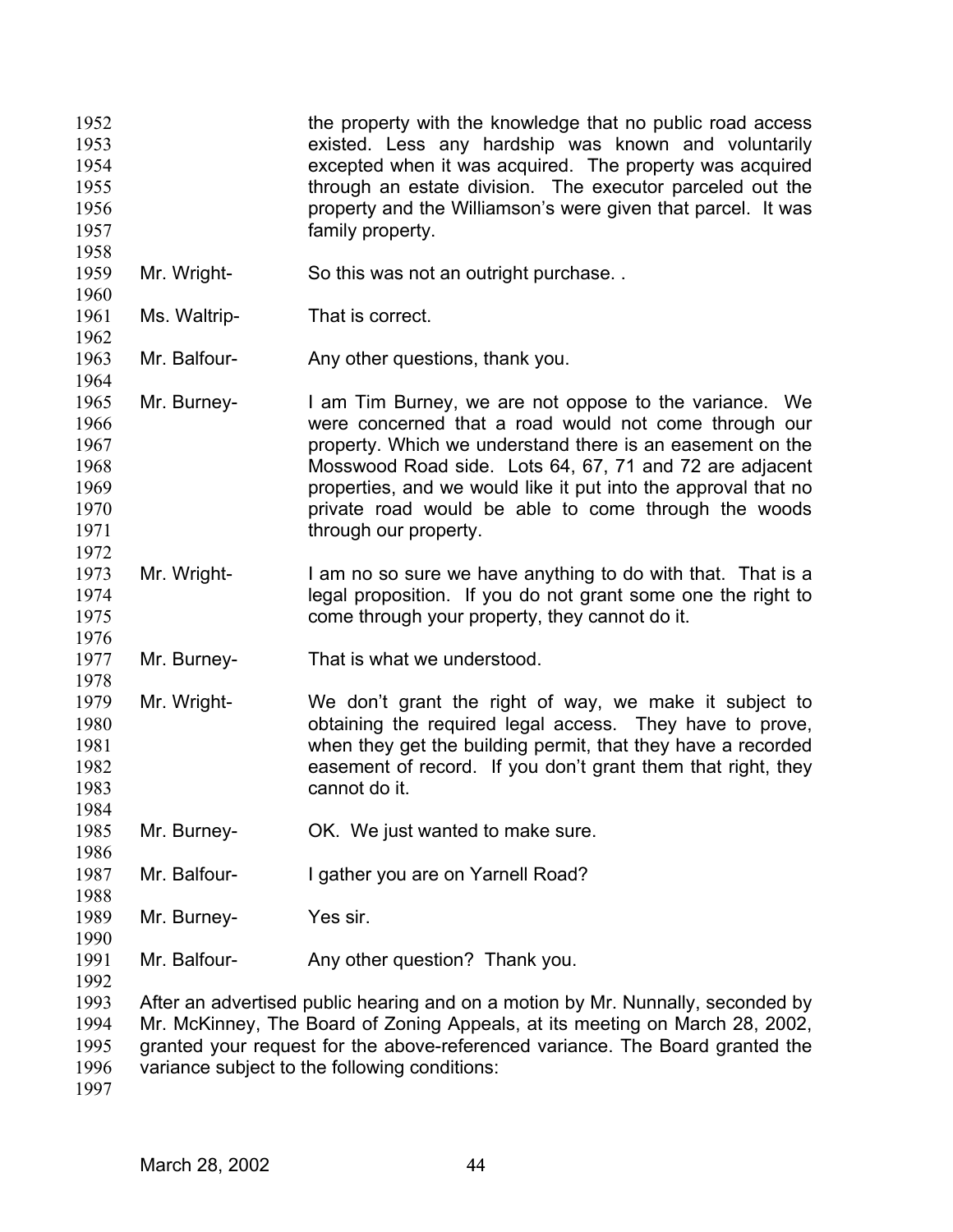1. This variance applies only to the public street frontage requirement. All other applicable regulations of the County Code shall remain in force. 1998 1999 2000

- 2001 2002 2003 2004 2005 2. Only the improvements shown on the plan filed with the application may be constructed pursuant to this approval. No substantial changes or additions to the layout may be made without the approval of the Board of Zoning Appeals. Any additional improvements shall comply with the applicable regulations of the County Code.
- 2006

2007 2008 2009 2010 3. At the time of building permit application, the applicant shall submit the necessary information to the Department of Public Works to ensure compliance with the requirements of the Chesapeake Bay Preservation Act and the code requirements for water quality standards.

2011

2012 2013 2014 2015 2016 4. Approval of this request does not imply that a building permit will be issued. Building permit approval is contingent on Health Department requirements, including, but not limited to, soil evaluation for a septic drainfield and reserve area, and approval of a well location.

2017 2018 5. The applicant shall present proof with the building permit application that a legal access to the property has been obtained.

2019

2020 2021 2022 2023 2024 6. The owners of the property, and their heirs or assigns, shall accept responsibility for maintaining access to the property until such a time as the access is improved to County standards and accepted into the County road system for maintenance.

|      | 2025 Affirmative: | Balfour, Kirkland, McKinney, Nunnally, Wright |  |
|------|-------------------|-----------------------------------------------|--|
|      | 2026 Negative:    |                                               |  |
| 2027 | Abstain:          |                                               |  |

2028

2035

2029 2030 2031 2032 2033 2034 The Board granted this request, as it found from the evidence presented that, due to the unique circumstances of the subject property, strict application of the County Code would produce undue hardship not generally shared by other properties in the area, and authorizing this variance will neither cause a substantial detriment to adjacent property nor materially impair the purpose of the zoning regulations.

- 2036 2037 2038 2039 2040 2041 UP- 8-2002: Nextel requests a temporary conditional use permit pursuant to Section 24-116(c)(1) of Chapter 24 of the County Code to permit a temporary Cell on Wheels at 609 East Laburnum Avenue (Highland Gardens) (Parcel 795-738-2042), zoned B-3C, Business District(Conditional) (Fairfield).
- 2042 2043 Mr. Balfour- Is any one here to speak for or against this case? Would you raise your right hand and be sworn in.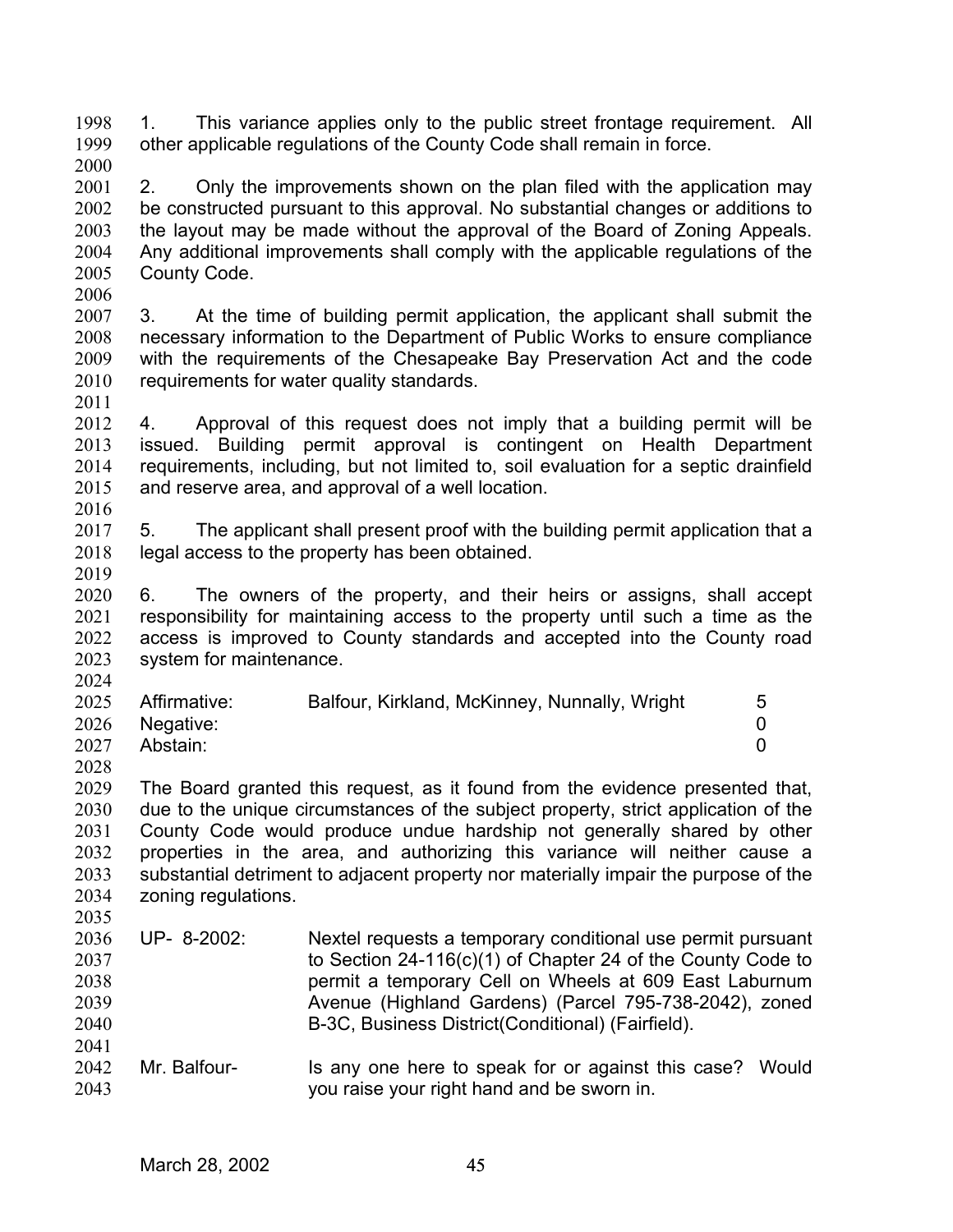2045 2046 Mr. Blankinship- Do you swear the testimony you about to give is the truth, the whole truth and nothing but the truth so help you God?

2048 Mr. Moore- I do.

2044

2047

2049

2051

2074

2076

2078

2081

2083

2050 Mr. Balfour-- Would you state your name for the record.

2052 2053 2054 2055 2056 2057 2058 2059 2060 2061 2062 2063 2064 2065 2066 2067 2068 2069 2070 2071 2072 2073 Mr. Moore- My name is Glenn Moore, I am an attorney appearing today on behalf of Nextell. This case is very similar to a case you heard about 6 months ago to allow a Cell-on Wheels at this location. The reason for this is because of the increased number of people at this location during the Nascar races. There is a tremendous demand on the cell tower facilities so in order to accommodate the customers, they need the temporary tower. If the use is deemed non-objectionable and there are no complaints lodged against the use, we would like to get the approval for this facility for several dates at this location.. This will eliminate the need to come before the board several times for the same request. I think that it is appropriate to approve this request because having this additional capacity aides in the health, safety and welfare by allowing people, who might be using the cell phones for an emergency to get through. The conditions have been reviewed and are acceptable to us, we would like to suggest one minor modification, . . The third condition suggests that the permit would expire on Sept, 10, 2003, because the date of the race may change due to weather, we would like that extended to Sept, 30, 2003. It would save us from having to come back here unnecessarily.

- 2075 Mr. Wright- Does that give you enough time for what you want?
- 2077 Mr. Moore- Yes sir.
- 2079 2080 Mr. Balfour- So you will put it up for 2 weeks, take it down and re-erect it for the next race?
- 2082 Mr. Moore- Yes sir.
- 2084 Mr. Balfour- Any other questions? Thank you.

2085 2086

2087 2088 2089 After an advertised public hearing and on a motion by Mr. Kirkland, seconded by Mr. McKinney, The Board of Zoning Appeals, at its meeting on March 28, 2002, granted your application for the above-referenced conditional use permit. The Board granted the use permit subject to the following conditions: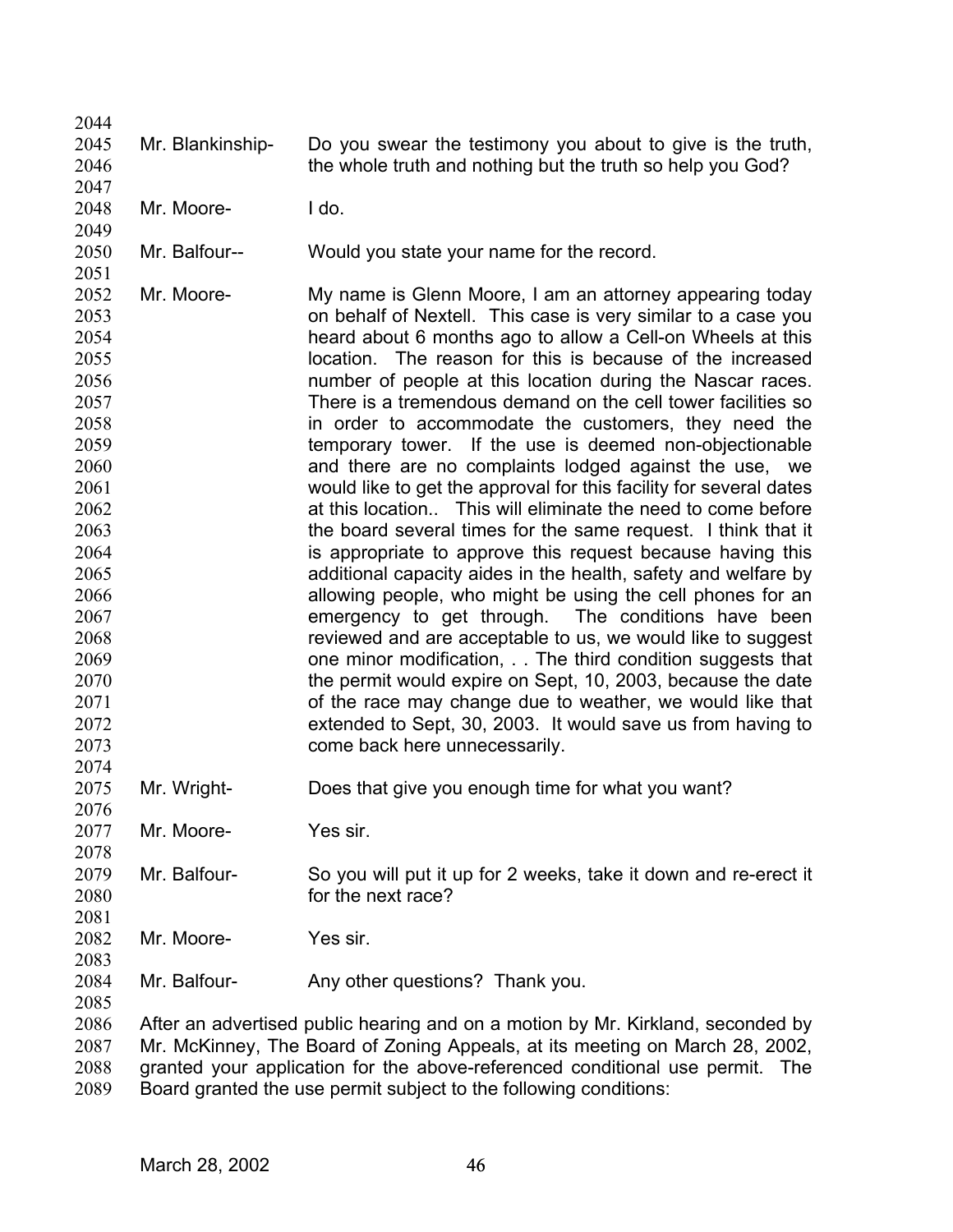| 2090         |              |                                                                                |                                                                                 |  |  |  |  |
|--------------|--------------|--------------------------------------------------------------------------------|---------------------------------------------------------------------------------|--|--|--|--|
| 2091         | 1.           | The property shall be used in substantial conformance with the plan filed      |                                                                                 |  |  |  |  |
| 2092         |              | with the application. No substantial changes or additions to the layout may be |                                                                                 |  |  |  |  |
| 2093         |              | made without the approval of the Board of Zoning Appeals.                      |                                                                                 |  |  |  |  |
| 2094         |              |                                                                                |                                                                                 |  |  |  |  |
| 2095         | 2.           |                                                                                | The Cell on Wheels shall not be left on site for more than two weeks at         |  |  |  |  |
| 2096         | any time.    |                                                                                |                                                                                 |  |  |  |  |
| 2097         |              |                                                                                |                                                                                 |  |  |  |  |
| 2098         | 3.           |                                                                                | This permit shall expire on September 30, 2003.                                 |  |  |  |  |
| 2099         |              |                                                                                |                                                                                 |  |  |  |  |
| 2100         | Affirmative: |                                                                                | Balfour, Kirkland, McKinney, Nunnally, Wright<br>5                              |  |  |  |  |
| 2101         | Negative:    |                                                                                | 0                                                                               |  |  |  |  |
| 2102         | Abstain:     |                                                                                | $\overline{0}$                                                                  |  |  |  |  |
| 2103         |              |                                                                                |                                                                                 |  |  |  |  |
| 2104         |              |                                                                                | The Board granted the request because it found the proposed use will be in      |  |  |  |  |
| 2105         |              |                                                                                | substantial accordance with the general purpose and objectives of Chapter 24 of |  |  |  |  |
| 2106         |              | the County Code.                                                               |                                                                                 |  |  |  |  |
| 2107         |              |                                                                                |                                                                                 |  |  |  |  |
| 2108         |              |                                                                                |                                                                                 |  |  |  |  |
| 2109         |              | A - 51-2002:                                                                   | Joanne and Basil Tripp request a variance from Section 24-                      |  |  |  |  |
| 2110         |              |                                                                                | 94 of Chapter 24 of the County Code to build a screened                         |  |  |  |  |
| 2111         |              |                                                                                | porch on an existing deck at 4408 Lumberjack Lane (The                          |  |  |  |  |
| 2112         |              |                                                                                | Woods at Innsbrook) (Parcel 754-764-0387), zoned R-3A,                          |  |  |  |  |
| 2113         |              |                                                                                | One-family Residence District (Three Chopt). The rear yard                      |  |  |  |  |
| 2114         |              |                                                                                | setback is not met. The applicants have 25 feet rear yard                       |  |  |  |  |
| 2115         |              |                                                                                | setback, where the Code requires 35 feet rear yard setback.                     |  |  |  |  |
| 2116         |              |                                                                                | The applicants request a variance of 10 feet rear yard                          |  |  |  |  |
| 2117         |              |                                                                                | setback.                                                                        |  |  |  |  |
| 2118         |              |                                                                                |                                                                                 |  |  |  |  |
| 2119         |              | Mr. Balfour-                                                                   | Is any one here to speak for or against this case? Would                        |  |  |  |  |
| 2120         |              |                                                                                | you raise your right hand and be sworn in.                                      |  |  |  |  |
| 2121         |              |                                                                                |                                                                                 |  |  |  |  |
| 2122         |              | Mr. Blankinship-                                                               | Do you swear the testimony you about to give is the truth,                      |  |  |  |  |
| 2123         |              |                                                                                | the whole truth and nothing but the truth so help you God?                      |  |  |  |  |
| 2124         |              |                                                                                |                                                                                 |  |  |  |  |
| 2125         | Ms. Tripp-   |                                                                                | I do.                                                                           |  |  |  |  |
| 2126         |              |                                                                                |                                                                                 |  |  |  |  |
|              |              |                                                                                |                                                                                 |  |  |  |  |
| 2127<br>2128 |              | Mr. Balfour--                                                                  | Would you state your name for the record.                                       |  |  |  |  |
|              |              |                                                                                |                                                                                 |  |  |  |  |
| 2129         | Ms. Tripp-   |                                                                                | My name is Joanne Tripp, I have lived at 4408 Lumberjack                        |  |  |  |  |
| 2130         |              |                                                                                | Lane since 1989. As you can see we are in a cul-de-sac,                         |  |  |  |  |
| 2131         |              |                                                                                | which we chose because we love that type of location. We                        |  |  |  |  |
| 2132         |              |                                                                                | do have a strange shaped lot, which is pie shaped. That is                      |  |  |  |  |
| 2133         |              |                                                                                | narrow at the front and widens at the back. Because of this,                    |  |  |  |  |
| 2134         |              |                                                                                | the house had to be set back farther than the required                          |  |  |  |  |
| 2135         |              |                                                                                | setback for that district. The deck runs along the entire back                  |  |  |  |  |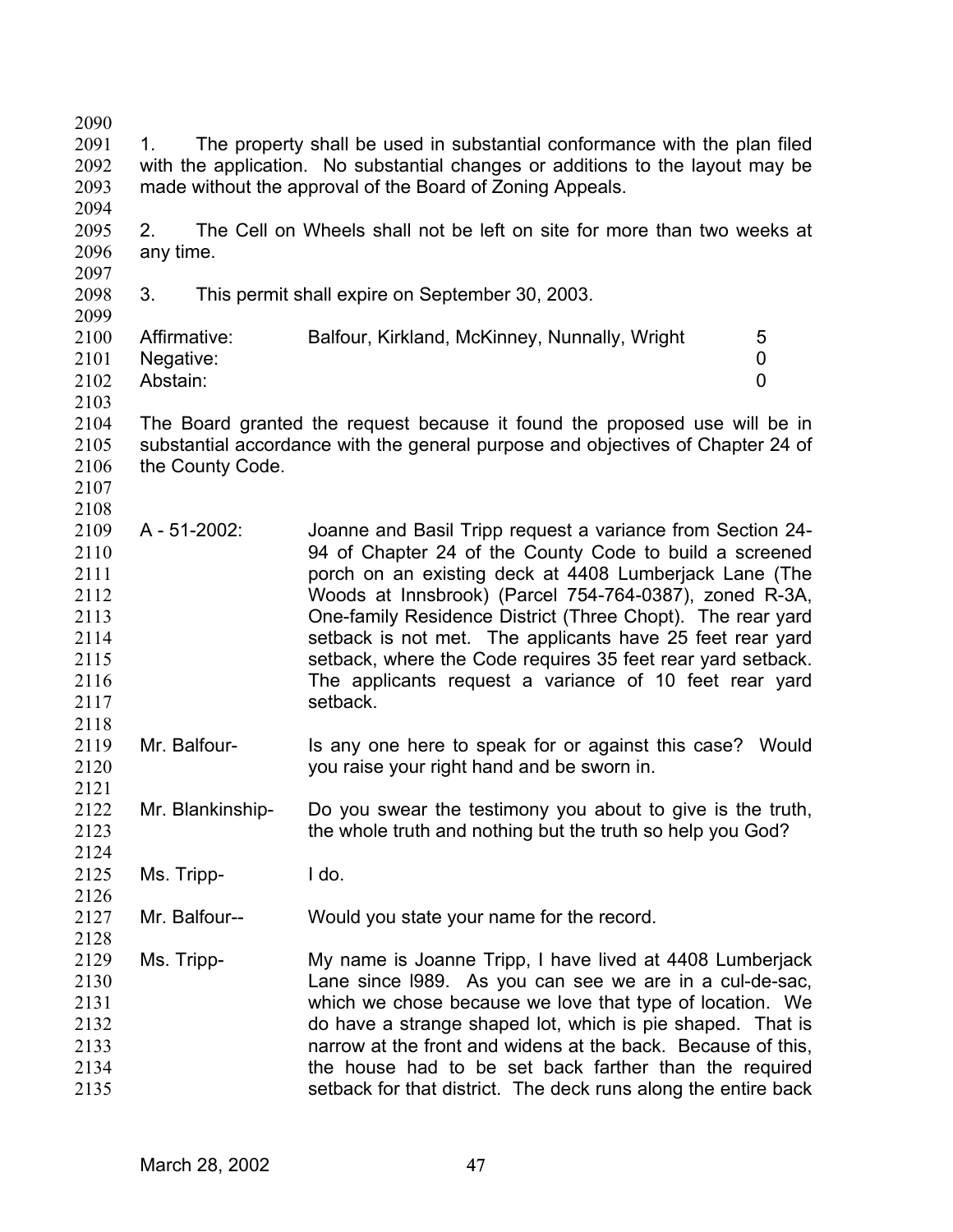of the house, what we would like to do is put a screened porch on just one section of the deck. I am hoping to build this screen porch now, since all of our children are through college, in fact the last one graduates on June 11, of this year. When I found out that we did not have enough space in the rear yard to meet the code requirements, I did go to our neighbors. Three neighbors could be affected by this. One neighbor is adjacent to the right, and they have no objections. The two neighbors behind me, both of these folks said no problems, not an issue. After that, I found out that one of my neighbors didn't want us to build a deck. I didn't know about this, until she called me and said she had written a letter to the county in opposition. She though it would be noisy. We have been friendly neighbors for 7 years and I was surprised by this. My husband and I are in our 50's and do not plan to have loud parties. She has latter apologized to me and has changed her mind and has no objections. I have a letter stating such. I have also brought you a picture showing the back yard. It has a lot of trees that act as a dense screen for the neighbors. The only reason for the screen porch is to set out there in the evenings and read books without the bugs biting me. I have been to the architectural review board and they have approved my plans. 2136 2137 2138 2139 2140 2141 2142 2143 2144 2145 2146 2147 2148 2149 2150 2151 2152 2153 2154 2155 2156 2157 2158 2159 2160

- 2161 Mr. Balfour- Are there any questions from Board members?
- 2162 2163

2164 2165 2166 2167 After an advertised public hearing and on a motion by Mr. Wright, seconded by Mr. Nunnally, The Board of Zoning Appeals, at its meeting on March 28, 2002, granted your request for the above-referenced variance. The Board granted the variance subject to the following condition:

2168

2174

2169 2170 2171 2172 2173 1. Only the improvements shown on the plan filed with the application may be constructed pursuant to this approval. No substantial changes or additions to the layout may be made without the approval of the Board of Zoning Appeals. Any additional improvements shall comply with the applicable regulations of the County Code.

| 2175 | Affirmative:   | Balfour, Kirkland, McKinney, Nunnally, Wright |  |
|------|----------------|-----------------------------------------------|--|
|      | 2176 Negative: |                                               |  |
| 2177 | Abstain:       |                                               |  |
| 2178 |                |                                               |  |

2179 2180 2181 The Board granted this request, as it found from the evidence presented that, due to the unique circumstances of the subject property, strict application of the County Code would produce undue hardship not generally shared by other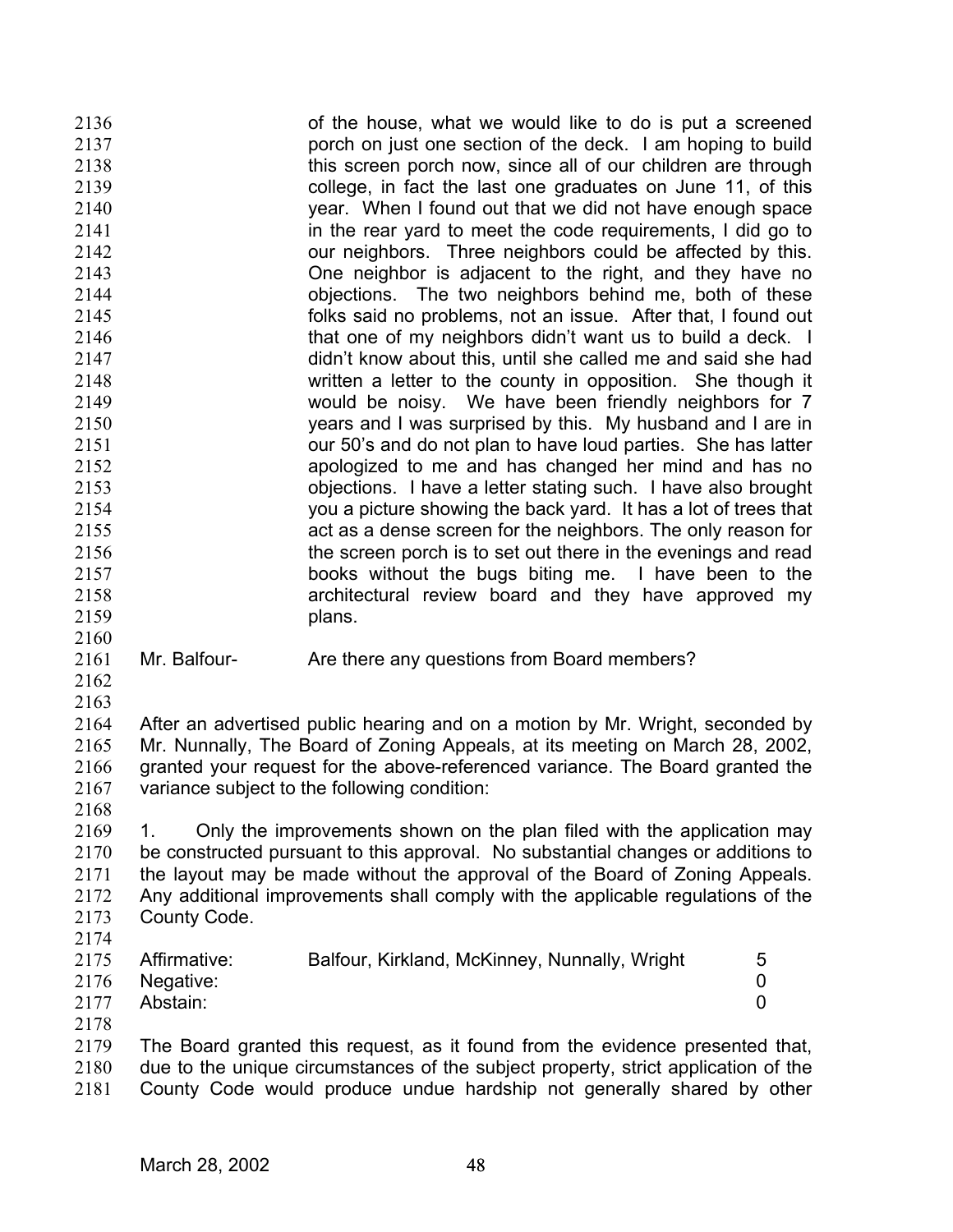properties in the area, and authorizing this variance will neither cause a substantial detriment to adjacent property nor materially impair the purpose of the zoning regulations. 2182 2183 2184

2186 2187 2188 2189 2190 2191 2192 2193 2194 2195 2196 2197 2198 2199 2200 A - 52-2002: H. W. Johnson Partnership requests a variance from Sections 24-95(i)(2), 24-95(i)(2)c. and 24-94 of Chapter 24 of the County Code to allow the existing improvements to remain at 5224 Pouncey Tract Road (Parcels 737-772-0509 and 736-771-6768 (part)), zoned A-1, Agricultural District (Three Chopt). The accessory structure location requirement, accessory structure setback, and front yard setback are not met. The applicant has 31 feet front yard setback, 1 foot accessory structure setback and an accessory structure in the front yard, where the Code requires 50 feet front yard setback and 10 feet accessory structure setback and allows accessory structures in the rear yard. The applicant requests a variance of 19 feet front yard setback and 9 feet accessory structure setback.

- 2201 2202 2203 Mr. Balfour- Is any one here to speak for or against this case? Would you raise your right hand and be sworn in.
- 2204 2205 Mr. Blankinship- Do you swear the testimony you about to give is the truth, the whole truth and nothing but the truth so help you God?

2207 Mr. Johnson- I do.

2185

2206

2208

2218

2222

- 2209 Mr. Balfour-- Would you state your name for the record.
- 2210 2211 2212 2213 2214 2215 2216 2217 Mr. Johnson- I am Grayson Johnson, I am an attorney and I represent the HW Johnson partnership. This property is a historic property and the family wants to sell this parcel to settle the estate. Because of the proximity to the road, we do have a setback problem. We have worked really hard to met the setback requirements as best as we can and I think the report speaks for itself. We have read the conditions and have no problems with that.
- 2219 2220 Mr. Balfour- Any questions for Mr. Johnson?
- 2221 Mr. Wright- Who ran the store?
- 2223 2224 2225 Mr. Johnson- The store was run by Mrs. Aires for many years and then by his son. He still lives next door. It was run by the Aires family for over 60 years.
- 2227 Mr. Balfour-<br>
Any other questions?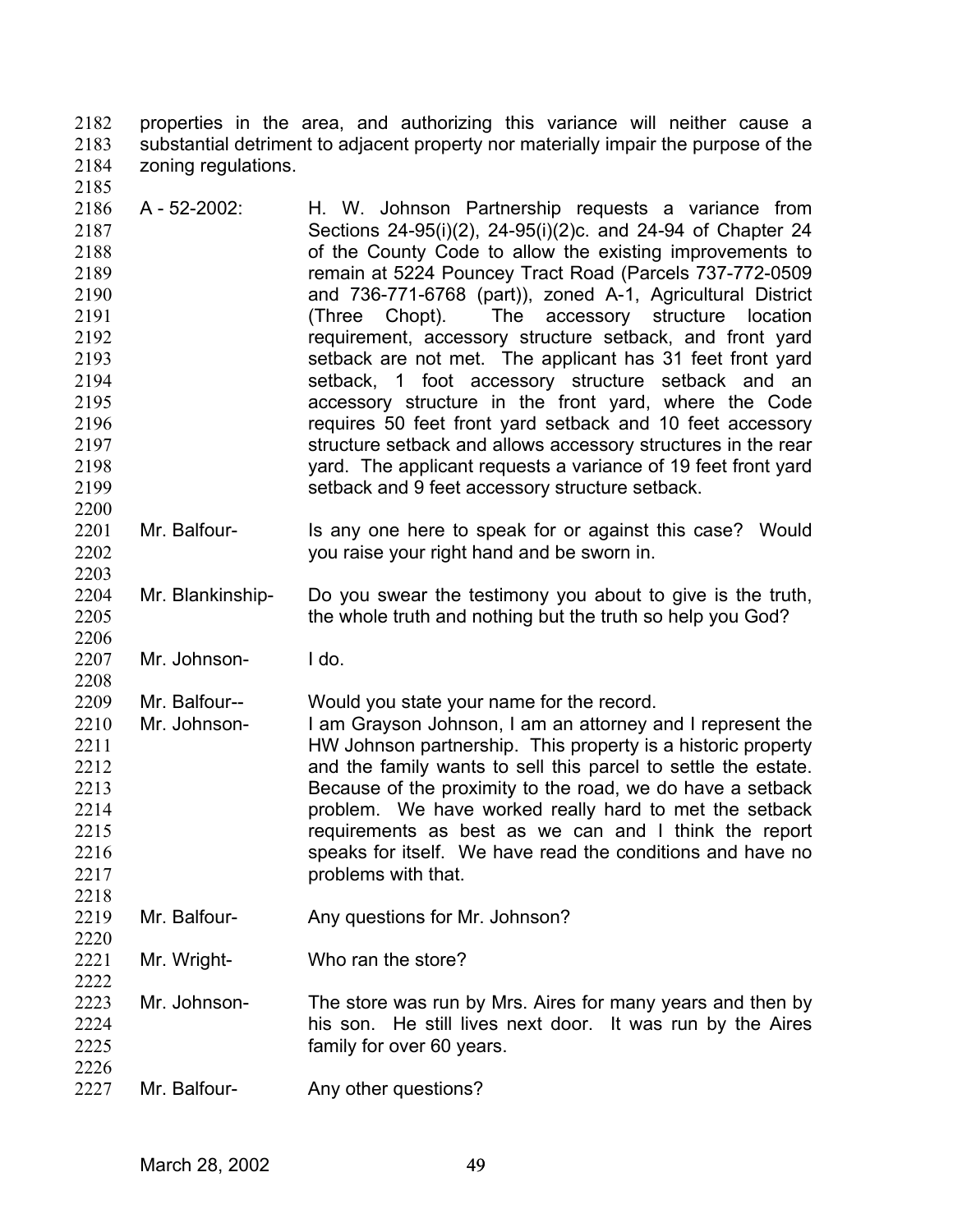- 2229 2230 2231 2232 After an advertised public hearing and on a motion by Mr. Wright, seconded by Mr. Nunnally, The Board of Zoning Appeals, at its meeting on March 28, 2002, granted your request for the above-referenced variance. The Board granted the variance subject to the following condition:
- 2233

2228

2234 2235 2236 1. This variance applies only to the improvements shown on the plat submitted with the application. All other applicable regulations of the County Code shall remain in force.

2237

2248

2257

2260

| 2238 | Affirmative:   | Balfour, Kirkland, McKinney, Nunnally, Wright | 5 |
|------|----------------|-----------------------------------------------|---|
|      | 2239 Negative: |                                               |   |
| 2240 | Abstain:       |                                               |   |
| 2241 |                |                                               |   |

2242 2243 2244 2245 2246 2247 The Board granted this request, as it found from the evidence presented that, due to the unique circumstances of the subject property, strict application of the County Code would produce undue hardship not generally shared by other properties in the area, and authorizing this variance will neither cause a substantial detriment to adjacent property nor materially impair the purpose of the zoning regulations.

- 2249 2250 2251 2252 2253 2254 2255 2256 A - 53-2002: Thomas A. and Corrine L. Cooper request a variance from Section 24-95(q)(5) of Chapter 24 of the County Code to build an addition at 9521 Catesby Lane (Gateshead) (Parcel 748-749-0947), zoned R-2A, One-family Residence District (Tuckahoe). The rear yard setback is not met. The applicant has 31 feet rear yard setback, where the Code requires 35 feet rear yard setback. The applicant requests a variance of 4 feet rear yard setback.
- 2258 2259 Mr. Balfour- Is any one here to speak for or against this case? Would you raise your right hand and be sworn in.
- 2261 2262 2263 Mr. Blankinship- Do you swear the testimony you about to give is the truth, the whole truth and nothing but the truth so help you God?
- 2264 2265 Mr. Kain- I do.
- 2266 2267 Mr. Balfour-- Would you state your name for the record.
- 2268 2269 2270 2271 2272 2273 Mr. Kain- My name is Robert E. Kain Jr, representing the Coopers. You have the drawings in front of you. As the staff correctly notes that the lot is more shallow than most of the lots in the subdivision. Therefore the need for this 4-foot variance. I would briefly point out a few aspects that I would offer for your kind consideration. This lot as configured would not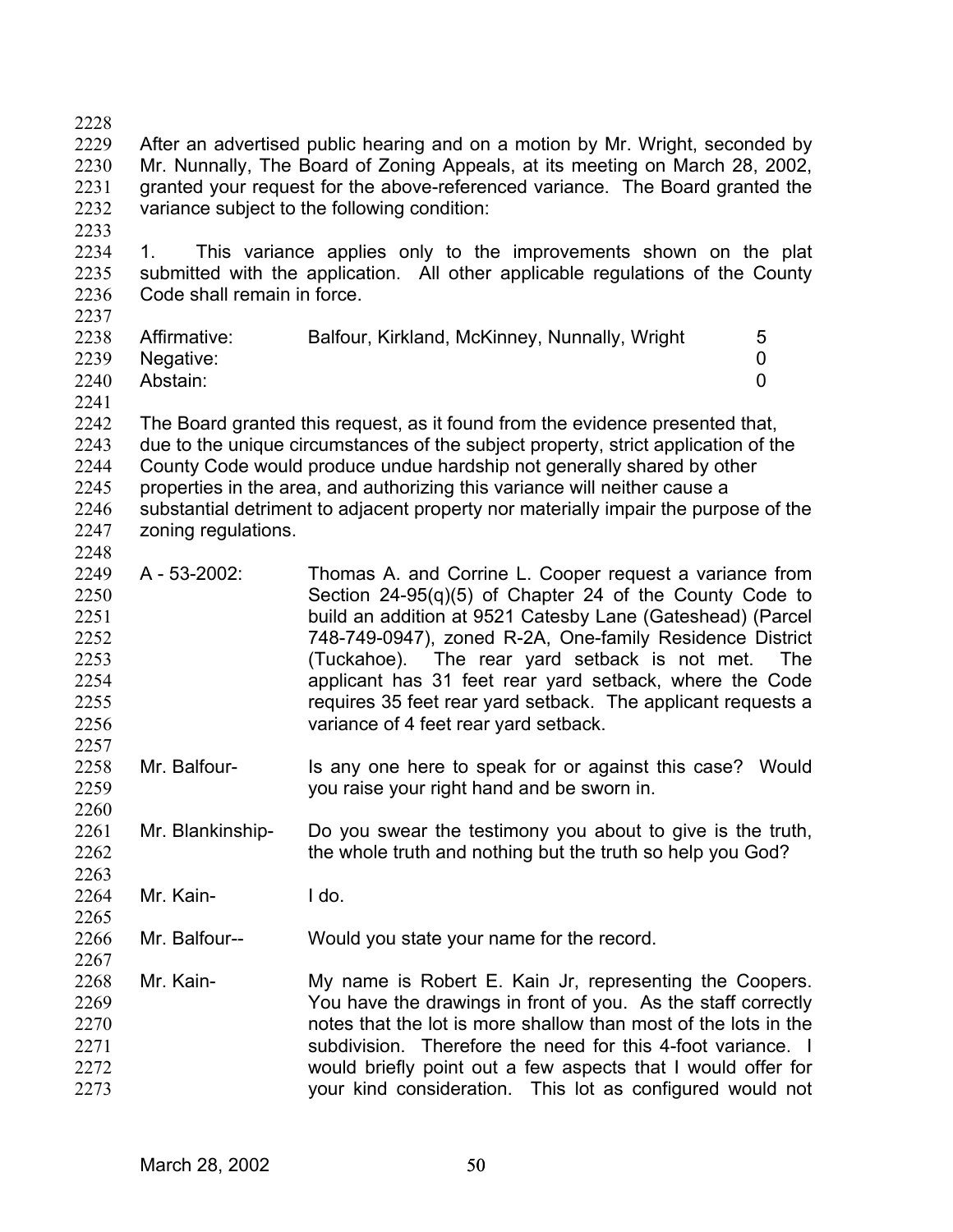allow an addition on either side of the house. It is very narrow on both sides. In the rear of this lot there is a good distance from the closest house. The Coopers could buy a different house to obtain more space but they are fond of this neighborhood. They have outgrown this house, they have 4 children, and other homes in the neighborhood have constructed additions so this addition would not be out of place. Much of the addition will be a playroom. The neighbors have been spoken to and are in agreement. The staff report states that the 4-foot variance would not be detrimental to the neighbors. This addition will enhance the Cooper house and the neighborhood and we thank you for your consideration on this request.. 2274 2275 2276 2277 2278 2279 2280 2281 2282 2283 2284 2285 2286 2287

- 2288 2289
- Mr. Balfour- Any questions for Mr. Kain? Thank you.

2290 2291 2292 2293 After an advertised public hearing and on a motion by Mr. Wright, seconded by Mr. Kirkland, The Board of Zoning Appeals, at its meeting on March 28, 2002, granted your request for the above-referenced variance. The Board granted the variance subject to the following condition:

2294

2295 2296 2297 2298 2299 1. Only the improvements shown on the plan filed with the application may be constructed pursuant to this approval. No substantial changes or additions to the layout may be made without the approval of the Board of Zoning Appeals. Any additional improvements shall comply with the applicable regulations of the County Code.

| 2301 | Affirmative:   | Balfour, Kirkland, McKinney, Nunnally, Wright | 5 |
|------|----------------|-----------------------------------------------|---|
|      | 2302 Negative: |                                               |   |
| 2303 | Abstain:       |                                               |   |

2304

2300

2305 2306 2307 2308 2309 2310 2311 The Board granted this request, as it found from the evidence presented that, due to the unique circumstances of the subject property, strict application of the County Code would produce undue hardship not generally shared by other properties in the area, and authorizing this variance will neither cause a substantial detriment to adjacent property nor materially impair the purpose of the zoning regulations.

2312 Mr. Blankinship- We will hear the next cases together.

2313 2314

2315 2316 2317 2318 2319 A - 54-2002: Charles Glen LLC requests a variance from Section 24- 95(b)(5) of Chapter 24 of the County Code to build a onefamily dwelling at 7009 Vanderbilt Avenue (Crestview) (Parcel 764-742-9695), zoned R-3, One-family Residence District (Three Chopt). The lot width requirement is not met.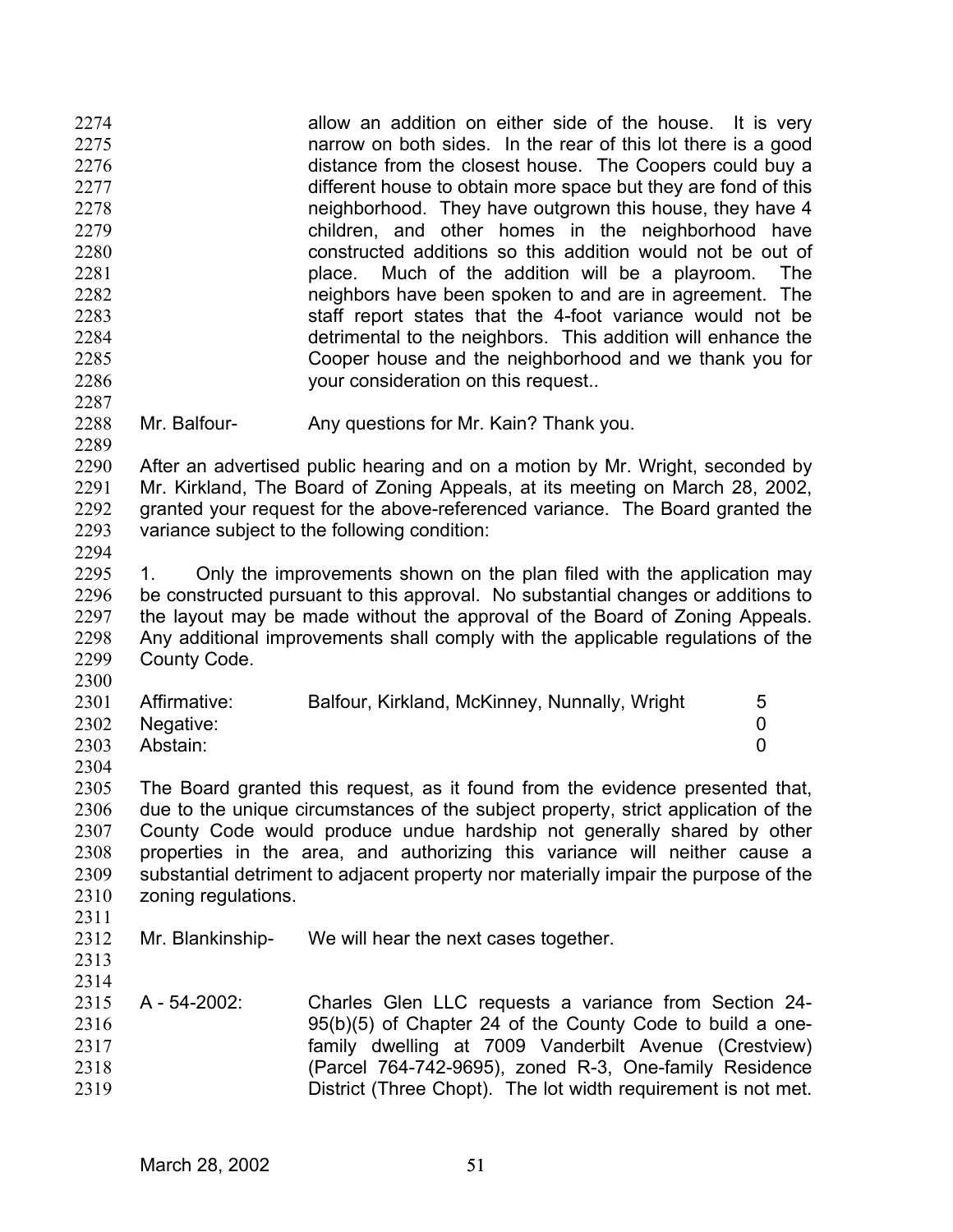The applicant has 60 feet lot width, where the Code requires 65 feet lot width. The applicant requests Mr. Balfour- Is any one here to speak for or against this case? Would you raise your right hand and be sworn in. 2320 2321 2322 2323 2324 2325 2326 2327 2328 2329 2330 2331 2332 2333 2334 2335 2336 2337 2338 2339 2340 2341 2342 2343 2344 2345 2346 2347 2348 2349 2350 2351 2352 2353 2354 2355 2356 2357 2358 2359 2360 2361 2362 2363 2364 2365 After an advertised public hearing and on a motion by Mr. Wright, seconded by Mr. McKinney, The Board of Zoning Appeals, at its meeting on March 28, 2002, granted your request for the above-referenced variance. The Board granted the variance subject to the following conditions: 1. This variance applies only to the lot width requirement. All other applicable regulations of the County Code shall remain in force. Affirmative: Kirkland, McKinney, Nunnally, Wright 4 Negative: 0 Abstain: Balfour 1 The Board granted this request, as it found from the evidence presented that, due to the unique circumstances of the subject property, strict application of the County Code would produce undue hardship not generally shared by other properties in the area, and authorizing this variance will neither cause a substantial detriment to adjacent property nor materially impair the purpose of the zoning regulations. A - 55-2002: Charles Glen LLC requests a variance from Section 24- 95(b)(5) of Chapter 24 of the County Code to build a onefamily dwelling at 7013 Vanderbilt Avenue (Crestview) (Parcel 764-743-8600), zoned R-3, One-family Residence District (Three Chopt). The lot width requirement is not met. The applicant has 60 feet lot width, where the Code requires 65 feet lot width. The applicant requests a variance of 5 feet lot width. After an advertised public hearing and on a motion by Mr. Wright, seconded by Mr. McKinney, The Board of Zoning Appeals, at its meeting on March 28, 2002, granted your request for the above-referenced variance. The Board granted the variance subject to the following condition: 1. This variance applies only to the lot width requirement. All other applicable regulations of the County Code shall remain in force. Affirmative: Kirkland, McKinney, Nunnally, Wright 4 Negative: 0 Abstain: Balfour 1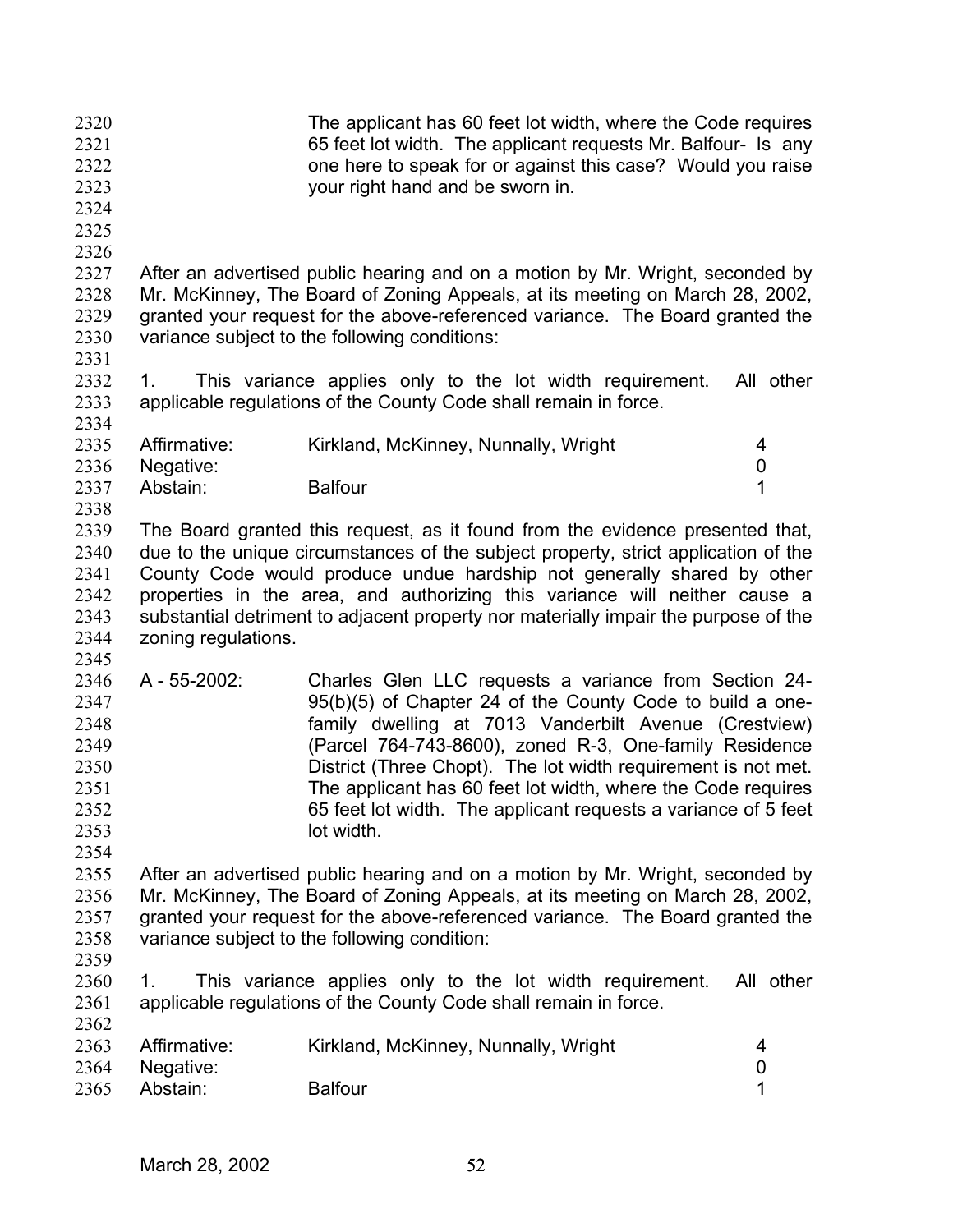2366 2367 2368 2369 2370 2371 2372 The Board granted this request, as it found from the evidence presented that, due to the unique circumstances of the subject property, strict application of the County Code would produce undue hardship not generally shared by other properties in the area, and authorizing this variance will neither cause a substantial detriment to adjacent property nor materially impair the purpose of the zoning regulations.

2374 2375 2376 2377 2378 2379 2380 2381 A - 56-2002: Charles Glen LLC requests a variance from Section 24- 95(b)(5) of Chapter 24 of the County Code to build a onefamily dwelling at 7001 Vanderbilt Avenue (Crestview) (Parcel 765-742-1783), zoned R-3, One-family Residence District (Three Chopt). The lot width requirement is not met. The applicant has 60 feet lot width, where the Code requires 65 feet lot width. The applicant requests a variance of 5 feet lot width.

2382

2373

2383 2384 2385 2386 After an advertised public hearing and on a motion by Mr. Wright, seconded by Mr. McKinney, The Board of Zoning Appeals, at its meeting on March 28, 2002, granted your request for the above-referenced variance. The Board granted the variance subject to the following condition:

2387

2390

2394

2401

2388 2389 1. This variance applies only to the lot width requirement. All other applicable regulations of the County Code shall remain in force.

| 2391 | Affirmative:   | Kirkland, McKinney, Nunnally, Wright |  |
|------|----------------|--------------------------------------|--|
|      | 2392 Negative: |                                      |  |
| 2393 | Abstain:       | <b>Balfour</b>                       |  |

2395 2396 2397 2398 2399 2400 The Board granted this request, as it found from the evidence presented that, due to the unique circumstances of the subject property, strict application of the County Code would produce undue hardship not generally shared by other properties in the area, and authorizing this variance will neither cause a substantial detriment to adjacent property nor materially impair the purpose of the zoning regulations.

2402 2403 2404 2405 2406 2407 2408 2409 2410 A - 57-2002: Charles Glen LLC requests a variance from Section 24- 95(b)(5) of Chapter 24 of the County Code to build a onefamily dwelling at 7007 Miami Avenue (Crestview) (Parcel 764-742-8764), zoned R-3, One-family Residence District (Three Chopt). The lot width requirement is not met. The applicant has 60 feet lot width, where the Code requires 65 feet lot width. The applicant requests a variance of 5 feet lot width.

March 28, 2002 53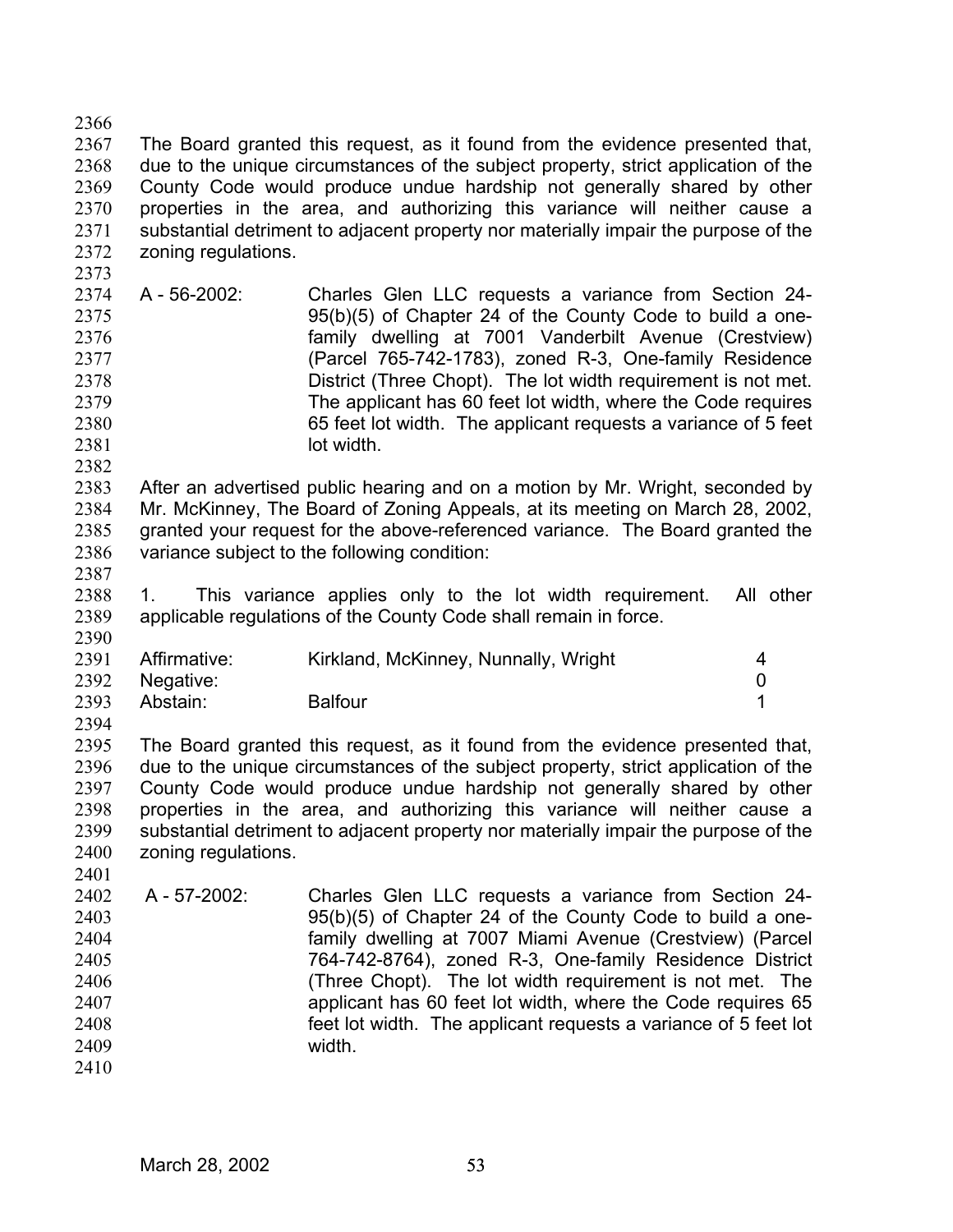After an advertised public hearing and on a motion by Mr. Wright, seconded by Mr. McKinney, The Board of Zoning Appeals, at its meeting on March 28, 2002, granted your request for the above-referenced variance. The Board granted the variance subject to the following condition: 2411 2412 2413 2414

2415

2418

2416 2417 1. This variance applies only to the lot width requirement. All other applicable regulations of the County Code shall remain in force.

| 2419 | Affirmative:   | Kirkland, McKinney, Nunnally, Wright | 4 |
|------|----------------|--------------------------------------|---|
|      | 2420 Negative: |                                      |   |
| 2421 | Abstain:       | <b>Balfour</b>                       |   |

2422

2423 2424 2425 2426 2427 2428 The Board granted this request, as it found from the evidence presented that, due to the unique circumstances of the subject property, strict application of the County Code would produce undue hardship not generally shared by other properties in the area, and authorizing this variance will neither cause a substantial detriment to adjacent property nor materially impair the purpose of the zoning regulations.

2429 2430

2439

2444

2431 2432 2433 2434 2435 2436 2437 2438 A - 58-2002: Charles Glen LLC requests a variance from Section 24- 95(b)(5) of Chapter 24 of the County Code to build a onefamily dwelling at 7005 Miami Avenue (Crestview) (Parcel 764-742-9160), zoned R-3, One-family Residence District (Three Chopt). The lot width requirement is not met. The applicant has 60 feet lot width, where the Code requires 65 feet lot width. The applicant requests a variance of 5 feet lot width.

2440 2441 2442 2443 After an advertised public hearing and on a motion by Mr. Wright, seconded by Mr. McKinney, The Board of Zoning Appeals, at its meeting on March 28, 2002, granted your request for the above-referenced variance. The Board granted the variance subject to the following condition:

2445 2446 2447 1. This variance applies only to the lot width requirement. All other applicable regulations of the County Code shall remain in force.

| 2448 | Affirmative: | Kirkland, McKinney, Nunnally, Wright |  |
|------|--------------|--------------------------------------|--|
| 2449 | Negative:    |                                      |  |
| 2450 | Abstain:     | <b>Balfour</b>                       |  |

2451

2452 2453 2454 2455 The Board granted this request, as it found from the evidence presented that, due to the unique circumstances of the subject property, strict application of the County Code would produce undue hardship not generally shared by other properties in the area, and authorizing this variance will neither cause a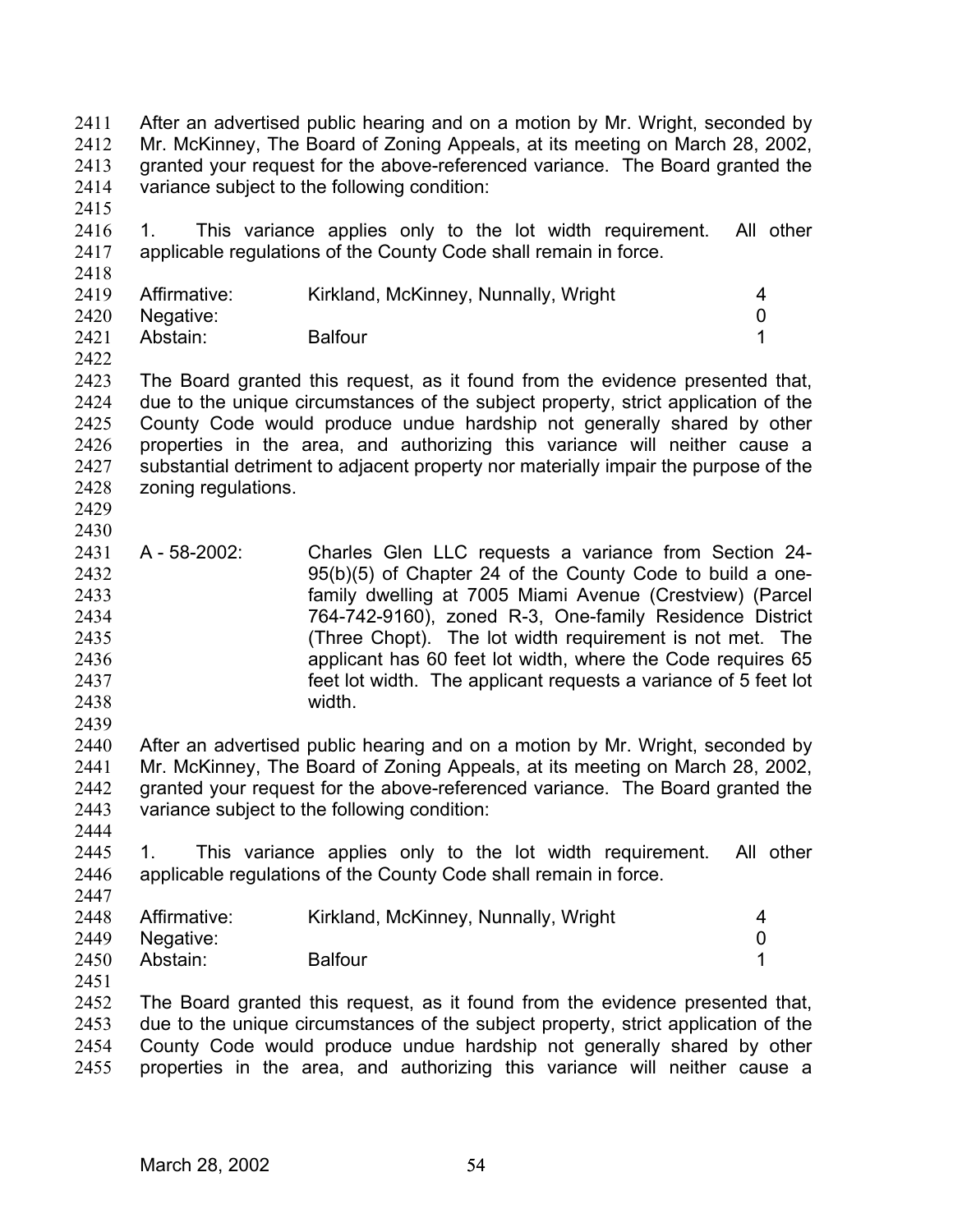substantial detriment to adjacent property nor materially impair the purpose of the zoning regulations. 2456 2457

2459 2460 2461 2462 2463 2464 2465 2466 2467 A - 59-2002: Charles Glen LLC requests a variance from Section 24- 95(b)(5) of Chapter 24 of the County Code to build a onefamily dwelling at 7002 Miami Avenue (Crestview) (Parcel 765-742-0675), zoned R-3, One-family Residence District (Three Chopt). The lot width requirement is not met. The applicant has 60 feet lot width, where the Code requires 65 feet lot width. The applicant requests a variance of 5 feet lot width.

2468 2469 2470 2471 After an advertised public hearing and on a motion by Mr. Wright, seconded by Mr. McKinney, The Board of Zoning Appeals, at its meeting on March 28, 2002, granted your request for the above-referenced variance. The Board granted the variance subject to the following condition:

2472

2475

2486

2458

2473 2474 1. This variance applies only to the lot width requirement. All other applicable regulations of the County Code shall remain in force.

|      | 2476 Affirmative:<br>2477 Negative: | Kirkland, McKinney, Nunnally, Wright |  |
|------|-------------------------------------|--------------------------------------|--|
| 2478 | Abstain:                            | <b>Balfour</b>                       |  |

2479 2480 2481 2482 2483 2484 2485 The Board granted this request, as it found from the evidence presented that, due to the unique circumstances of the subject property, strict application of the County Code would produce undue hardship not generally shared by other properties in the area, and authorizing this variance will neither cause a substantial detriment to adjacent property nor materially impair the purpose of the zoning regulations.

- 2487 2488 2489 2490 2491 2492 2493 2494 2495 A - 60-2002: Charles Glen LLC requests a variance from Section 24- 95(b)(5) of Chapter 24 of the County Code to build a onefamily dwelling at 7000 Miami Avenue (Crestview) (Parcel 765-742-1173), zoned R-3, One-family Residence District (Three Chopt). The lot width requirement is not met. The applicant has 60 feet lot width, where the Code requires 65 feet lot width. The applicant requests a variance of 5 feet lot width.
- 2496 2497 2498 2499 After an advertised public hearing and on a motion by Mr. Wright, seconded by Mr. McKinney, The Board of Zoning Appeals, at its meeting on March 28, 2002, granted your request for the above-referenced variance. The Board granted the variance subject to the following conditions:
- 2500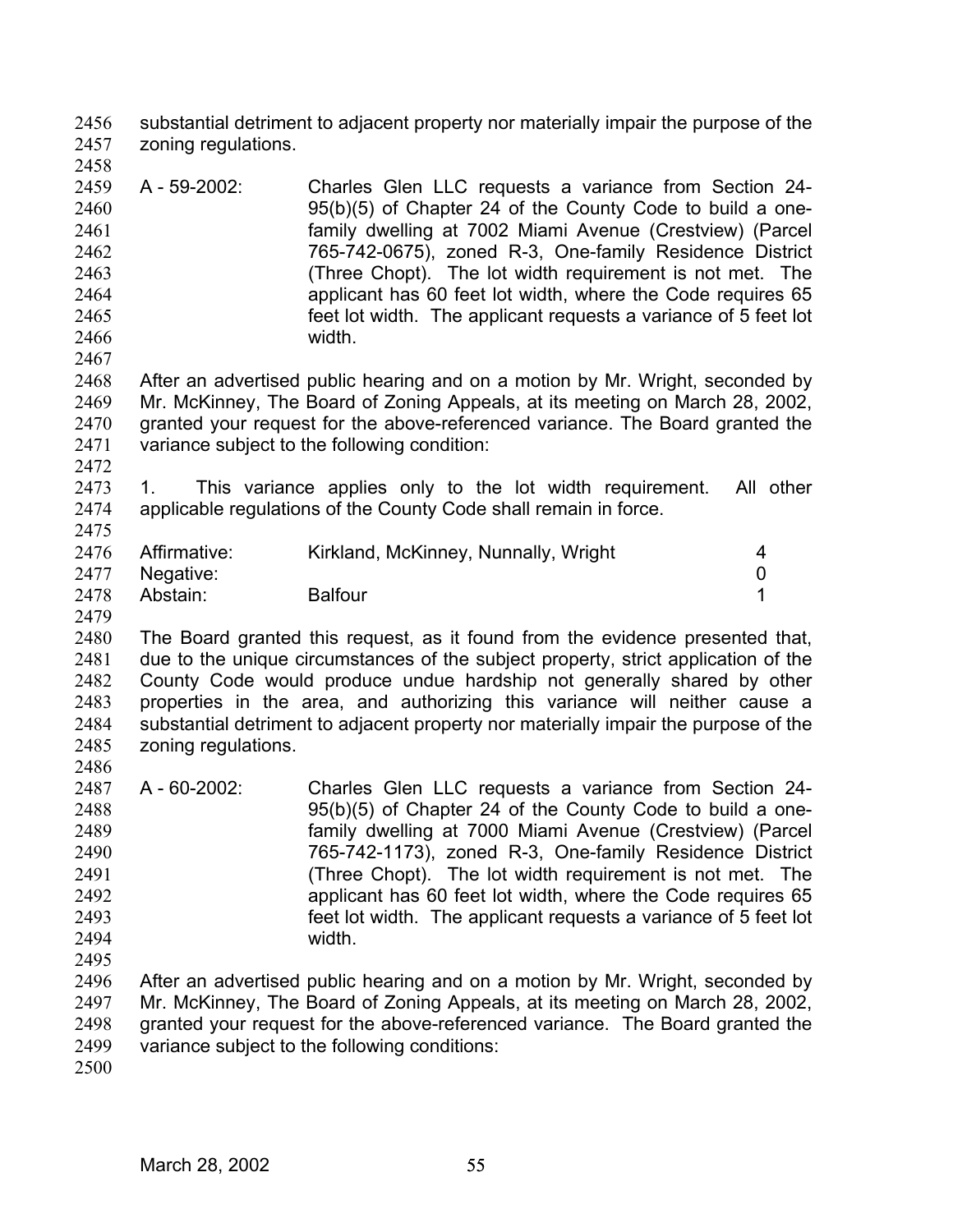1. This variance applies only to the lot width requirement. All other applicable regulations of the County Code shall remain in force. 2501 2502 2503

- 2504 2505 2506 Affirmative: Kirkland, McKinney, Nunnally, Wright 4 Negative: 0 Abstain: Balfour 1
- 2507

2508 2509 2510 2511 2512 2513 2514 The Board granted this request, as it found from the evidence presented that, due to the unique circumstances of the subject property, strict application of the County Code would produce undue hardship not generally shared by other properties in the area, and authorizing this variance will neither cause a substantial detriment to adjacent property nor materially impair the purpose of the zoning regulations.

2515 2516 2517 2518 2519 2520 2521 2522 A - 61-2002: Charles Glen LLC requests a variance from Section 24- 95(b)(5) of Chapter 24 of the County Code to build a onefamily dwelling at 7003 Tulane Avenue (Crestview) (Parcel 764-742-8229), zoned R-3, One-family Residence District (Three Chopt). The lot width requirement is not met. The applicant has 60 feet lot width, where the Code requires 65 feet lot width. The applicant requests a variance of 5 feet lot width.

2524 2525 2526 2527 After an advertised public hearing and on a motion by Mr. Wright, seconded by Mr. McKinney, The Board of Zoning Appeals, at its meeting on March 28, 2002, granted your request for the above-referenced variance. The Board granted the variance subject to the following condition:

2528

2531

2535

2523

2529 2530 1. This variance applies only to the lot width requirement. All other applicable regulations of the County Code shall remain in force.

|      | 2532 Affirmative: | , Kirkland, McKinney, Nunnally, Wright |  |
|------|-------------------|----------------------------------------|--|
|      | 2533 Negative:    |                                        |  |
| 2534 | Abstain:          | <b>Balfour</b>                         |  |

2536 2537 2538 2539 2540 2541 2542 The Board granted this request, as it found from the evidence presented that, due to the unique circumstances of the subject property, strict application of the County Code would produce undue hardship not generally shared by other properties in the area, and authorizing this variance will neither cause a substantial detriment to adjacent property nor materially impair the purpose of the zoning regulations.

2543 2544 2545 2546 A - 62-2002: Charles Glen LLC requests a variance from Section 24- 95(b)(5) of Chapter 24 of the County Code to build a onefamily dwelling at 7006 Tulane Avenue (Crestview) (Parcel 764-742-8152), zoned R-3, One-family Residence District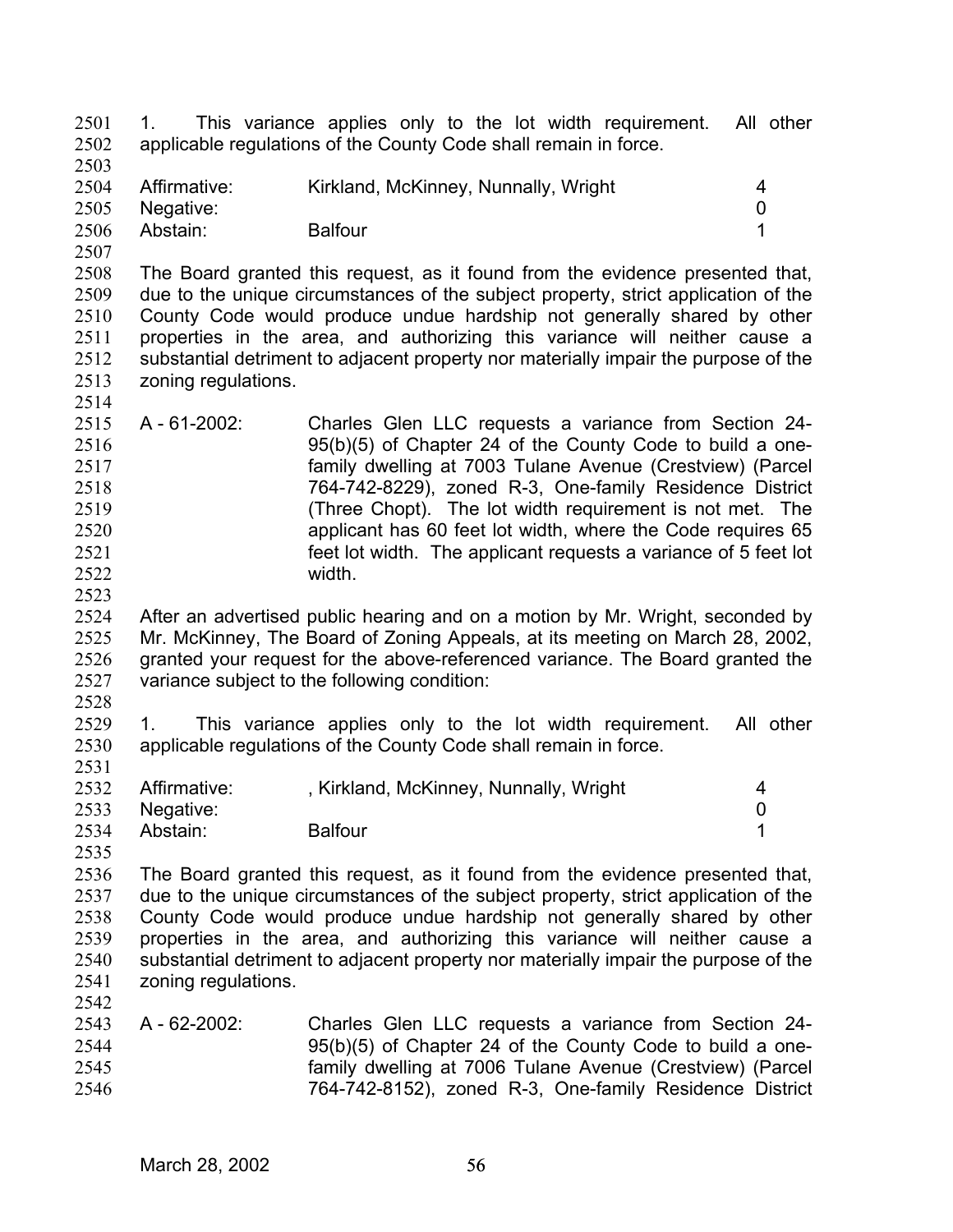| 2547<br>2548<br>2549<br>2550                                         |                                       | (Three Chopt). The lot width requirement is not met. The<br>applicant has 60 feet lot width, where the Code requires 65<br>feet lot width. The applicant requests a variance of 5 feet lot<br>width.                                                                                                                                                                                                                                               |                     |
|----------------------------------------------------------------------|---------------------------------------|----------------------------------------------------------------------------------------------------------------------------------------------------------------------------------------------------------------------------------------------------------------------------------------------------------------------------------------------------------------------------------------------------------------------------------------------------|---------------------|
| 2551<br>2552<br>2553<br>2554<br>2555<br>2556                         |                                       | After an advertised public hearing and on a motion by Mr. Wright, seconded by<br>Mr. McKinney, The Board of Zoning Appeals, at its meeting on March 28, 2002,<br>granted your request for the above-referenced variance. The Board granted the<br>variance subject to the following condition:                                                                                                                                                     |                     |
| 2557<br>2558<br>2559                                                 | 1.                                    | This variance applies only to the lot width requirement.<br>applicable regulations of the County Code shall remain in force.                                                                                                                                                                                                                                                                                                                       | All other           |
| 2560<br>2561                                                         | Affirmative:<br>Negative:             | , Kirkland, McKinney, Nunnally, Wright                                                                                                                                                                                                                                                                                                                                                                                                             | 4<br>0              |
| 2562<br>2563                                                         | Abstain:                              | <b>Balfour</b>                                                                                                                                                                                                                                                                                                                                                                                                                                     | 1                   |
| 2564<br>2565<br>2566<br>2567<br>2568<br>2569<br>2570                 | zoning regulations.                   | The Board granted this request, as it found from the evidence presented that,<br>due to the unique circumstances of the subject property, strict application of the<br>County Code would produce undue hardship not generally shared by other<br>properties in the area, and authorizing this variance will neither cause a<br>substantial detriment to adjacent property nor materially impair the purpose of the                                 |                     |
| 2571<br>2572<br>2573<br>2574<br>2575<br>2576<br>2577<br>2578<br>2579 | A - 63-2002:                          | Charles Glen LLC requests a variance from Section 24-<br>95(b)(5) of Chapter 24 of the County Code to build a one-<br>family dwelling at 7009 Tulane Avenue (Crestview) (Parcel<br>764-742-6738), zoned R-3, One-family Residence District<br>(Three Chopt). The lot width requirement is not met. The<br>applicant has 60 feet lot width, where the Code requires 65<br>feet lot width. The applicant requests a variance of 5 feet lot<br>width. |                     |
| 2580<br>2581<br>2582<br>2583                                         |                                       | After an advertised public hearing and on a motion by Mr. Wright, seconded by<br>Mr. McKinney, The Board of Zoning Appeals, at its meeting on March 28, 2002,<br>granted your request for the above-referenced variance. The Board granted the<br>variance subject to the following condition:                                                                                                                                                     |                     |
| 2584<br>2585<br>2586<br>2587                                         | 1.                                    | This variance applies only to the lot width requirement.<br>applicable regulations of the County Code shall remain in force.                                                                                                                                                                                                                                                                                                                       | All other           |
| 2588<br>2589<br>2590<br>2591                                         | Affirmative:<br>Negative:<br>Abstain: | , Kirkland, McKinney, Nunnally, Wright<br><b>Balfour</b>                                                                                                                                                                                                                                                                                                                                                                                           | 4<br>$\pmb{0}$<br>1 |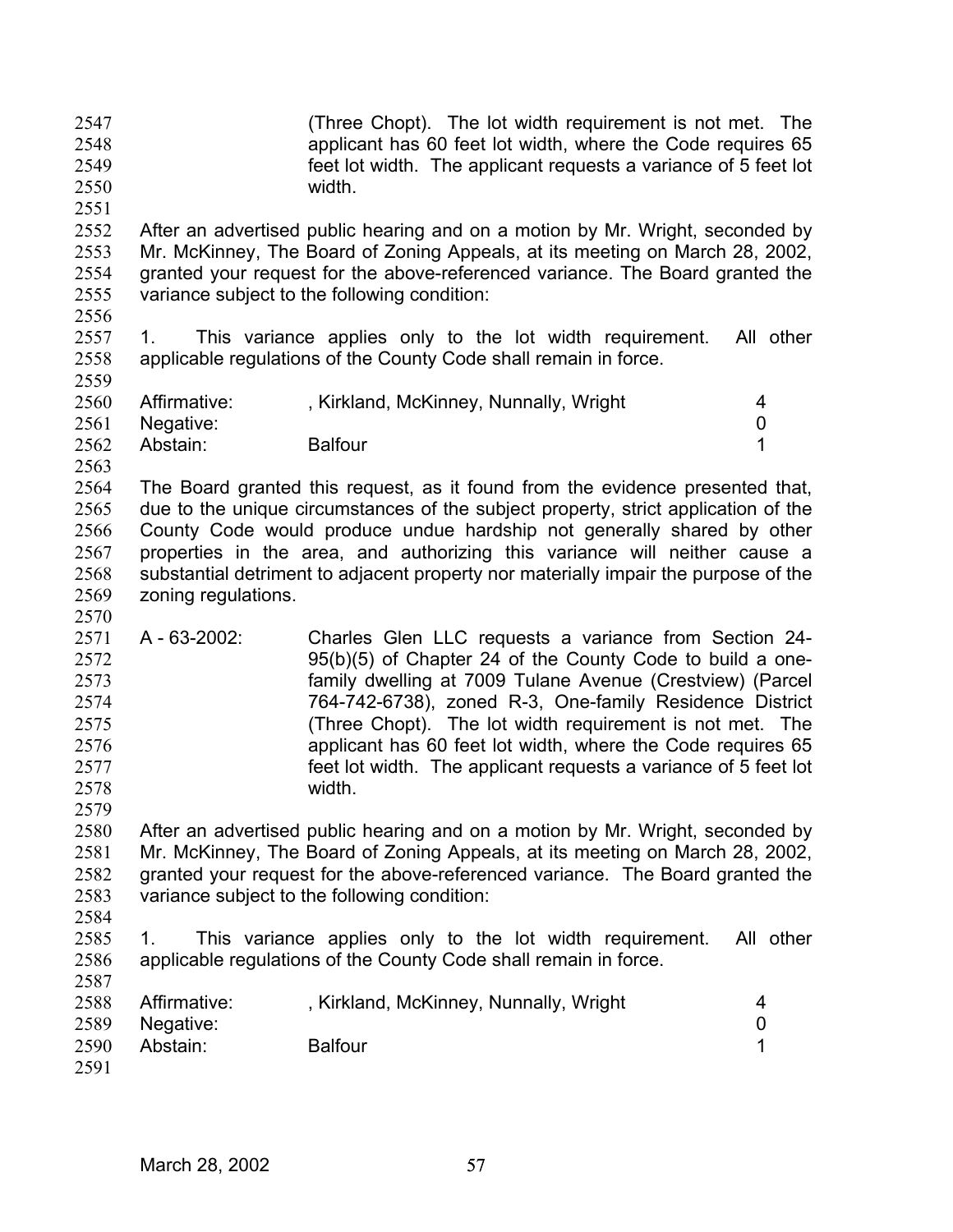The Board granted this request, as it found from the evidence presented that, due to the unique circumstances of the subject property, strict application of the County Code would produce undue hardship not generally shared by other properties in the area, and authorizing this variance will neither cause a substantial detriment to adjacent property nor materially impair the purpose of the zoning regulations. 2592 2593 2594 2595 2596 2597

2599 2600 2601 2602 2603 2604 2605 2606 A - 64-2002: Charles Glen LLC requests a variance from Section 24- 95(b)(5) of Chapter 24 of the County Code to build a onefamily dwelling at 7011 Tulane Avenue (Crestview) (Parcel 764-742-6140), zoned R-3, One-family Residence District (Three Chopt). The lot width requirement is not met. The applicant has 60 feet lot width, where the Code requires 65 feet lot width. The applicant requests a variance of 5 feet lot width.

2608 2609 2610 2611 After an advertised public hearing and on a motion by Mr. Wright, seconded by Mr. McKinney, The Board of Zoning Appeals, at its meeting on March 28, 2002, granted your request for the above-referenced variance. The Board granted the variance subject to the following condition:

2612

2607

2598

2613 2614 2615 1. This variance applies only to the lot width requirement. All other applicable regulations of the County Code shall remain in force.

|      | 2616 Affirmative: | , Kirkland, McKinney, Nunnally, Wright |  |
|------|-------------------|----------------------------------------|--|
|      | 2617 Negative:    |                                        |  |
| 2618 | Abstain:          | <b>Balfour</b>                         |  |

2619

2626

2620 2621 2622 2623 2624 2625 The Board granted this request, as it found from the evidence presented that, due to the unique circumstances of the subject property, strict application of the County Code would produce undue hardship not generally shared by other properties in the area, and authorizing this variance will neither cause a substantial detriment to adjacent property nor materially impair the purpose of the zoning regulations.

2627 2628 2629 2630 2631 2632 2633 2634 2635 A - 65-2002: Charles Glen LLC requests a variance from Section 24- 95(b)(5) of Chapter 24 of the County Code to build a onefamily dwelling at 7012 Tulane Avenue (Crestview) (Parcel 764-742-6561), zoned R-3, One-family Residence District (Three Chopt). The lot width requirement is not met. The applicant has 60 feet lot width, where the Code requires 65 feet lot width. The applicant requests a variance of 5 feet lot width.

2636 2637 After an advertised public hearing and on a motion by Mr. Wright, seconded by Mr. McKinney, The Board of Zoning Appeals, at its meeting on March 28, 2002,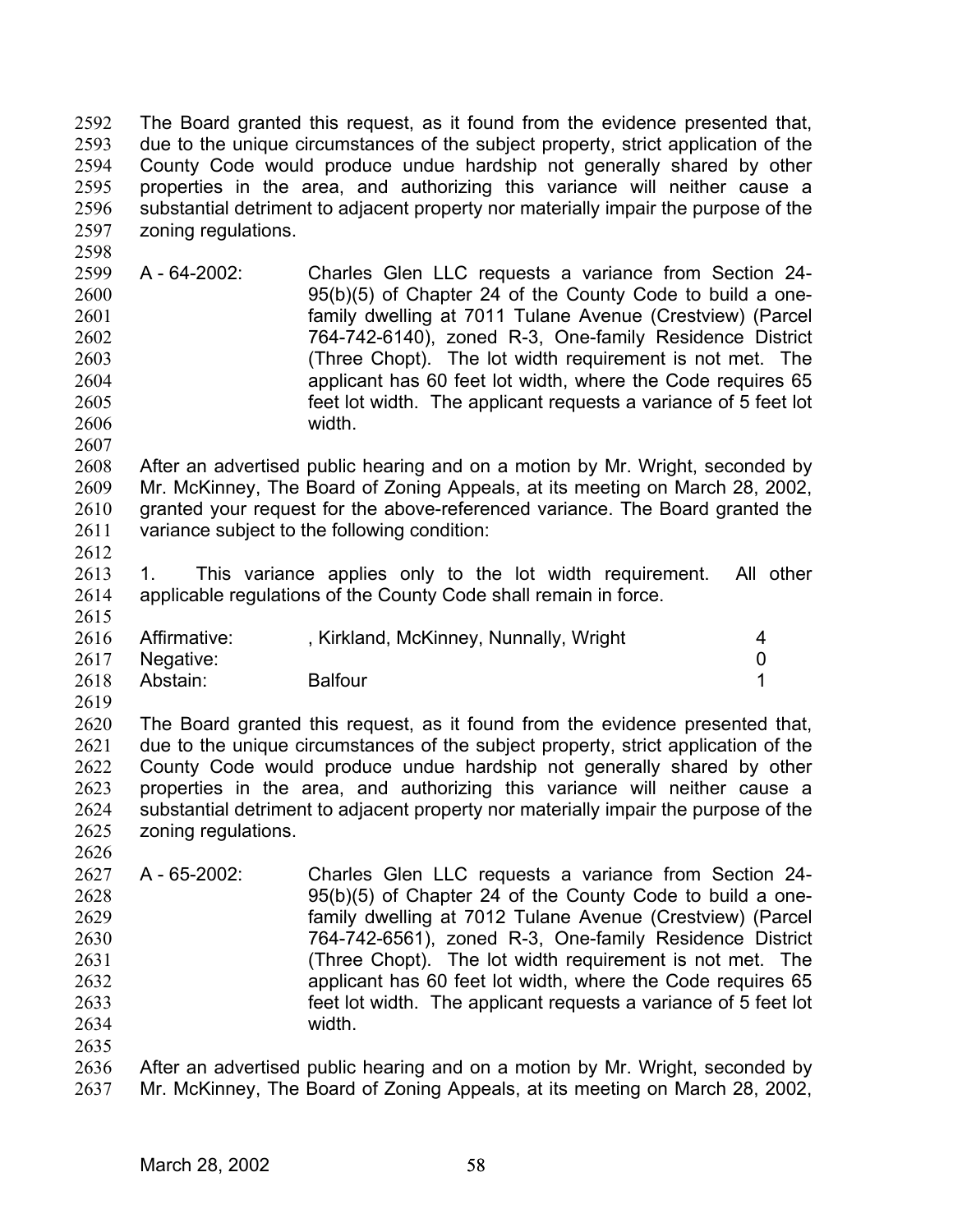granted your request for the above-referenced variance. The Board granted the variance subject to the following condition: 2638 2639

2640

2641 2642 2643 1. This variance applies only to the lot width requirement. All other applicable regulations of the County Code shall remain in force.

| 2644 | Affirmative: | , Kirkland, McKinney, Nunnally, Wright |  |
|------|--------------|----------------------------------------|--|
| 2645 | Negative:    |                                        |  |
| 2646 | Abstain:     | <b>Balfour</b>                         |  |
| 2647 |              |                                        |  |

2648 2649 2650 2651 2652 2653 2654 The Board granted this request, as it found from the evidence presented that, due to the unique circumstances of the subject property, strict application of the County Code would produce undue hardship not generally shared by other properties in the area, and authorizing this variance will neither cause a substantial detriment to adjacent property nor materially impair the purpose of the zoning regulations.

2655 2656 2657 2658 2659 2660 2661 2662 A - 66-2002: Charles Glen LLC requests a variance from Section 24- 95(b)(5) of Chapter 24 of the County Code to build a onefamily dwelling at 7014 Tulane Avenue (Crestview) (Parcel 764-742-6064), zoned R-3, One-family Residence District (Three Chopt). The lot width requirement is not met. The applicant has 60 feet lot width, where the Code requires 65 feet lot width. The applicant requests a variance of 5 feet lot width.

2664 2665 2666 2667 After an advertised public hearing and on a motion by Mr. Wright, seconded by Mr. McKinney, The Board of Zoning Appeals, at its meeting on March 28, 2002, granted your request for the above-referenced variance. The Board granted the variance subject to the following condition:

2669 2670 1. This variance applies only to the lot width requirement. All other applicable regulations of the County Code shall remain in force.

|      | 2672 Affirmative: | , Kirkland, McKinney, Nunnally, Wright |  |
|------|-------------------|----------------------------------------|--|
|      | 2673 Negative:    |                                        |  |
| 2674 | Abstain:          | <b>Balfour</b>                         |  |

2676 2677 2678 2679 2680 2681 The Board granted this request, as it found from the evidence presented that, due to the unique circumstances of the subject property, strict application of the County Code would produce undue hardship not generally shared by other properties in the area, and authorizing this variance will neither cause a substantial detriment to adjacent property nor materially impair the purpose of the zoning regulations.

2682

2663

2668

2671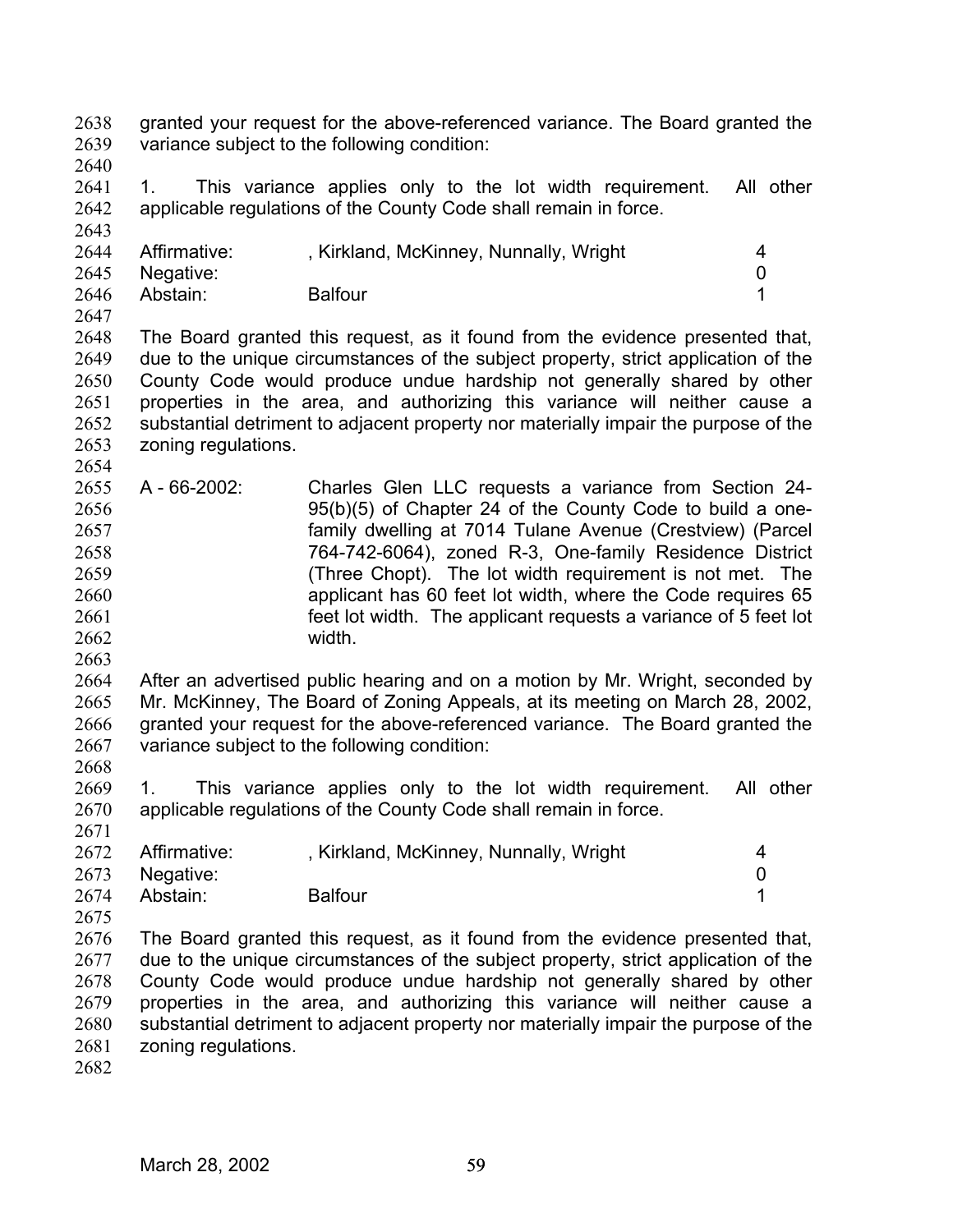A - 67-2002: Charles Glen LLC requests a variance from Section 24- 95(b)(5) of Chapter 24 of the County Code to build a onefamily dwelling at 7001 Tulane Avenue (Crestview) (Parcel 764-742-8726), zoned R-3, One-family Residence District (Three Chopt). The lot width requirement is not met. The applicant has 60 feet lot width, where the Code requires 65 feet lot width. The applicant requests a variance of 5 feet lot width. 2683 2684 2685 2686 2687 2688 2689 2690 2691 2692 2693 2694 2695 2696 2697 2698 2699 2700 2701 2702 2703 2704 2705 2706 2707 2708 2709 2710 2711 2712 2713 2714 2715 2716 2717 2718 2719 2720 2721 2722 2723 2724 2725 2726 2727 2728 After an advertised public hearing and on a motion by Mr. Wright, seconded by Mr. McKinney, The Board of Zoning Appeals, at its meeting on March 28, 2002, granted your request for the above-referenced variance. The Board granted the variance subject to the following condition: 1. This variance applies only to the lot width requirement. All other applicable regulations of the County Code shall remain in force. Affirmative: , Kirkland, McKinney, Nunnally, Wright 4 Negative: 0 Abstain: Balfour 1 The Board granted this request, as it found from the evidence presented that, due to the unique circumstances of the subject property, strict application of the County Code would produce undue hardship not generally shared by other properties in the area, and authorizing this variance will neither cause a substantial detriment to adjacent property nor materially impair the purpose of the zoning regulations. A - 68-2002: Charles Glen LLC requests a variance from Section 24- 95(b)(5) of Chapter 24 of the County Code to build a onefamily dwelling at 1506 Harvard Avenue (Crestview) (Parcel 764-742-3356), zoned R-3, One-family Residence District (Three Chopt). The lot widthrequirement is not met. The applicant has 60 feet lot width, where the Code requires 65 feet lot width. The applicant requests a variance of 5 feet lot width. After an advertised public hearing and on a motion by Mr. Wright, seconded by Mr. McKinney, The Board of Zoning Appeals, at its meeting on March 28, 2002, granted your request for the above-referenced variance. The Board granted the variance subject to the following condition: 1. This variance applies only to the lot width requirement. All other applicable regulations of the County Code shall remain in force. Affirmative: , Kirkland, McKinney, Nunnally, Wright 4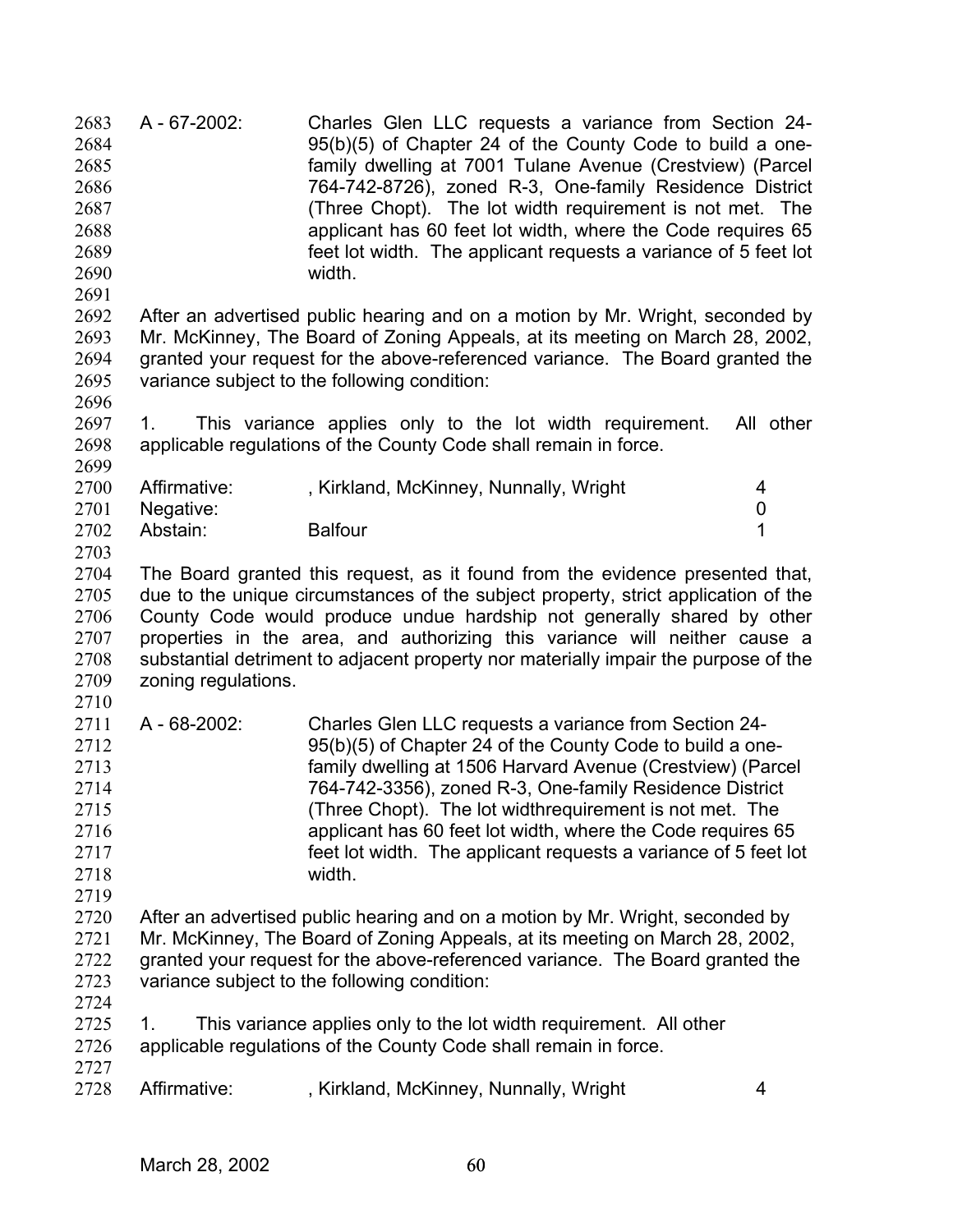| 2729<br>2730 | Negative:<br>Abstain:                                                         | <b>Balfour</b>                                                                      | 0           |  |
|--------------|-------------------------------------------------------------------------------|-------------------------------------------------------------------------------------|-------------|--|
| 2731         |                                                                               |                                                                                     |             |  |
| 2732         | The Board granted this request, as it found from the evidence presented that, |                                                                                     |             |  |
| 2733         |                                                                               | due to the unique circumstances of the subject property, strict application of the  |             |  |
| 2734         |                                                                               | County Code would produce undue hardship not generally shared by other              |             |  |
| 2735         |                                                                               | properties in the area, and authorizing this variance will neither cause a          |             |  |
| 2736         |                                                                               | substantial detriment to adjacent property nor materially impair the purpose of the |             |  |
| 2737         | zoning regulations.                                                           |                                                                                     |             |  |
| 2738         |                                                                               |                                                                                     |             |  |
| 2739         | A - 69-2002:                                                                  | Charles Glen LLC requests a variance from Section 24-95(b)                          |             |  |
| 2740         |                                                                               | of Chapter 24 of the County Code to build a one-family                              |             |  |
| 2741         |                                                                               | dwelling at 1604 Harvard Avenue (Crestview) (Parcel 764-                            |             |  |
| 2742         |                                                                               | 742-3879), zoned R-3, One-family Residence District (Three                          |             |  |
| 2743         |                                                                               | Chopt). The lot width requirement is not met. The applicant                         |             |  |
| 2744         |                                                                               | has 60 feet lot width, where the Code requires 65 feet lot                          |             |  |
| 2745         |                                                                               | width. The applicant requests a variance of 5 feet lot width.                       |             |  |
| 2746         |                                                                               |                                                                                     |             |  |
| 2747         |                                                                               | After an advertised public hearing and on a motion by Mr. Wright, seconded by       |             |  |
| 2748         |                                                                               | Mr. McKinney, The Board of Zoning Appeals, at its meeting on March 28, 2002,        |             |  |
| 2749         |                                                                               | granted your request for the above-referenced variance. The Board granted the       |             |  |
| 2750         |                                                                               | variance subject to the following condition:                                        |             |  |
| 2751         |                                                                               |                                                                                     |             |  |
| 2752         | 1.                                                                            | This variance applies only to the lot width requirement.                            | All other   |  |
| 2753         |                                                                               | applicable regulations of the County Code shall remain in force.                    |             |  |
| 2754         |                                                                               |                                                                                     |             |  |
| 2755         | Affirmative:                                                                  | , Kirkland, McKinney, Nunnally, Wright                                              | 4           |  |
| 2756         | Negative:                                                                     |                                                                                     | $\mathbf 0$ |  |
| 2757         | Abstain:                                                                      | <b>Balfour</b>                                                                      | 1           |  |
| 2758         |                                                                               |                                                                                     |             |  |
| 2759         |                                                                               | The Board granted this request, as it found from the evidence presented that,       |             |  |
| 2760         |                                                                               | due to the unique circumstances of the subject property, strict application of the  |             |  |
| 2761         |                                                                               | County Code would produce undue hardship not generally shared by other              |             |  |
| 2762         |                                                                               | properties in the area, and authorizing this variance will neither cause a          |             |  |
| 2763         |                                                                               | substantial detriment to adjacent property nor materially impair the purpose of the |             |  |
| 2764         | zoning regulations.                                                           |                                                                                     |             |  |
| 2765         |                                                                               |                                                                                     |             |  |
| 2766         | A - 70-2002:                                                                  | Charles Glen LLC requests a variance from Section 24-                               |             |  |
| 2767         |                                                                               | 95(b)(5) of Chapter 24 of the County Code to build a one-                           |             |  |
| 2768         |                                                                               | family dwelling at 1704 Harvard Avenue (Crestview) (Parcel                          |             |  |
| 2769         |                                                                               | 764-743-4509), zoned R-3, One-family Residence District                             |             |  |
| 2770         |                                                                               | (Three Chopt). The lot width requirement is not met. The                            |             |  |
| 2771         |                                                                               | applicant has 60 feet lot width, where the Code requires 65                         |             |  |
| 2772         |                                                                               | feet lot width. The applicant requests a variance of 5 feet lot                     |             |  |
| 2773         |                                                                               | width.                                                                              |             |  |
| 2774         |                                                                               |                                                                                     |             |  |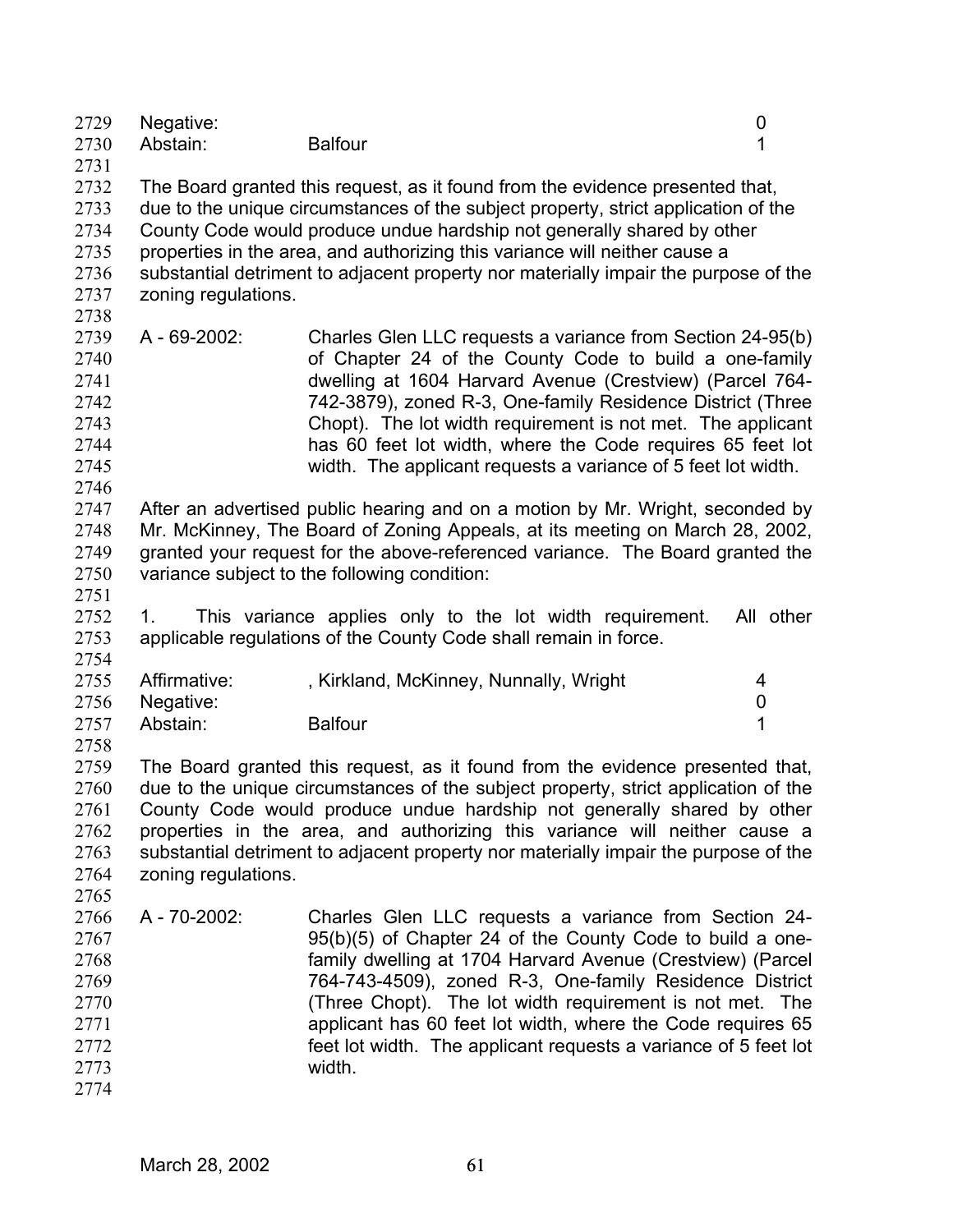After an advertised public hearing and on a motion by Mr. Wright, seconded by Mr. McKinney, The Board of Zoning Appeals, at its meeting on March 28, 2002, granted your request for the above-referenced variance. The Board granted the variance subject to the following condition: 2775 2776 2777 2778

2779

2782

2780 2781 1. This variance applies only to the lot width requirement. All other applicable regulations of the County Code shall remain in force.

| 2783 | Affirmative:   | , Kirkland, McKinney, Nunnally, Wright |  |
|------|----------------|----------------------------------------|--|
|      | 2784 Negative: |                                        |  |
| 2785 | Abstain:       | <b>Balfour</b>                         |  |

2786

2787 2788 2789 2790 2791 2792 2793 The Board granted this request, as it found from the evidence presented that, due to the unique circumstances of the subject property, strict application of the County Code would produce undue hardship not generally shared by other properties in the area, and authorizing this variance will neither cause a substantial detriment to adjacent property nor materially impair the purpose of the zoning regulations.

- 2794 2795 2796 2797 2798 2799 2800 2801 A - 71-2002: Charles Glen LLC requests a variance from Section 24- 95(b)(5) of Chapter 24 of the County Code to build a onefamily dwelling at 7011 Vanderbilt Avenue (Crestview) (Parcel 764-742-9197), zoned R-3, One-family Residence District (Three Chopt). The lot width requirement is not met. The applicant has 60 feet lot width, where the Code requires 65 feet lot width. The applicant requests a variance of 5 feet lot width.
- 2802
- 2803

2808

2804 2805 2806 2807 After an advertised public hearing and on a motion by Mr. Wright, seconded by Mr. McKinney, The Board of Zoning Appeals, at its meeting on March 28, 2002, granted your request for the above-referenced variance. The Board granted the variance subject to the following condition:

2809 2810 2811 1. This variance applies only to the lot width requirement. All other applicable regulations of the County Code shall remain in force.

|      | 2812 Affirmative: | , Kirkland, McKinney, Nunnally, Wright |  |
|------|-------------------|----------------------------------------|--|
|      | 2813 Negative:    |                                        |  |
| 2814 | Abstain:          | <b>Balfour</b>                         |  |

2815

2816 2817 2818 2819 The Board granted this request, as it found from the evidence presented that, due to the unique circumstances of the subject property, strict application of the County Code would produce undue hardship not generally shared by other properties in the area, and authorizing this variance will neither cause a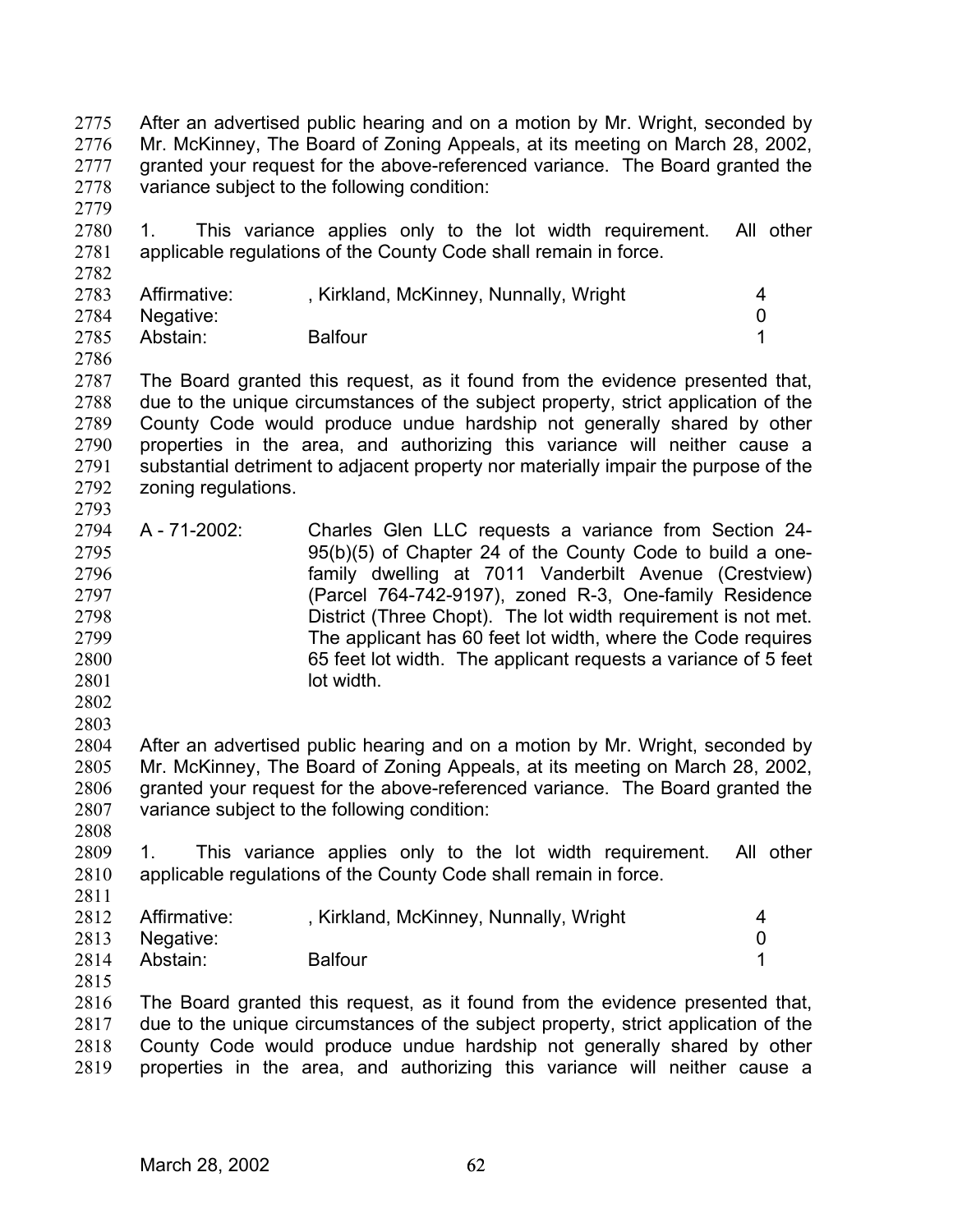substantial detriment to adjacent property nor materially impair the purpose of the zoning regulations. 2820 2821

- 2823 2824 2825 Mr. Balfour- I will need to turn the meeting over to Mr. Wright, because I need to abstain from hearing and voting on these cases.
- 2826 2827 2828 Mr. Blankinship- Do you swear the testimony you about to give is the truth, the whole truth and nothing but the truth so help you God?
- 2829 Mr. Lewis- I do.

2822

2830

2832

- 2831 Mr. Wright-- Would you state your name for the record.
- 2833 2834 2835 2836 2837 2838 2839 2840 2841 2842 2843 2844 2845 2846 2847 2848 2849 Mr. Lewis- My name is Monty Lewis, I am with the firm ED Lewis and Assoc. and am representing the applicant on these matters. This is an older subdivision that was recorded in the mid-40's. The lots are 60 feet wide, the houses on these lots are being torn down and rebuilt. The lots do not meet the requirements for lot width and rebuilding a structure requires that the lot comply with current standards. We need to come before you to request variances for lot width on these lots. Several of these lots have been granted variances, but the time limit of a year has expired and we need to have your approval again. They plan on building the same type of products surrounding this area. These are lots that are intermixed with lots that are privately owned, therefore the Planning Staff did not want to rezone these individual lots which would result in spot zoning. I did bring a map of the overall development. If you have any questions, I will be glad to answer them.
- 2851 2852 2853 2854 2855 2856 Mr. Wright- I have read all the information on all of these cases and I have just one question, on each one of these lots you are tearing down the old house and building a new dwelling which will conform to the other requirements. The side yard requirements. . . The only thing you are asking for is the lot width requirements, correct?
- 2858 Mr. Lewis- Yes sir.
- 2860 Mr. Wright- Any other questions? Thank you.
- 2862 2863 2864 On a motion by Mr. Wright, seconded by Mr. McKinney, the Board approved the Minutes of the October 18, 2001, November 13, 2001, December 15, 2001 meetings as amended.
- 2865

2850

2857

2859